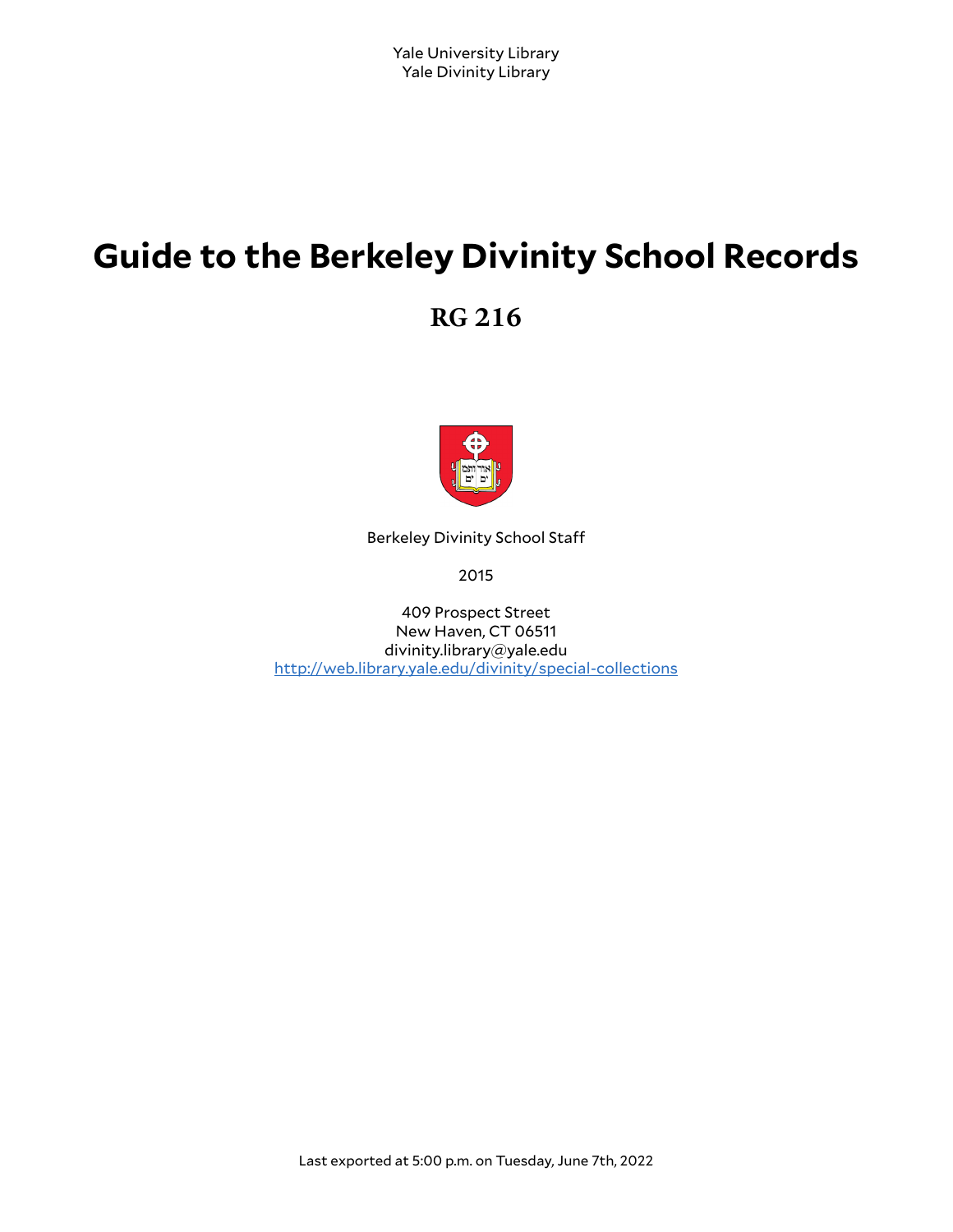# **Table of Contents**

|  |  | -15 |  |
|--|--|-----|--|
|  |  |     |  |
|  |  |     |  |
|  |  |     |  |
|  |  |     |  |
|  |  |     |  |
|  |  |     |  |
|  |  |     |  |
|  |  |     |  |
|  |  |     |  |
|  |  |     |  |
|  |  |     |  |
|  |  |     |  |
|  |  |     |  |
|  |  |     |  |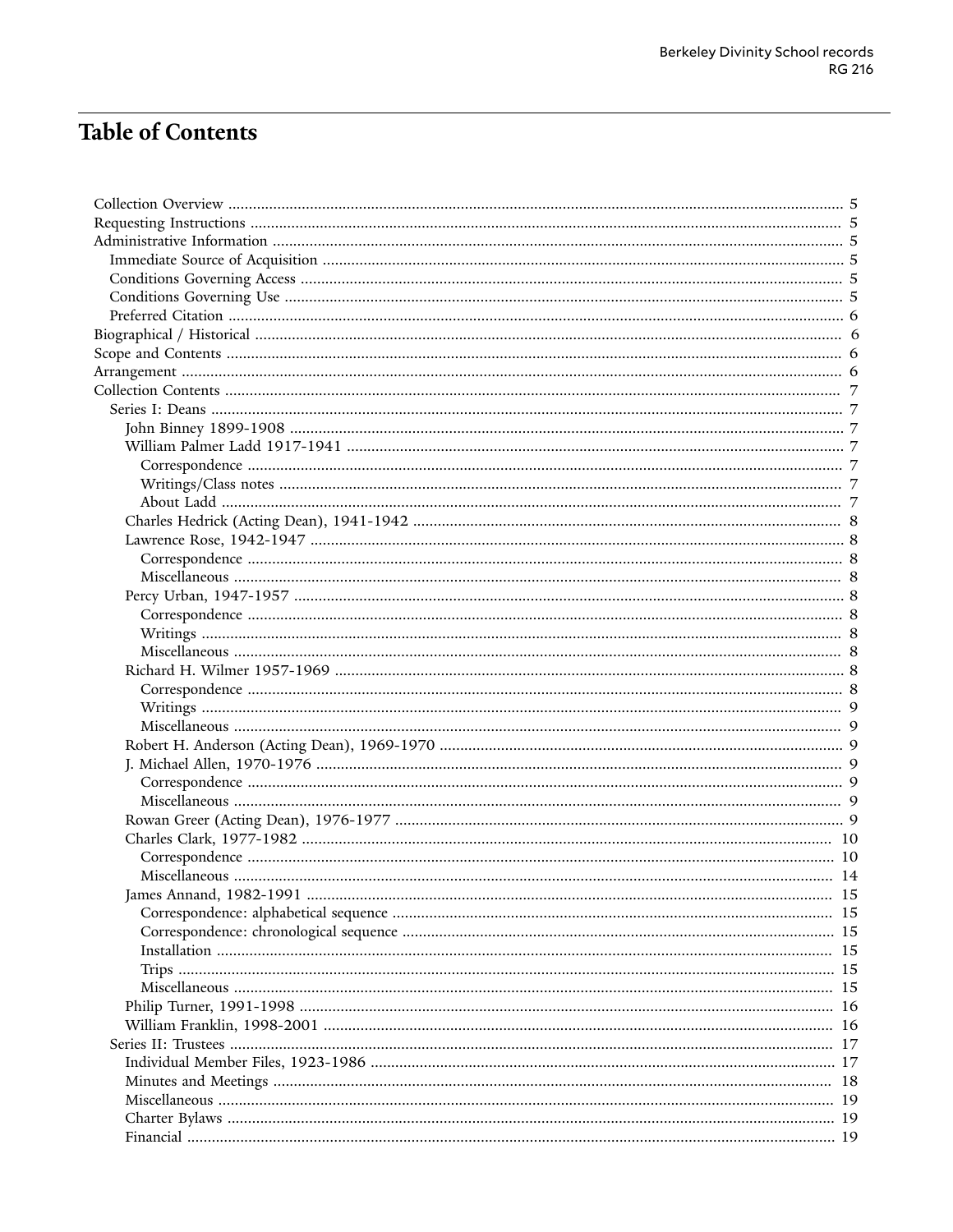| 20 |
|----|
| 20 |
| 21 |
| 21 |
| 22 |
| 22 |
| 22 |
| 24 |
| 24 |
| 24 |
| 24 |
| 24 |
| 25 |
| 25 |
| 25 |
| 25 |
| 26 |
| 26 |
| 26 |
| 26 |
| 26 |
| 26 |
| 26 |
| 26 |
| 26 |
| 26 |
| 27 |
| 27 |
| 28 |
| 28 |
| 28 |
| 28 |
| 29 |
| 30 |
| 30 |
| 30 |
|    |
|    |
| 30 |
| 31 |
| 31 |
| 32 |
| 32 |
| 32 |
| 33 |
| 33 |
|    |
|    |
|    |
|    |
|    |
| 34 |
| 35 |
| 35 |
| 35 |
|    |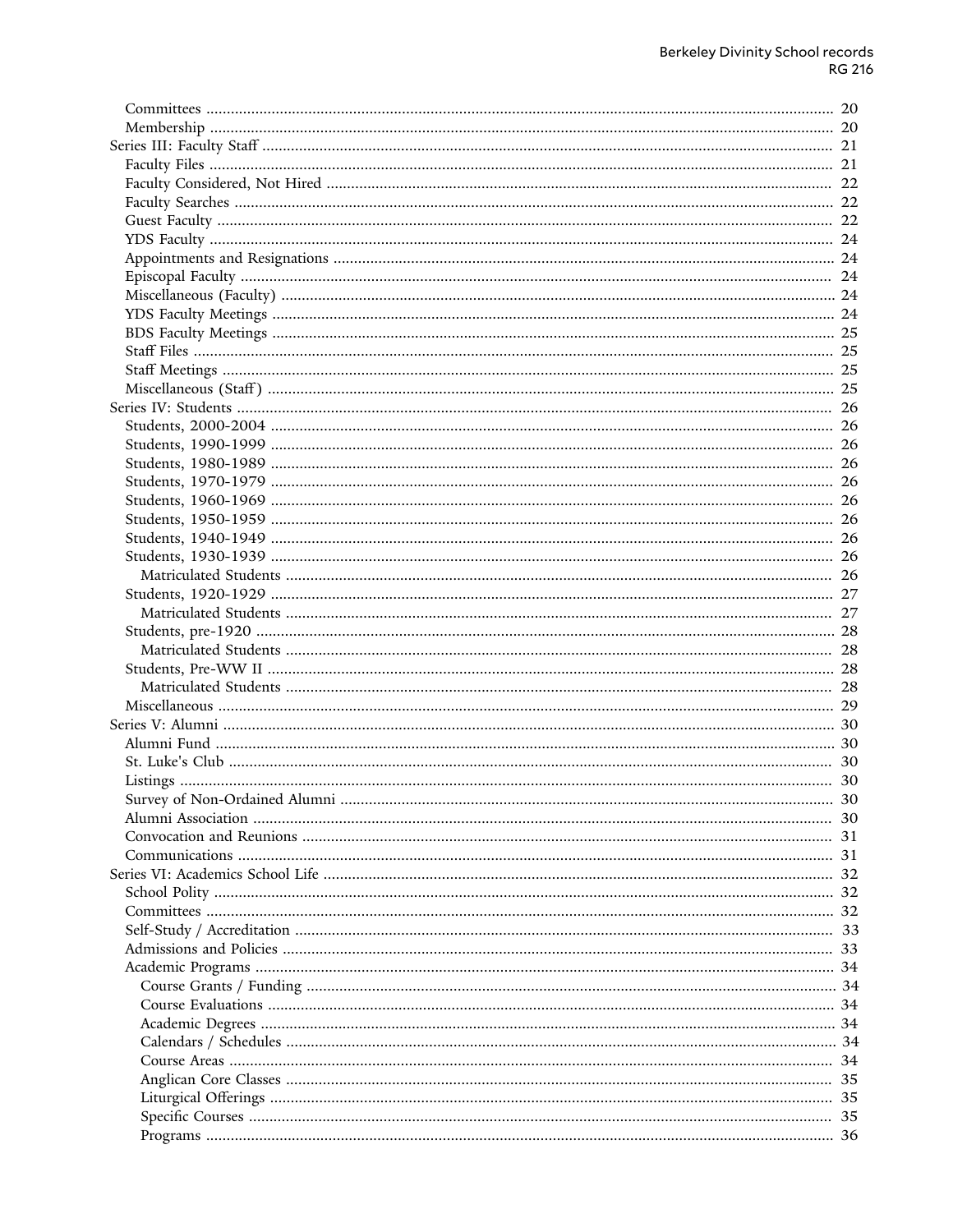| 37 |
|----|
| 38 |
| 38 |
|    |
| 38 |
| 39 |
| 39 |
| 39 |
|    |
|    |
| 40 |
| 40 |
| 41 |
| 41 |
| 41 |
| 42 |
| 43 |
| 43 |
|    |
|    |
|    |
|    |
| 45 |
| 45 |
| 45 |
|    |
| 45 |
|    |
|    |
|    |
| 47 |
| 47 |
| 47 |
|    |
| 48 |
| 48 |
|    |
|    |
|    |
|    |
|    |
|    |
|    |
|    |
|    |
|    |
|    |
|    |
|    |
|    |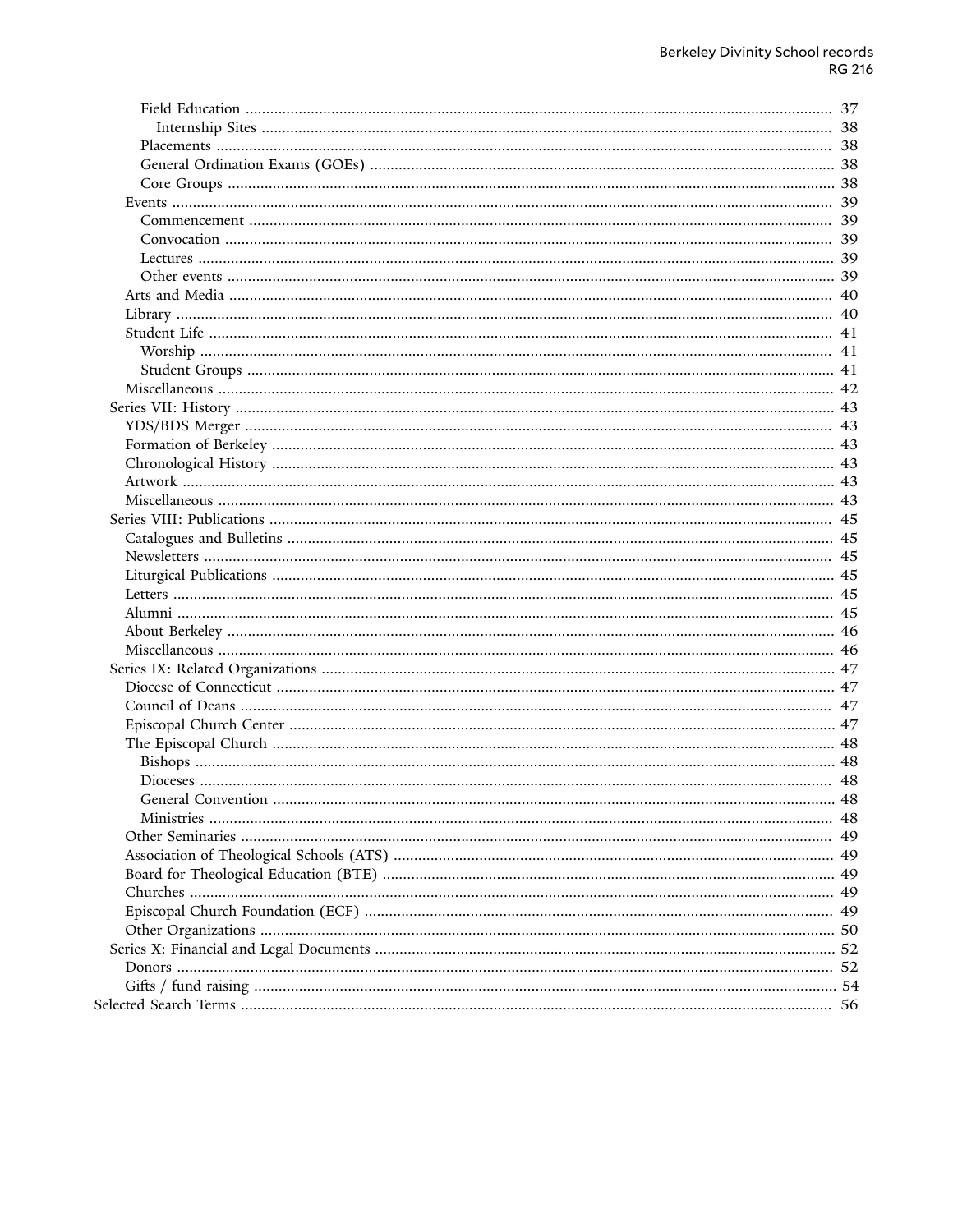# <span id="page-4-0"></span>**Collection Overview**

|                                                        | <b>REPOSITORY:</b> Yale Divinity Library<br>409 Prospect Street<br>New Haven, CT 06511<br>divinity.library@yale.edu<br>http://web.library.yale.edu/divinity/special-collections |
|--------------------------------------------------------|---------------------------------------------------------------------------------------------------------------------------------------------------------------------------------|
| <b>CALL NUMBER: RG 216</b>                             |                                                                                                                                                                                 |
|                                                        | <b>CREATOR:</b> Berkeley Divinity School                                                                                                                                        |
|                                                        | <b>TITLE:</b> Berkeley Divinity School records                                                                                                                                  |
|                                                        | <b>DATES: 1854-2010</b>                                                                                                                                                         |
| <b>PHYSICAL DESCRIPTION: 80 linear feet (80 boxes)</b> |                                                                                                                                                                                 |
| <b>LANGUAGE:</b> In English.                           |                                                                                                                                                                                 |
|                                                        | <b>SUMMARY:</b> These are the official archives of Berkeley Divinity School, a seminary of the<br>Episcopal Church, which affiliated with Yale Divinity School in 1971.         |
|                                                        | <b>ONLINE FINDING AID:</b> To cite or bookmark this finding aid, please use the following link: https://<br>hdl.handle.net/10079/fa/divinity.216                                |

### <span id="page-4-1"></span>**Requesting Instructions**

To request items from this collection for use on site, please use the request links in the HTML version of this finding aid, available at [https://hdl.handle.net/10079/fa/divinity.216.](https://hdl.handle.net/10079/fa/divinity.216)

Key to the container abbreviations used in the PDF finding aid:

- b. box<br>f. fold
- folder

# <span id="page-4-2"></span>**Administrative Information**

### <span id="page-4-3"></span>**Immediate Source of Acquisition**

Deposited by Berkeley Divinity School

### <span id="page-4-4"></span>**Conditions Governing Access**

This collection is open for research by permission of the Dean of Berkeley Divinity School.

# <span id="page-4-5"></span>**Conditions Governing Use**

Copyright belongs to Berkeley Divinity School.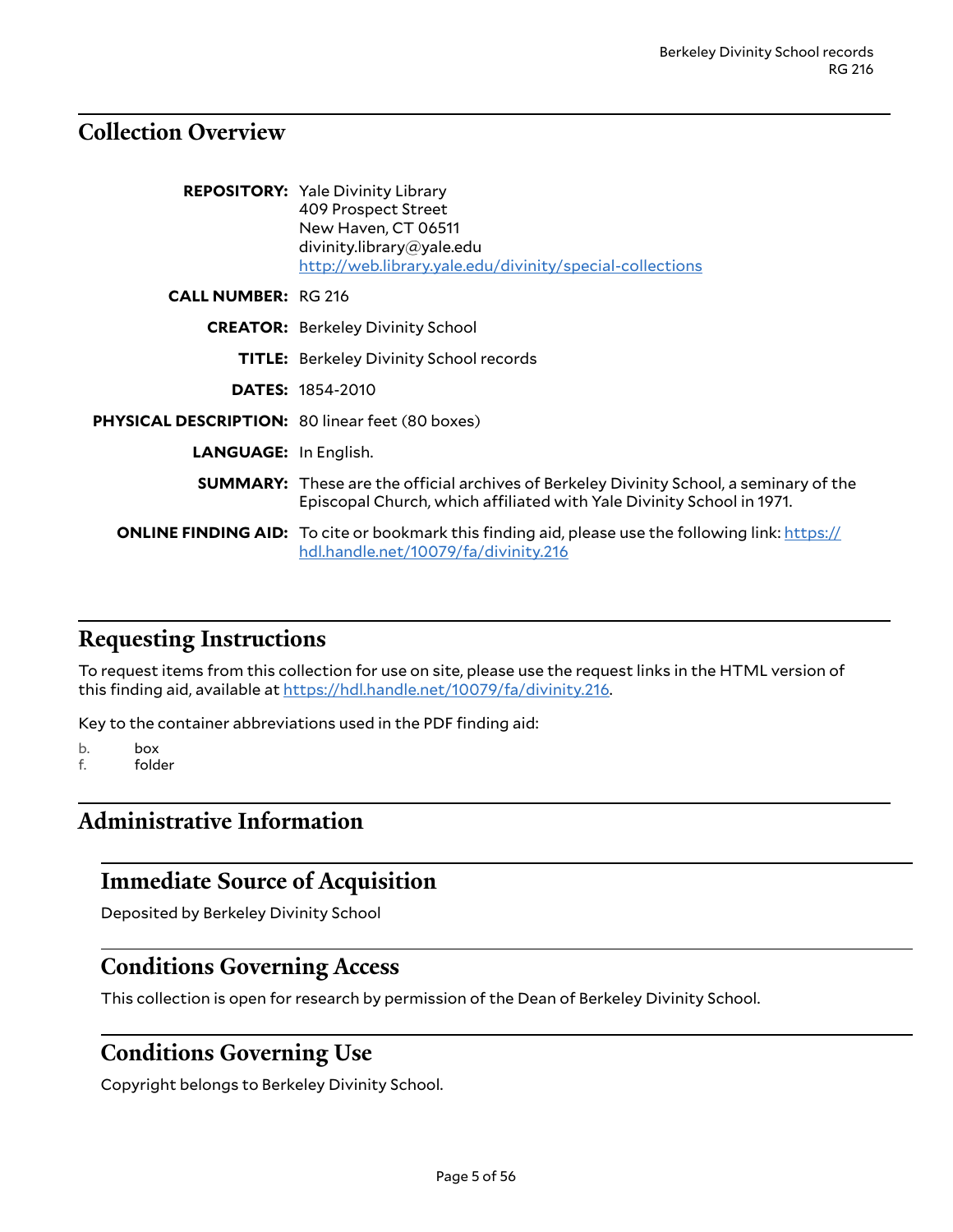# <span id="page-5-0"></span>**Preferred Citation**

Berkeley Divinity School Records (RG 216), Special Collections, Yale Divinity School Library.

# <span id="page-5-1"></span>**Biographical / Historical**

Berkeley Divinity School's origins go back to the Anglo-Irish bishop and philosopher George Berkeley, who dreamed of building a seminary in the New World that would express the breadth of the Anglican tradition in new environs. While Berkeley's vision never materialized in his own lifetime, he left his farm in Newport, Rhode Island, and library of theological books to the youthful Yale College in 1733. These books, which formed a core of Yale's early collection, played a significant role in the growth of Anglicanism in America. Yale became one of the earliest accepted places for Anglican candidates for ministry in America to read theology, graduating such pioneers as Samuel Seabury, the first bishop of the Episcopal Church.

In 1854, Bishop John Williams of Connecticut saw the need for a new seminary to be a mediating influence during a time of theological division in the Episcopal Church. Williams founded the Berkeley Divinity School in Middletown, Connecticut, naming it after George Berkeley, as a place where students from the various streams of Anglicanism could learn, worship, live and minister alongside one another. Bishop Williams, who later became Presiding Bishop of the Episcopal Church, served as Dean of the School himself until 1899. As indicated by the School's motto, *in illa quae ultra sunt* ("into the regions beyond"), the seminary has for over 150 years prepared clergy, educators and other leaders to serve throughout the church as part of its mission of "restoring all people to unity with God and each other in Christ."

In 1928, Dean William Palmer Ladd moved Berkeley Divinity School to New Haven, adjacent to the campus of Yale University, both to make advantage of the resources of the University and to immerse the students in the new social reality of the industrial city. A pioneer of the Liturgical Movement in the Episcopal Church, Dean Ladd envisioned a vibrant sacramental life nourishing an ongoing commitment to social justice that continues to shape Berkeley's mission to this day. Additional documentation regarding Dean Ladd is available in the William Palmer Ladd Papers, YDSL Record Group 136.

As a seminary of the Episcopal Church, Berkeley affiliated with Yale Divinity School in 1971, making it the only Episcopal seminary to be fully associated with a major research institution such as Yale University. While Berkeley retains its distinctive Anglican identity and retains an independent board of trustees and administration, its students are admitted by and fully enrolled as members of Yale Divinity School.

# <span id="page-5-2"></span>**Scope and Contents**

The archives of the Berkeley Divinity School have been organized according to its governance structure and activities.

Series IV, Student records, can be viewed only with written permission from the Dean of Berkeley Divinity School.

### <span id="page-5-3"></span>**Arrangement**

I. Deans. II. Trustees. III. Faculty & Staff. IV. Students. V. Alumni. VI. Academics & School Life. VII. History. VIII. Publications. IX. Related Organizations.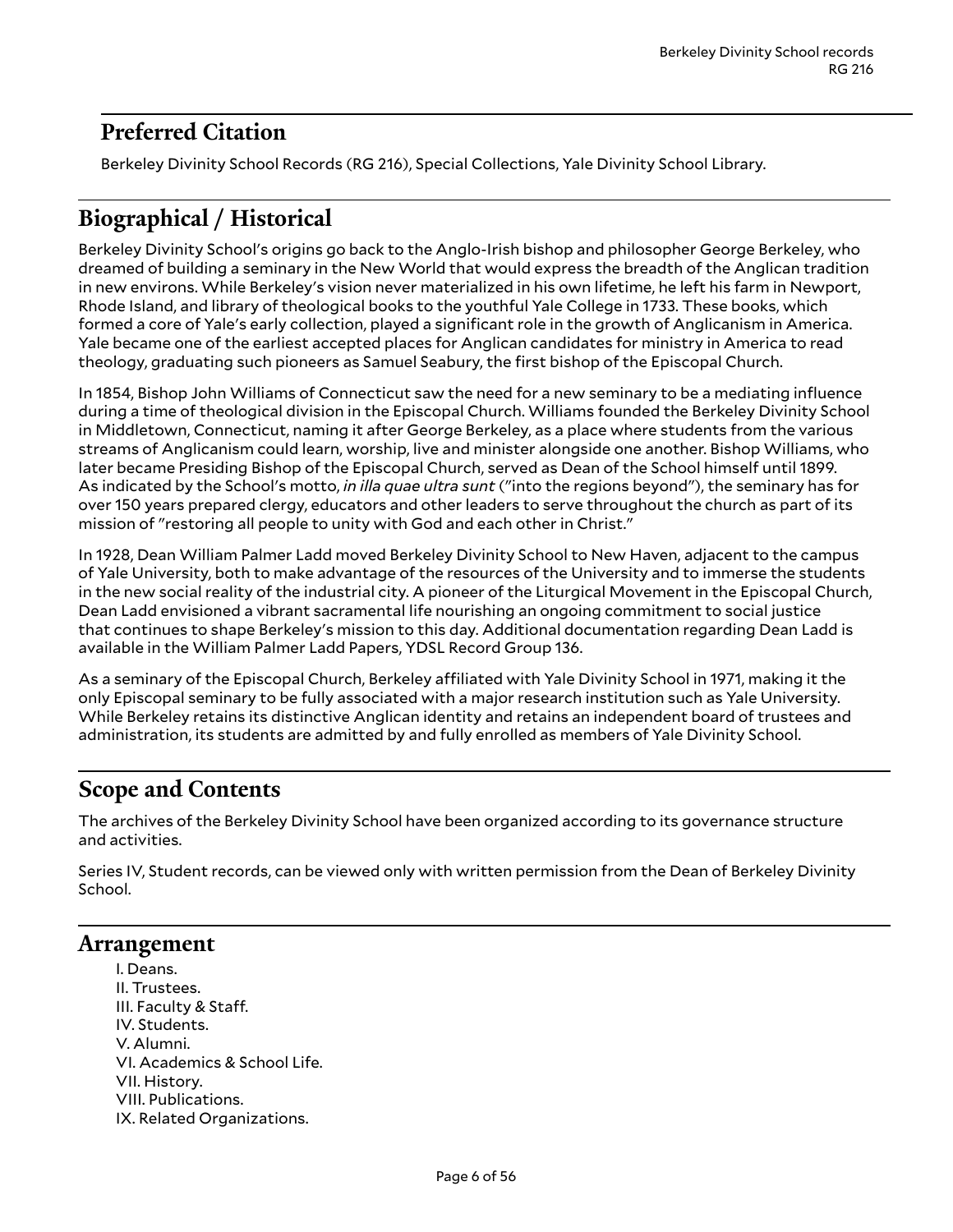# <span id="page-6-1"></span><span id="page-6-0"></span>**Collection Contents Series I: Deans**

<span id="page-6-6"></span><span id="page-6-5"></span><span id="page-6-4"></span><span id="page-6-3"></span><span id="page-6-2"></span>

|                | John Binney 1899-1908                                 |           |
|----------------|-------------------------------------------------------|-----------|
| b. 1, f. 1     | Correspondence                                        |           |
| b. 1, f. 2     | <b>Writings About</b>                                 |           |
| b. 1, f. 3     | Miscellaneous (picture)                               |           |
|                | William Palmer Ladd 1917-1941                         |           |
|                | Correspondence                                        |           |
| b. 1, f. 4-21  | A-W                                                   | 1920s     |
| b. 1, f. 22-27 | $A-Z$                                                 | 1936-1937 |
| b. 1, f. 28-34 | $A-Z$                                                 | 1937      |
| b. 1, f. 35    | Miscellaneous                                         |           |
| b. 1, f. 36    | J.B. Sill                                             | 1890s     |
|                | Writings/Class notes                                  |           |
| b. 2, f. 37    | Contributions to publications                         |           |
| b. 2, f. 38    | Addresses and Contacts                                |           |
| b. 2, f. 39    | Articles - Misc                                       |           |
| b. 2, f. 40    | "The Christian Attitude"                              |           |
| b. 2, f. 41    | The American Churches and the International Situation |           |
| b. 2, f. 42    | "Guide to Christian Living", Correspondence           | 1939-40   |
| b. 2, f. 43    | Prayer Book Interleaves                               |           |
| b. 2, f. 44-45 | Prayer Book Interleaves - Correspondence A-Z, misc    |           |
| b. 2, f. 46    | Class notes                                           |           |
| b. 2, f. 47    | Misc. Writings                                        |           |
|                | About Ladd                                            |           |
| b. 2, f. 48    | Appreciation of Ladd                                  |           |
| b. 2, f. 49    | Socialist Conflict                                    |           |
| b. 2, f. 50    | Misc. About                                           |           |
| b. 2, f. 51    | Ladd Memorial contributions                           |           |
| b.2            | Ladd Memorial (book)                                  |           |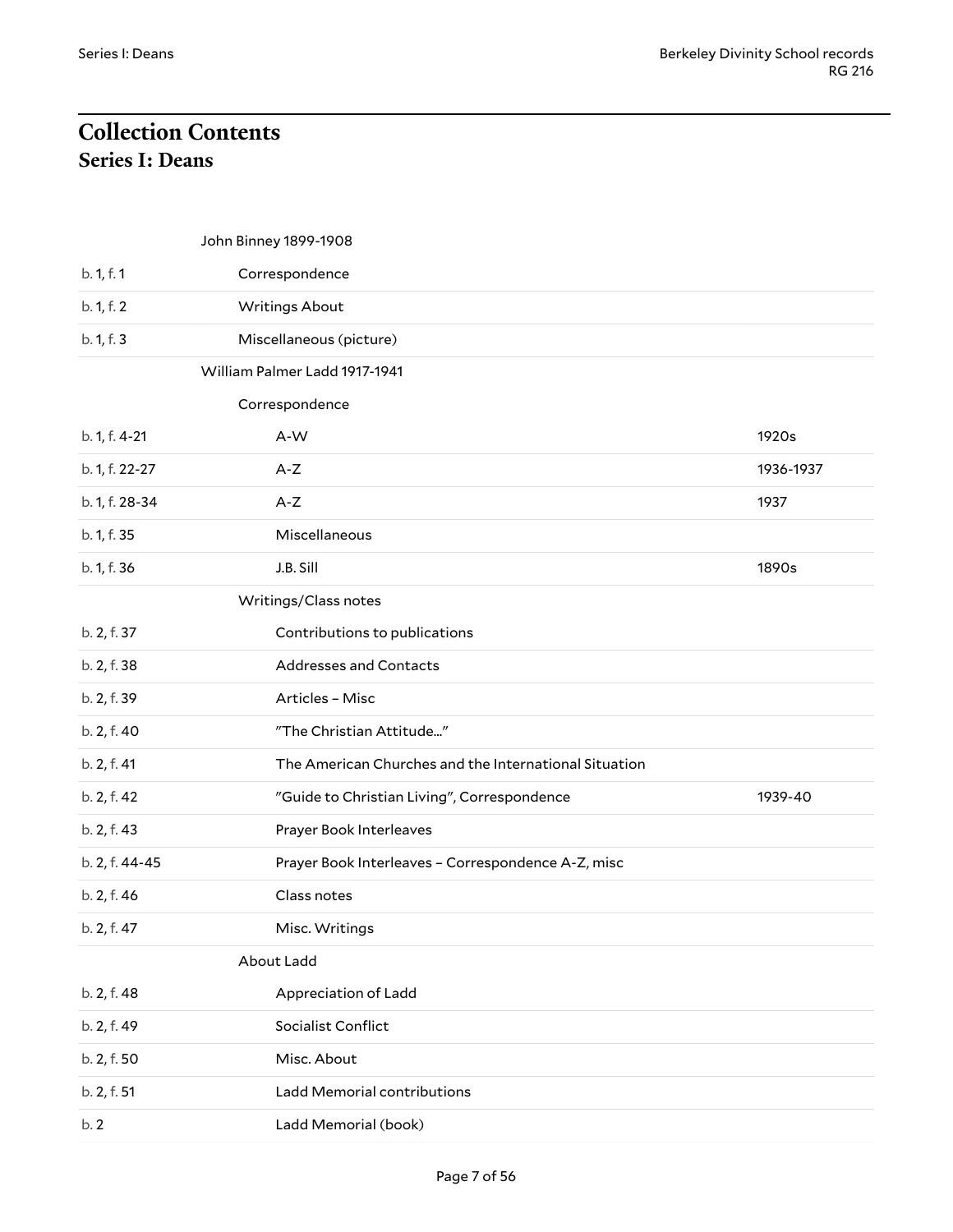#### <span id="page-7-0"></span>William Palmer Ladd 1917-1941 > About Ladd (continued)

<span id="page-7-5"></span><span id="page-7-4"></span><span id="page-7-3"></span><span id="page-7-2"></span><span id="page-7-1"></span>

| b. 2, f. 52    | Ladd Installation                        |      |
|----------------|------------------------------------------|------|
|                | Charles Hedrick (Acting Dean), 1941-1942 |      |
| b. 2, f. 53    | Writings                                 |      |
| b. 2, f. 54    | About                                    |      |
|                | Lawrence Rose, 1942-1947                 |      |
|                | Correspondence                           |      |
| b. 2, f. 55    | With Bishop Budlong                      |      |
| b. 2, f. 56-70 | $B-Z$                                    |      |
|                | Miscellaneous                            |      |
| b. 2, f. 71    | Installation                             |      |
| b. 2, f. 72    | Documents on Resignation                 |      |
| b. 2, f. 73    | Writings by and About                    |      |
|                | Percy Urban, 1947-1957                   |      |
|                | Correspondence                           |      |
| b. 2, f. 74-76 | $A-Z$                                    |      |
| b. 2, f. 77    | <b>Bishop Budlong</b>                    |      |
| b. 2, f. 78    | Letters to Alumni 1970                   |      |
| b. 2, f. 79    | 1970 Kaulfus Letter                      |      |
| b. 2, f. 80    | Sample Letters to Alumni                 |      |
| b. 2, f. 81    | Miscellaneous                            |      |
|                | Writings                                 |      |
| b. 2, f. 82    | Theological Education Sermon             | 1957 |
|                | Miscellaneous                            |      |
| b. 2, f. 83    | <b>Information About</b>                 |      |
| b. 2, f. 84    | Dean Search Process                      | 1957 |
| b. 2, f. 85    | Personal File                            |      |
| b. 3, f. 86    | Installation                             |      |
| b. 3, f. 87    | Death                                    |      |
|                |                                          |      |

<span id="page-7-9"></span><span id="page-7-8"></span><span id="page-7-7"></span><span id="page-7-6"></span>Richard H. Wilmer 1957-1969

Correspondence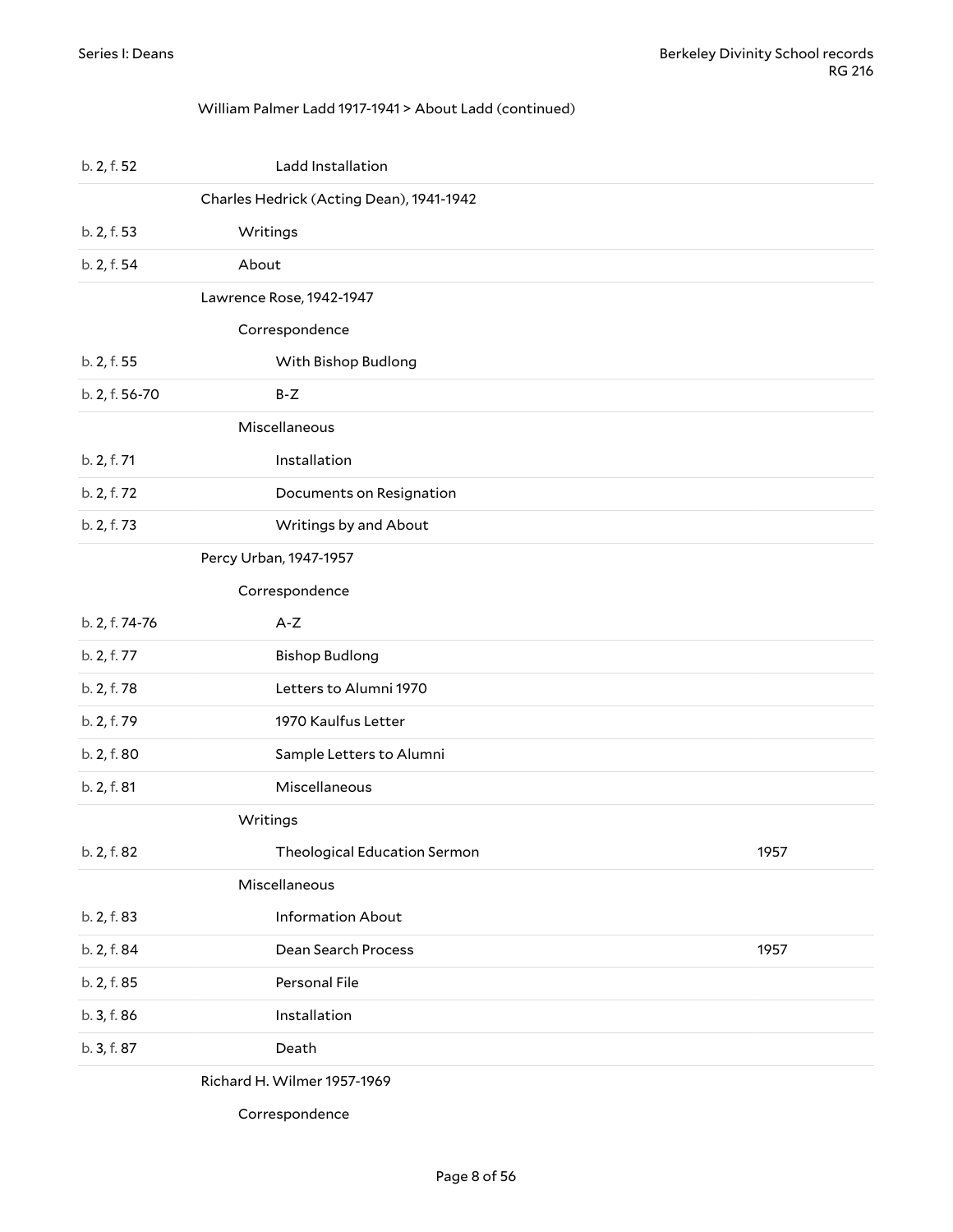#### <span id="page-8-0"></span>Richard H. Wilmer 1957-1969 > Correspondence (continued)

<span id="page-8-6"></span><span id="page-8-5"></span><span id="page-8-4"></span><span id="page-8-3"></span><span id="page-8-2"></span><span id="page-8-1"></span>

| b. 3, f. 88-89     | $A-Z$                                           |
|--------------------|-------------------------------------------------|
| b. 3, f. 90        | Nuts, Bolts, and Oddments                       |
| b. 3, f. 91        | With and Regarding (pre-dean years)             |
|                    | Writings                                        |
| b. 3, f. 92        | Sermons                                         |
| b. 3, f. 93        | "Theological Education at BDS"                  |
|                    | Miscellaneous                                   |
| b. 3, f. 94        | Installation                                    |
| b. 3, f. 95        | Resignation                                     |
|                    | Robert H. Anderson (Acting Dean), 1969-1970     |
| b. 3, f. 96        | <b>Faculty Years</b>                            |
| b. 3, f. 97        | Associate and Acting Dean Years                 |
|                    | J. Michael Allen, 1970-1976                     |
|                    | Correspondence                                  |
| b. 3, f. 98-98c    | Miscellaneous - Internal/External               |
| b. 3, f. 98d-98e   | With Trustees                                   |
| b. 3, f. 98        | Hildebrand, William S.                          |
| b. 3, f. 99        | Letters to School                               |
| b. 3, f. 99b       | Presiding Bishop Allin                          |
|                    | Miscellaneous                                   |
| b. 3, f. 100-101   | Installation                                    |
| b. 3, f. 102       | Resignation/Search Process                      |
| b. 3, f. 103-104   | Personal File                                   |
| b. 3, f. 104b-104c | Re. Ordination of Women                         |
| b. 4, f. 105-106   | Re. Berkeley Crisis/Merger - Future of Berkeley |
|                    | Rowan Greer (Acting Dean), 1976-1977            |
| b. 4, f. 107       | Definition of Director                          |
| b. 4, f. 108       | Letters to Seminary Deans                       |
| b. 4, f. 109       | Definition of Dean                              |
| b. 4, f. 110       | Search Committee 1                              |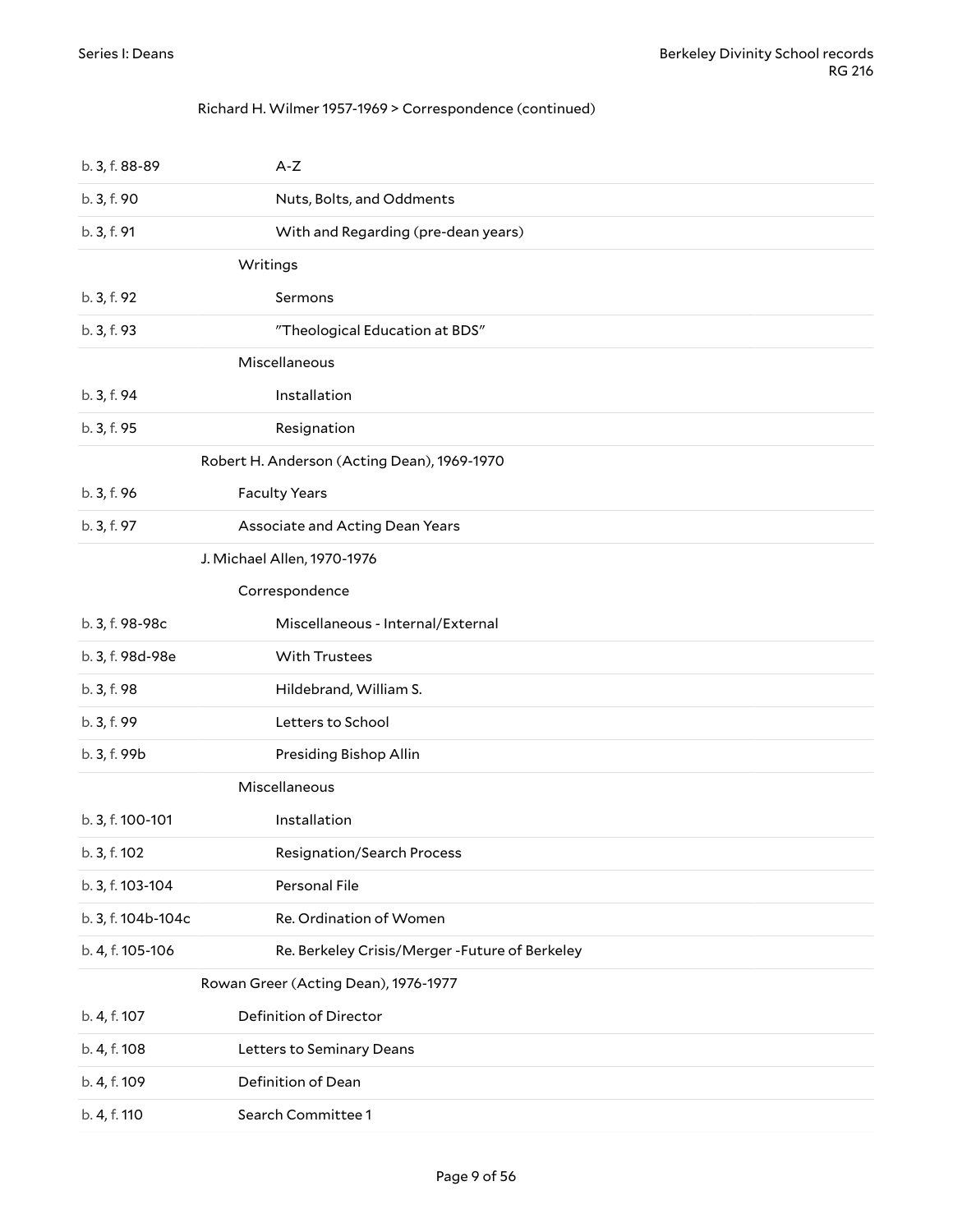#### <span id="page-9-1"></span><span id="page-9-0"></span>Rowan Greer (Acting Dean), 1976-1977 (continued)

| b. 4, f. 111     | Memos from Whiteman, Greer     |
|------------------|--------------------------------|
| b. 4, f. 112     | Search Committee 2             |
|                  | Charles Clark, 1977-1982       |
|                  | Correspondence                 |
| b. 4, f. 113-114 | $A - B$                        |
| b. 4, f. 115     | Campbell, Dr. Barbara          |
| b. 4, f. 116     | Campbell, the Rev. Donald      |
| b. 4, f. 117     | Campbell, Rev. Thomas G.       |
| b. 4, f. 118     | Carr, Rev. John                |
| b. 4, f. 119-120 | Carr, Oscar C., Jr.            |
| b. 4, f. 121     | Diocese of Central Philippines |
| b. 4, f. 122     | Chandler, Gail                 |
| b. 4, f. 123     | Chase, A. Elizabeth            |
| b. 4, f. 124     | Chater, The Rev. E. Walter     |
| b. 4, f. 125     | Cheney, Francis                |
| b. 4, f. 125b    | Child, Rev. Kendrick           |
| b. 4, f. 126     | Church of England              |
| b. 4, f. 127     | Clague, James                  |
| b. 4, f. 128     | Cipolla, Rev. Richard G.       |
| b. 4, f. 129     | Clark, Henry T., Jr.           |
| b. 4, f. 130     | Clarke, The Rt. Rev. Sundar    |
| b. 4, f. 131     | Corbiere, John                 |
| b. 4, f. 132     | Cuthbert, Rev. John S.         |
| b. 4, f. 133     | Dorsch, Kenneth John           |
| b. 4, f. 134     | Drew, Alaric James             |
| b. 4, f. 135     | Dumalagen, Rev. Narcisco       |
| b. 4, f. 136     | Du Toit, Prof. Daniel A.       |
| b. 4, f. 137     | Eisenmenger, David J.          |
| b. 4, f. 138     | England, Rev. John C.          |
| b. 4, f. 139     | Englund, Mr. Steven            |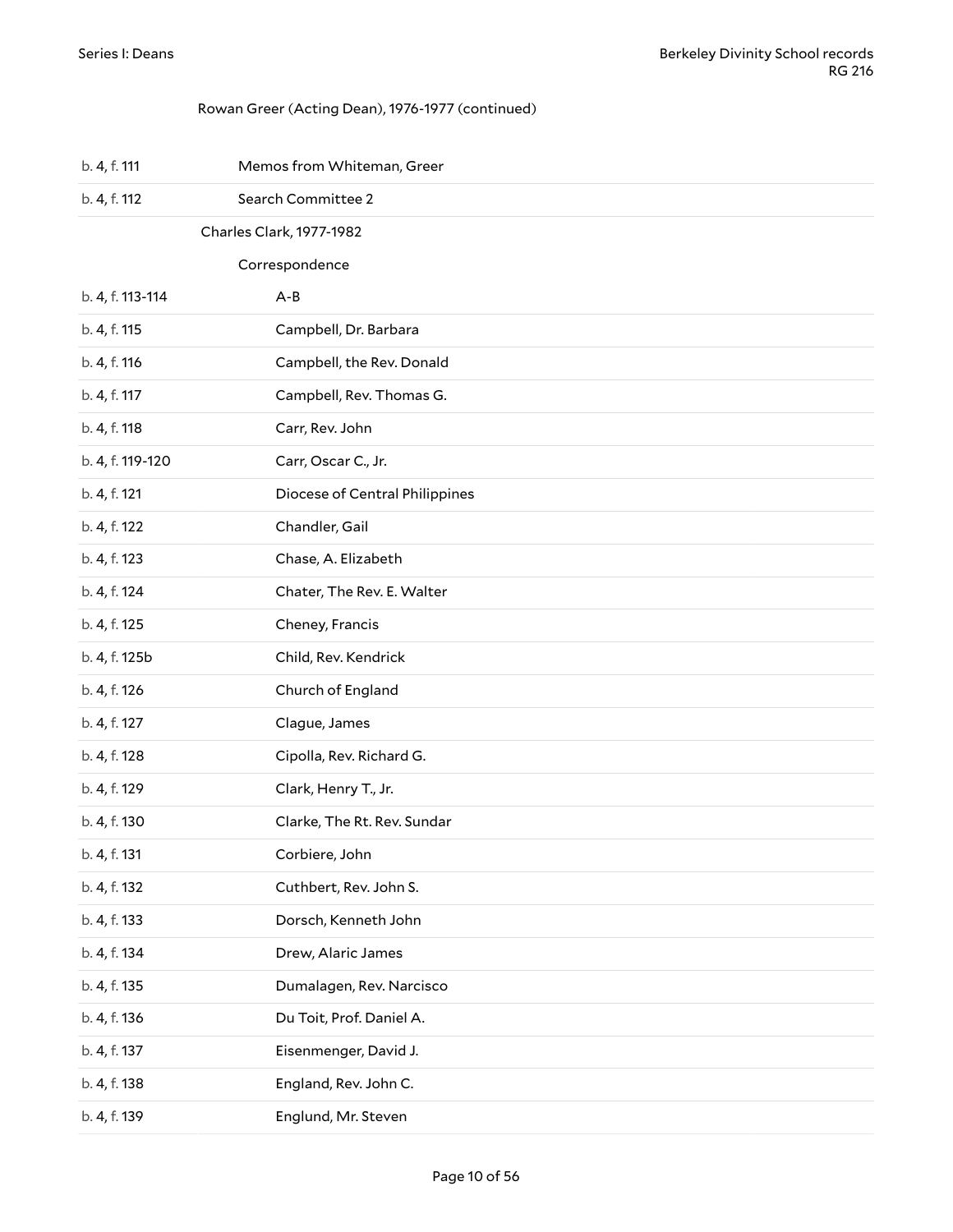| b. 4, f. 139b | Episcopal Radio and Television Foundation |
|---------------|-------------------------------------------|
| b. 4, f. 140  | Evans, Robert A.                          |
| b. 4, f. 141  | Evans, Rev. Robert                        |
| b. 4, f. 142  | Everist, Rev. Burton, Rev. Norma          |
| b. 4, f. 143  | Fairweather, Prof. Eugene                 |
| b. 4, f. 144  | Feliciano, Francisco                      |
| b. 4, f. 145  | Fisher, Thomas                            |
| b. 4, f. 146  | Fitch, Rev. James                         |
| b. 4, f. 147  | Frisch, Floyd C.                          |
| b. 4, f. 148  | Foster, Rev. Leon                         |
| b. 4, f. 149  | French, Nancy                             |
| b. 4, f. 150  | Gary, Rev. Richard E.                     |
| b. 4, f. 151  | Gendreau, Rev. Robert A.                  |
| b. 4, f. 152  | Gooden, Rt. Rev. Robert B.                |
| b. 4, f. 153  | Goodrow, Rev. John H.                     |
| b. 5, f. 154  | Gramley, Thomas S.                        |
| b. 5, f. 155  | Gres-Gayer, Rev. Jacques                  |
| b. 5, f. 156  | Grigsby, Rev. Philip                      |
| b. 5, f. 157  | Hall, Charles E., Jr.                     |
| b. 5, f. 158  | Hall, Richard H.                          |
| b. 5, f. 159  | Heischman, Daniel R.                      |
| b. 5, f. 160  | Henderson, Robert S.                      |
| b. 5, f. 162  | Hines, Rt. Rev. John E.                   |
| b. 5, f. 163  | Hodgson, Mr. Robert                       |
| b. 5, f. 164  | Holliger, Rev. John C.                    |
| b. 5, f. 165  | Holmes, Urban                             |
| b. 5, f. 166  | Hsaio, Dr. Ching-fen                      |
| b. 5, f. 167  | Huang, Rev. Po-Ho                         |
| b. 5, f. 168  | <b>ICUIS</b>                              |
| b. 5, f. 169  | Jenkins, Sister Mary                      |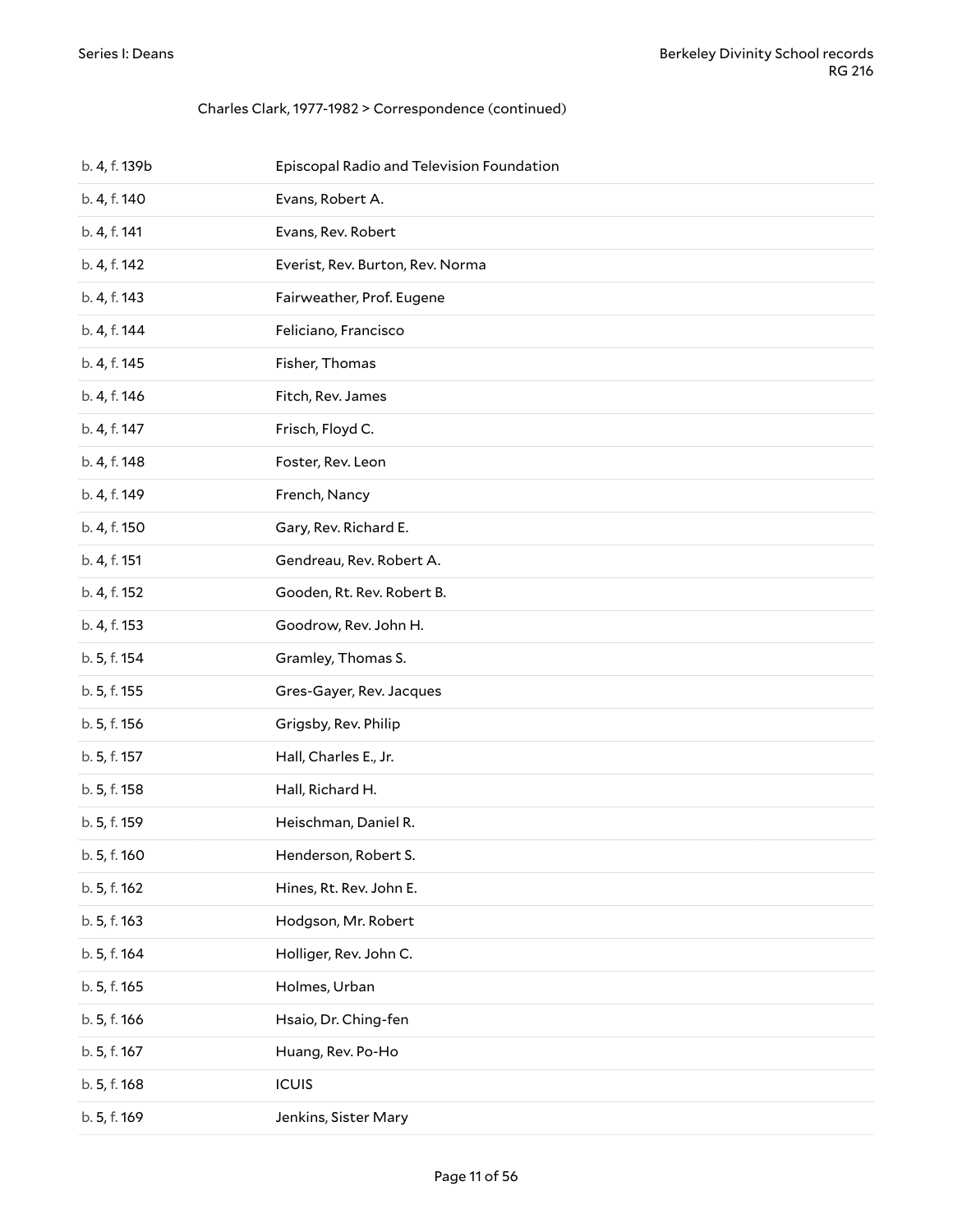| b. 5, f. 170 | Jones, David                   |
|--------------|--------------------------------|
| b. 5, f. 171 | Klemmt, Pierce                 |
| b. 5, f. 172 | Krueger, John W.               |
| b. 5, f. 173 | Krumm, Rt. Rev. John           |
| b. 5, f. 174 | LaFollette, Rev. Melvin W.     |
| b. 5, f. 175 | Lawson, Rev. William B.        |
| b. 5, f. 176 | Low, Rev. William H.           |
| b. 5, f. 177 | Lund, Rev. G. Clarence         |
| b. 5, f. 178 | Lunetta, Rev. Donald           |
| b. 5, f. 179 | Macquarrie, Rev. Dr. John      |
| b. 5, f. 180 | Mann, Rt. Rev. Michael         |
| b. 5, f. 181 | Marrett, The Rev. Michael M.   |
| b. 5, f. 182 | McElroy, Rev. Gary A.          |
| b. 5, f. 183 | Melinsky, Canon M. A. H        |
| b. 5, f. 184 | Menuez, Mr. Barry              |
| b. 5, f. 185 | Middleton, Ms. Eloise L.       |
| b. 5, f. 186 | Morgan, Rev. Robert            |
| b. 5, f. 187 | Moser, Frederick               |
| b. 5, f. 188 | Morrison, Douglas              |
| b. 5, f. 189 | Nacpil, Rev. Emerito P.        |
| b. 5, f. 190 | Neill, Rt. Rev. Stephen        |
| b. 5, f. 191 | Neisheim, Deborah              |
| b. 5, f. 192 | Nelson, The Rev. J. Reed Peter |
| b. 5, f. 193 | Norman, The Rev. Peter M.      |
| b. 5, f. 194 | Nurser, Rev. Canon John S.     |
| b. 5, f. 195 | Obert, Edward J.               |
| b. 5, f. 196 | Okoth, Rt. Rev. Yona           |
| b. 5, f. 197 | Osborne, Ernest                |
| b. 5, f. 198 | Parker, Everett                |
| b. 5, f. 199 | Potter, Barrie V.              |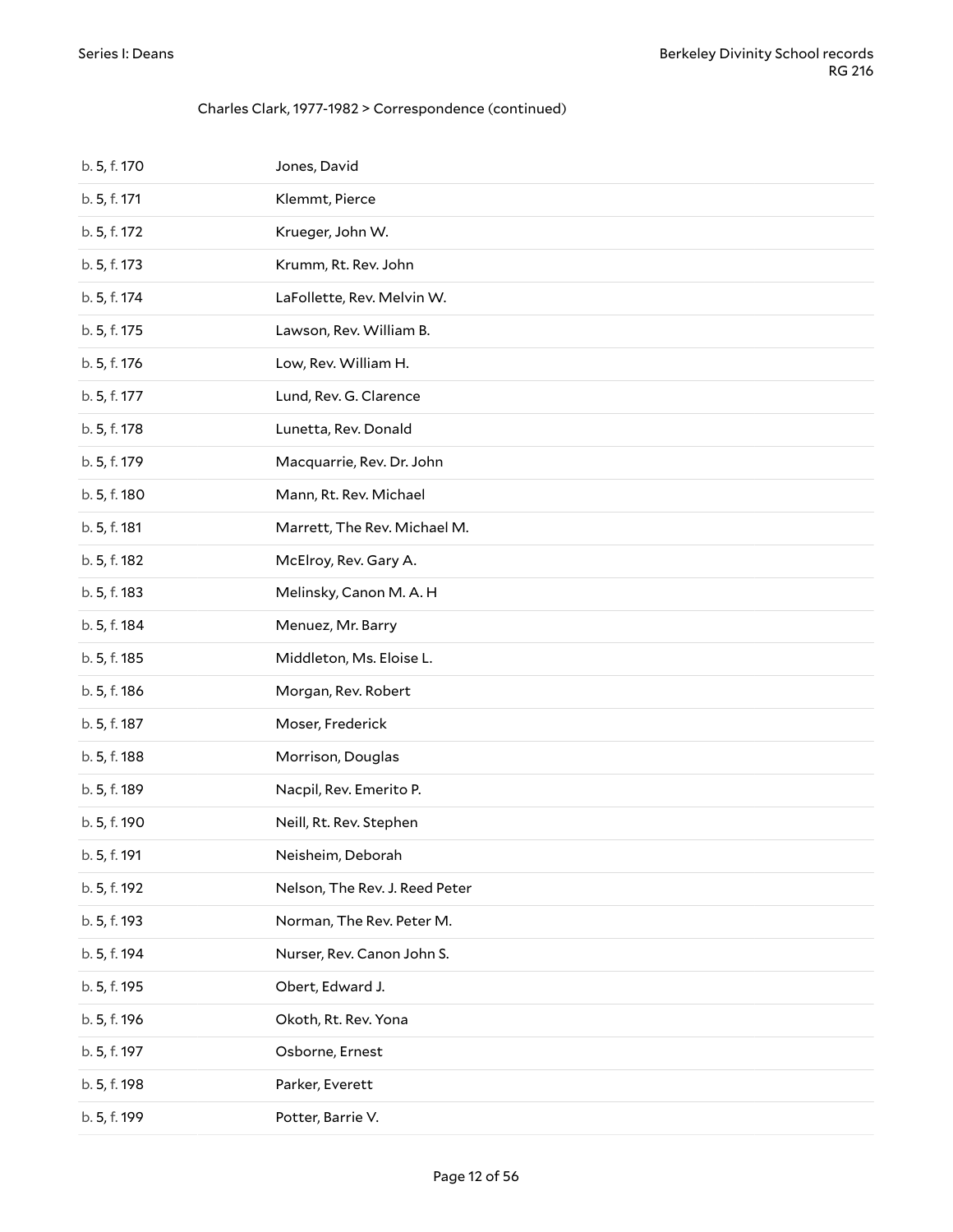| b. 5, f. 200 | Powers, Jeanne Audrey        |
|--------------|------------------------------|
| b. 5, f. 201 | Prentis, John Brook III      |
| b. 5, f. 202 | Pusey, Dr. Nathan M.         |
| b. 5, f. 203 | Ramsey, Rt. Rev. Michael     |
| b. 5, f. 204 | Randles, Rev. David C        |
| b. 5, f. 205 | Reed, Bruce                  |
| b. 5, f. 206 | Reynolds, Stanley            |
| b. 5, f. 207 | Richards, Rt. Rev. David E.  |
| b. 5, f. 208 | Richardson, Mr. Lunsford Jr. |
| b. 5, f. 209 | Riggs, The Rev. Lee          |
| b. 5, f. 210 | Rioch, Margaret J.           |
| b. 5, f. 211 | Risley, Mr. Russell          |
| b. 5, f. 212 | Rosborough Rev Bonnie A      |
| b. 5, f. 213 | Saayman, Dr. Willem          |
| b. 5, f. 214 | Sargent, The Rev. Thomas     |
| b. 5, f. 215 | Schweitzer, Albert (about)   |
| b. 5, f. 216 | Armstrong, J. Sinclair       |
| b. 5, f. 217 | Skillman, John               |
| b. 5, f. 218 | Smith, Mrs Llewellyn P.      |
| b. 5, f. 219 | Stetson, Charles P. Jr       |
| b. 5, f. 220 | Stevenson, Rev. Hugh         |
| b. 5, f. 221 | Sugise, Professor Yutake     |
| b. 5, f. 222 | Sullivan, Sister Mary        |
| b. 5, f. 223 | Tavel, Ron                   |
| b. 5, f. 224 | Te Selle, Sallie             |
| b. 5, f. 225 | Toon, Rev. Peter             |
| b. 5, f. 226 | Trowbridge, C. Rachel        |
| b. 5, f. 227 | Trustees                     |
| b. 5, f. 228 | Tull, Rev. Alan C.           |
| b. 5, f. 229 | Turner, Rev. Gregory         |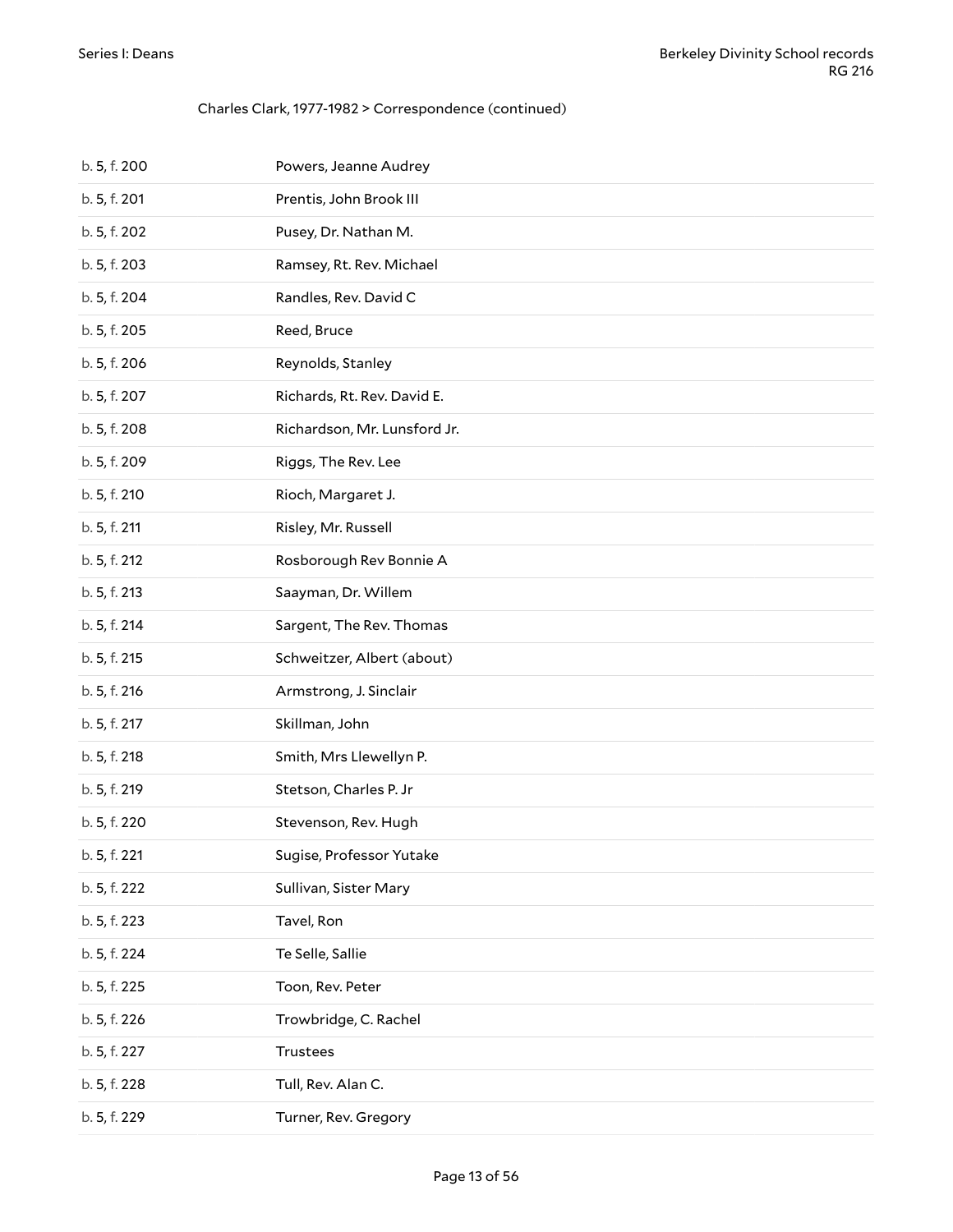<span id="page-13-0"></span>

| b. 5, f. 230  | Tweedy                               |
|---------------|--------------------------------------|
| b. 6, f. 231  | Wagner, Edward                       |
| b. 6, f. 232  | Wales, Caroline                      |
| b. 6, f. 232b | Walmsley, Bishop Arthur              |
| b. 6, f. 233  | Wangoya, The Rev. W. Sange           |
| b. 6, f. 234  | Ward, David J.                       |
| b. 6, f. 235  | Weatherly, Rev. Canon Bruce          |
| b. 6, f. 236  | Weatherby, Gary                      |
| b. 6, f. 237  | Wen Han, Kiang                       |
| b. 6, f. 238  | West, Robert B.                      |
| b. 6, f. 239  | Westerhoff, John H. III              |
| b. 6, f. 240  | Westhorp, The Rev. Canon Clifford S. |
| b. 6, f. 241  | Wheland, Rev. Peter H.               |
| b. 6, f. 242  | Williams, Dr. Carol (Peterson)       |
| b. 6, f. 243  | Woods, Rev. Robin W.                 |
| b. 6, f. 244  | Yoder, Bruce                         |
| b. 6, f. 245  | Younger, Rev. George                 |
| b. 6, f. 246  | Zabriskie, Rev. George II            |
| b. 6, f. 246b | Miscellaneous                        |
|               | Miscellaneous                        |
| b. 6, f. 247  | Installation                         |
| b. 6, f. 248  | <b>Canonical Residence</b>           |
| b. 6, f. 249  | 1979 Statement                       |
| b. 6, f. 250  | Photo                                |
| b. 6, f. 251  | Reports/Studies                      |
| b. 6, f. 252  | Articles                             |
| b. 6, f. 252b | Ordination of Women                  |
| b. 6, f. 253  | Advisees                             |
| b. 6, f. 254  | Case Studies in Ministry             |
| b. 6, f. 255  | Christian Witness                    |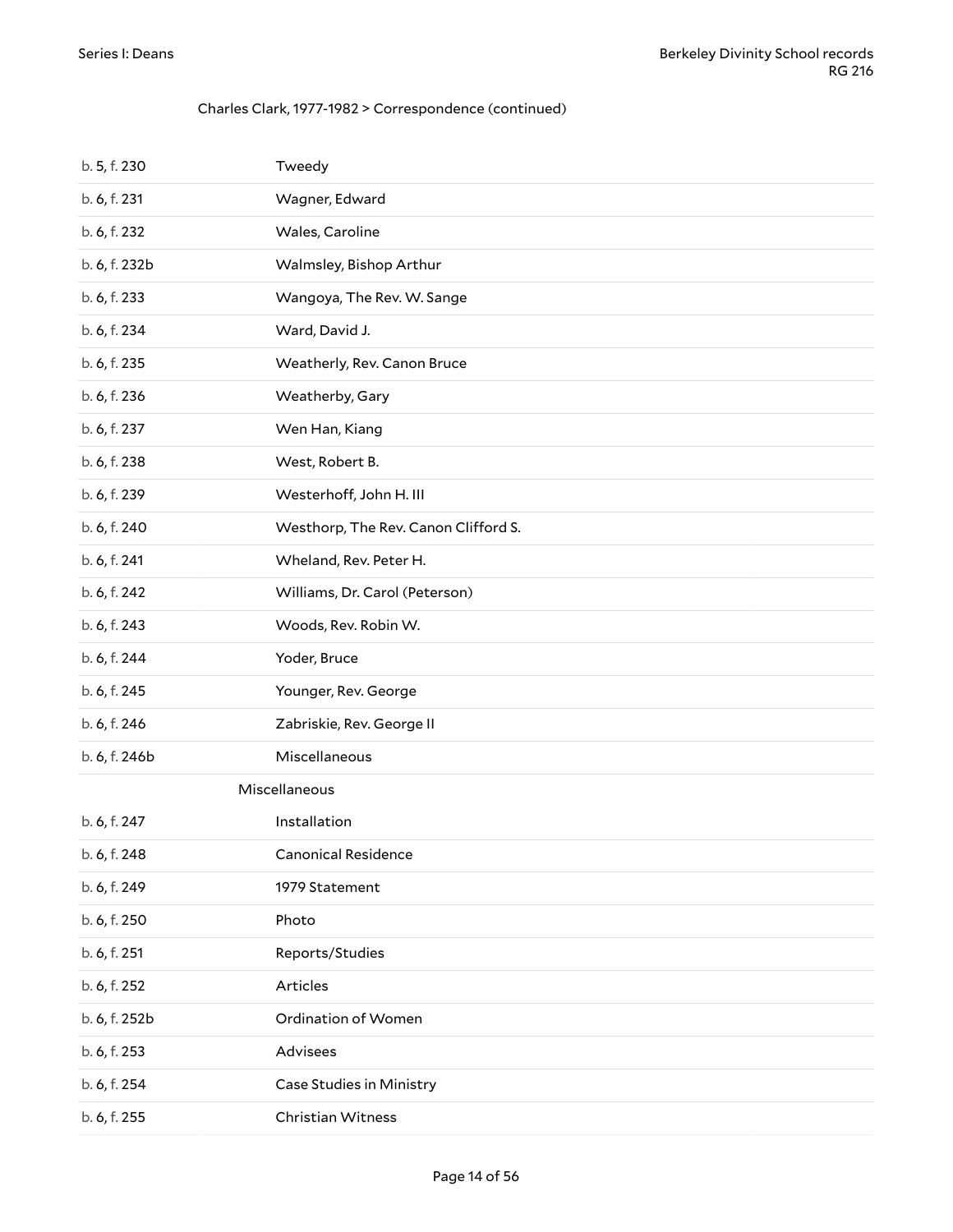#### <span id="page-14-1"></span><span id="page-14-0"></span>Charles Clark, 1977-1982 > Miscellaneous (continued)

<span id="page-14-5"></span><span id="page-14-4"></span><span id="page-14-3"></span><span id="page-14-2"></span>

| b. 6, f. 256     | Clark, Noyce and Holmer Course         | 1978-1979            |
|------------------|----------------------------------------|----------------------|
|                  | James Annand, 1982-1991                |                      |
|                  | Correspondence: alphabetical sequence  |                      |
| b. 6, f. 257-261 | $A - E$                                |                      |
| b. 6, f. 261b    | Episcopal Church Center                |                      |
| b. 6, f. 262-269 | $F - P$                                |                      |
| b. 7, f. 270-274 | $R-Z$                                  |                      |
|                  | Correspondence: chronological sequence |                      |
| b. 7, f. 275-276 | Misc. Correspondence                   | 1982-83              |
| b. 7, f. 277     | Thank Yous                             | 1983 Sep-Dec         |
| b. 7, f. 278-279 | Misc. Correspondence 1                 | 1983                 |
| b. 7, f. 280-283 | Misc. Correspondence                   | 1984                 |
| b. 7, f. 284-285 | Thank Yous                             | 1984 Jan-Jun         |
| b. 7, f. 286-288 | Miscellaneous Correspondence           | 1984 May-Jun         |
| b. 8, f. 289-293 | Miscellaneous Correspondence           | 1984 Sep-1988<br>Aug |
|                  | Installation                           |                      |
| b. 8, f. 294-295 | Installation                           | 1983                 |
| b. 8, f. 296     | Acting Dean and Installation           |                      |
| <b>Trips</b>     |                                        |                      |
| b. 8, f. 297     | <b>Texas Trip</b>                      |                      |
| b. 8, f. 298     | California Trip                        | 1984                 |
| b. 8, f. 299-300 | Florida                                | 1985-1986            |
|                  | Miscellaneous                          |                      |
| b. 8, f. 301     | Report of the Review Committee         |                      |
| b. 8, f. 302     | Re: new Students                       | 1983                 |
| b. 8, f. 303     | Development                            |                      |
| b. 8, f. 304     | <b>Incoming Students</b>               | 1983                 |
| b. 8, f. 305     | Job Openings                           | 1982-1983            |
| b. 8, f. 306     | <b>Student Resumes</b>                 |                      |
| b. 8, f. 307     | Misc. "Filing"                         |                      |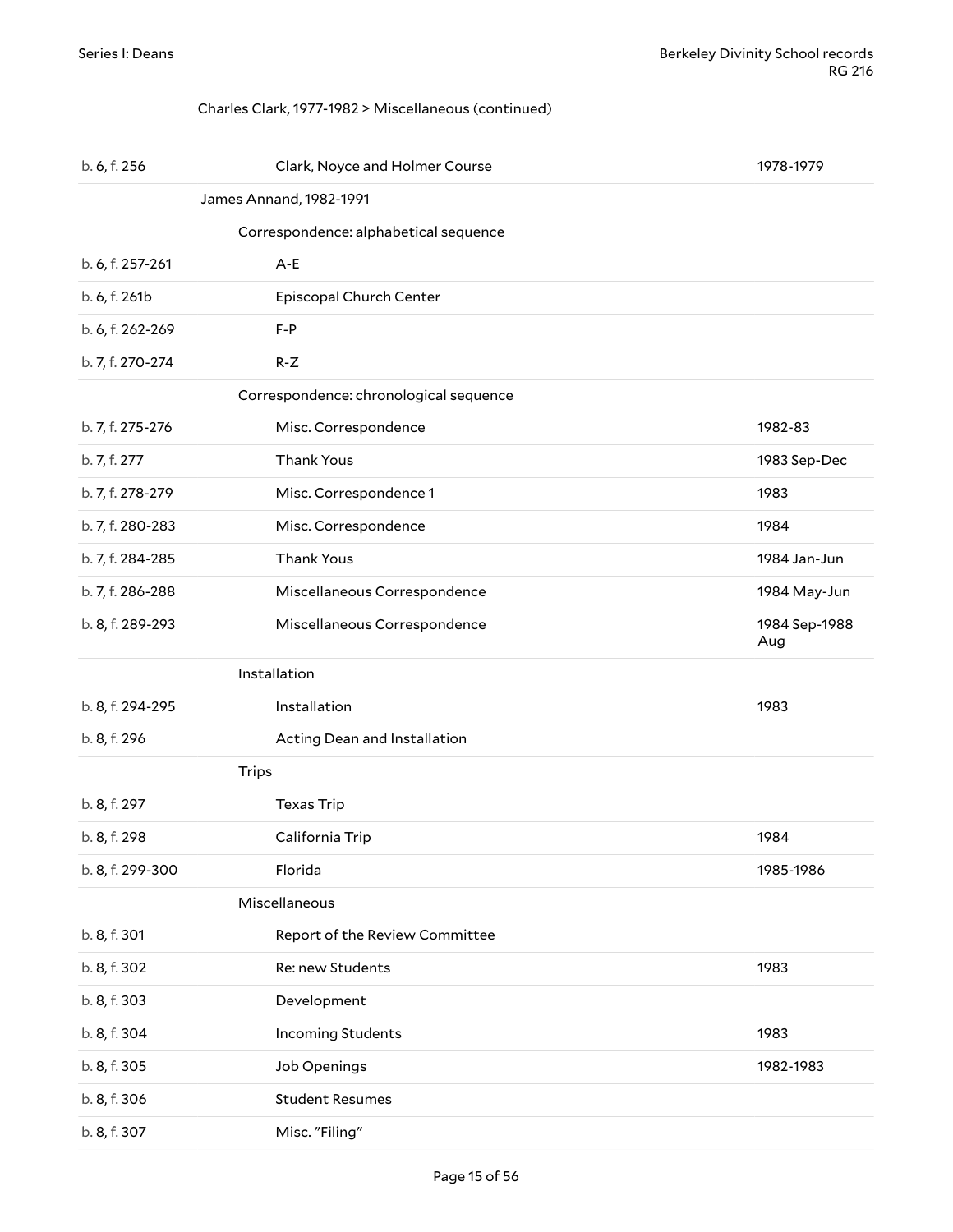#### James Annand, 1982-1991 > Miscellaneous (continued)

<span id="page-15-1"></span><span id="page-15-0"></span>

| b. 8, f. 308       | Church, Kortright                       |           |
|--------------------|-----------------------------------------|-----------|
| b. 8, f. 309       | Misc. Odds and Ends                     |           |
| b. 8, f. 310       | Correspondence re: Preaching Honestly   |           |
| b. 8, f. 311       | Students, Conferences, notes            | 1982-1983 |
| b. 8, f. 312       | <b>Students intending Lay Vocations</b> |           |
| b. 8, f. 313       | Guidelines for New Dean                 |           |
| b. 8, f. 314       | Job Seekers                             |           |
| b. 8, f. 315       | <b>EP Survey</b>                        |           |
| b. 8, f. 316       | Engagements                             |           |
| b. 8, f. 317       | Alumni Fund printout                    | 1983      |
| b. 8, f. 317b-317c | Personal File                           | 1969-1991 |
|                    | Philip Turner, 1991-1998                |           |
| b. 8, f. 318-320   | Installation                            |           |
| b. 8, f. 321       | Misc.                                   |           |
|                    | William Franklin, 1998-2001             |           |
| b. 8, f. 322       | Installation                            |           |
| b. 8, f. 323       | Misc                                    |           |
| b. 8, f. 324       | List of Deans                           | 1942-1991 |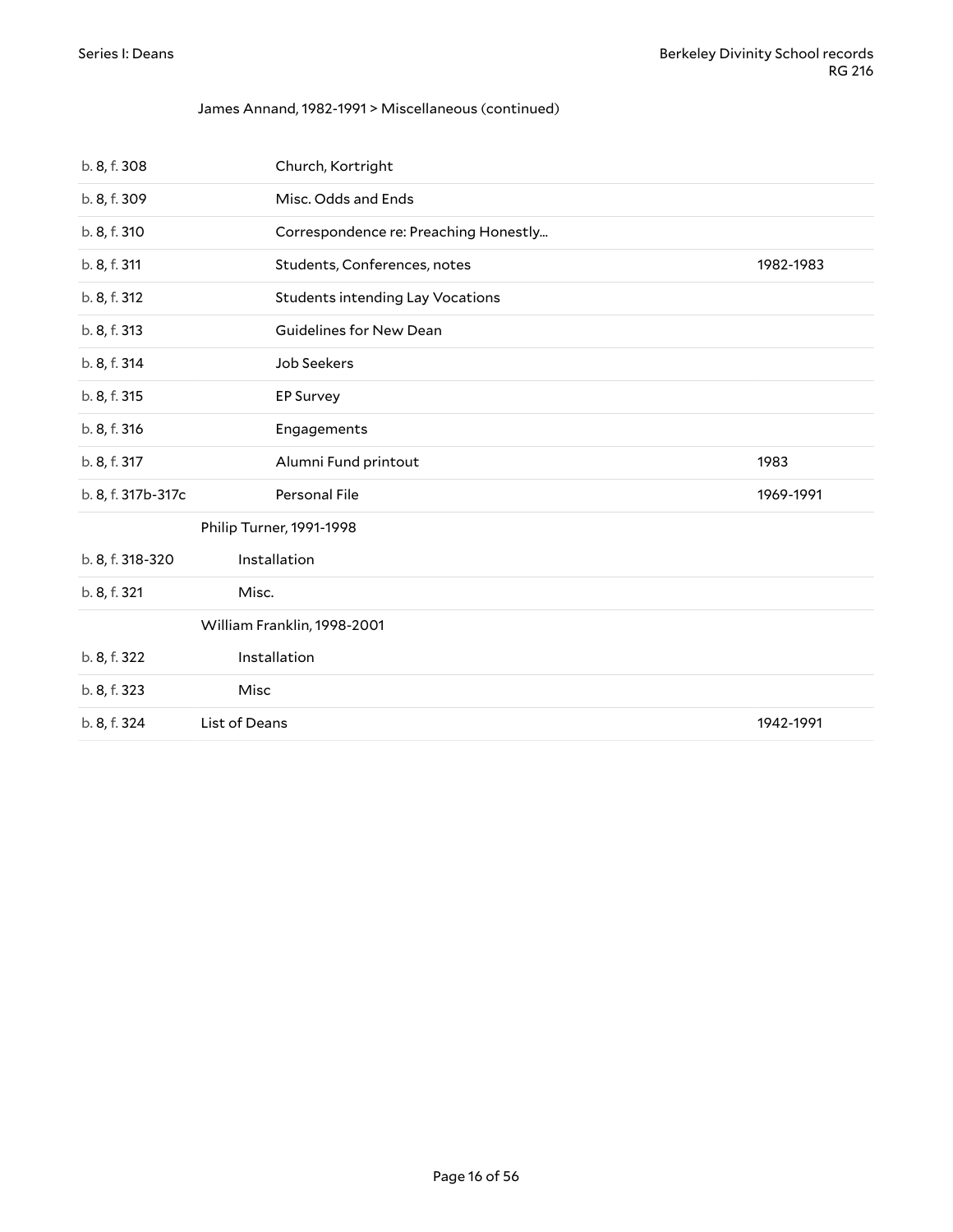### <span id="page-16-0"></span>**Series II: Trustees**

<span id="page-16-1"></span>

|             | <b>Individual Member Files</b> | 1923-1986 |
|-------------|--------------------------------|-----------|
| b. 9, f. 1  | Buckman, Mr. John W.           |           |
| b. 9, f. 2  | Burlingham, C.C.               |           |
| b. 9, f. 3  | Credick, Nowell                |           |
| b. 9, f. 4  | Donegan, Harold                |           |
| b. 9, f. 5  | Ford, Rev. C. Allan            |           |
| b. 9, f. 6  | Fox, Heywood                   |           |
| b. 9, f. 7  | Galpin, Samuel                 |           |
| b. 9, f. 8  | Gibson, Nell                   |           |
| b. 9, f. 9  | Gulden, Frank                  |           |
| b. 9, f. 10 | Lawrence, Charles and Margaret |           |
| b. 9, f. 11 | Lorimer, Linda                 |           |
| b. 9, f. 12 | McLean, Mr. Robert III         |           |
| b. 9, f. 13 | Martiner, Rev. John W.         |           |
| b. 9, f. 14 | Morton, Rt. Rev. C. Brinkley   |           |
| b. 9, f. 15 | Plant, John                    |           |
| b. 9, f. 16 | Razee, Rev. George W.          |           |
| b. 9, f. 17 | Red, John W. Jr.               |           |
| b. 9, f. 18 | Robbins, Walter S.             |           |
| b. 9, f. 19 | Robbins, Rev. William          |           |
| b. 9, f. 20 | Robinson, Very Rev. Dillard    |           |
| b. 9, f. 21 | Rodman, Edward                 |           |
| b. 9, f. 22 | Rogers, Rev. E. Page           |           |
| b. 9, f. 23 | Stetson, Charles               |           |
| b. 9, f. 24 | <b>Student Trustees</b>        |           |
| b. 9, f. 25 | Sonne, Christian R.            |           |
| b. 9, f. 26 | Thompsett, Dr. Fredrica H.     |           |
|             | Whiteman, Harold               |           |
| b. 9, f. 27 | General                        |           |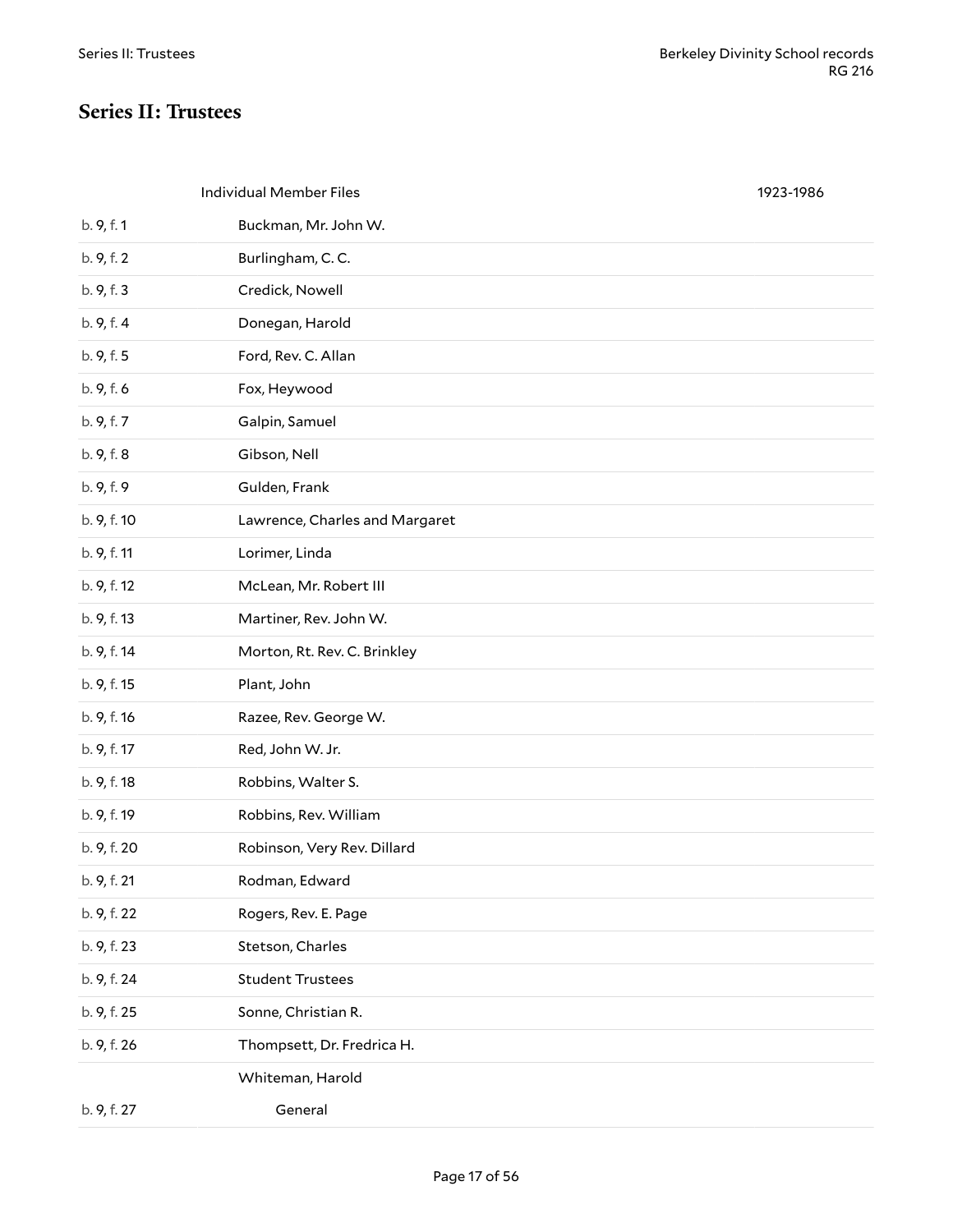#### Individual Member Files > Whiteman, Harold (continued)

<span id="page-17-0"></span>

| b. 9, f. 28-30  | Correspondence with Michael Allen          |           |
|-----------------|--------------------------------------------|-----------|
| b. 9, f. 31     | Correspondence with Rowan Greer            |           |
| b. 9, f. 32     | Correspondence with Charles Clark          |           |
| b. 9, f. 33     | 1975 Report                                |           |
| b. 9, f. 34     | Correspondence with Anderson               |           |
| b. 9, f. 35     | Williams, Mr. E. Thomas Jr.                |           |
| b. 9, f. 36     | Van Culin, Rev. Samuel Jr.                 |           |
|                 | <b>Minutes and Meetings</b>                |           |
| b.10            | Minutes Book                               | 1854-1901 |
| b.10            | Minutes Book                               | 1870-1893 |
| b. 10           | Minutes Book                               | 1894-1923 |
| b. 10           | Minutes Book                               | 1900-1921 |
| b. 10           | Minutes Book                               | 1921-1946 |
| b.10            | Minutes Book (Board of Overseers)          | 1926-1942 |
| b.10            | Minutes Book                               | 1947-1965 |
| b. 10           | Minutes Book                               | 1965-1973 |
| b. 10, f. 37    | Minutes Books Inserts                      | 1894-1923 |
| b. 10, f. 38    | Minutes Books Inserts                      | 1900-1921 |
| b. 10, f. 39    | Minutes Books Inserts (Board of Overseers) | 1926-1942 |
| b. 11, f. 39b   | <b>Meeting Materials Communications</b>    | 1958 Jan  |
| b. 11, f. 39c   | <b>Meeting Materials Communications</b>    | 1926-1964 |
| b. 11, f. 39    | <b>Meeting Materials Communications</b>    | 1963-1969 |
| b. 11           | Deans Reports to the Board                 | 1921-1952 |
| b. 11           | Deans Reports to the Board                 | 1957-1967 |
| b. 11, f. 40-42 | <b>Meeting Materials</b>                   | 1970      |
| b. 11, f. 43-45 | <b>Meeting Materials</b>                   | 1971      |
| b. 11, f. 46-47 | <b>Meeting Materials</b>                   | 1972      |
| b. 11, f. 48-50 | <b>Meeting Materials</b>                   | 1973      |
| b. 11           | Minutes Books                              | 1974-1979 |
| b. 11, f. 51-55 | <b>Meeting Materials Communications</b>    | 1974-1978 |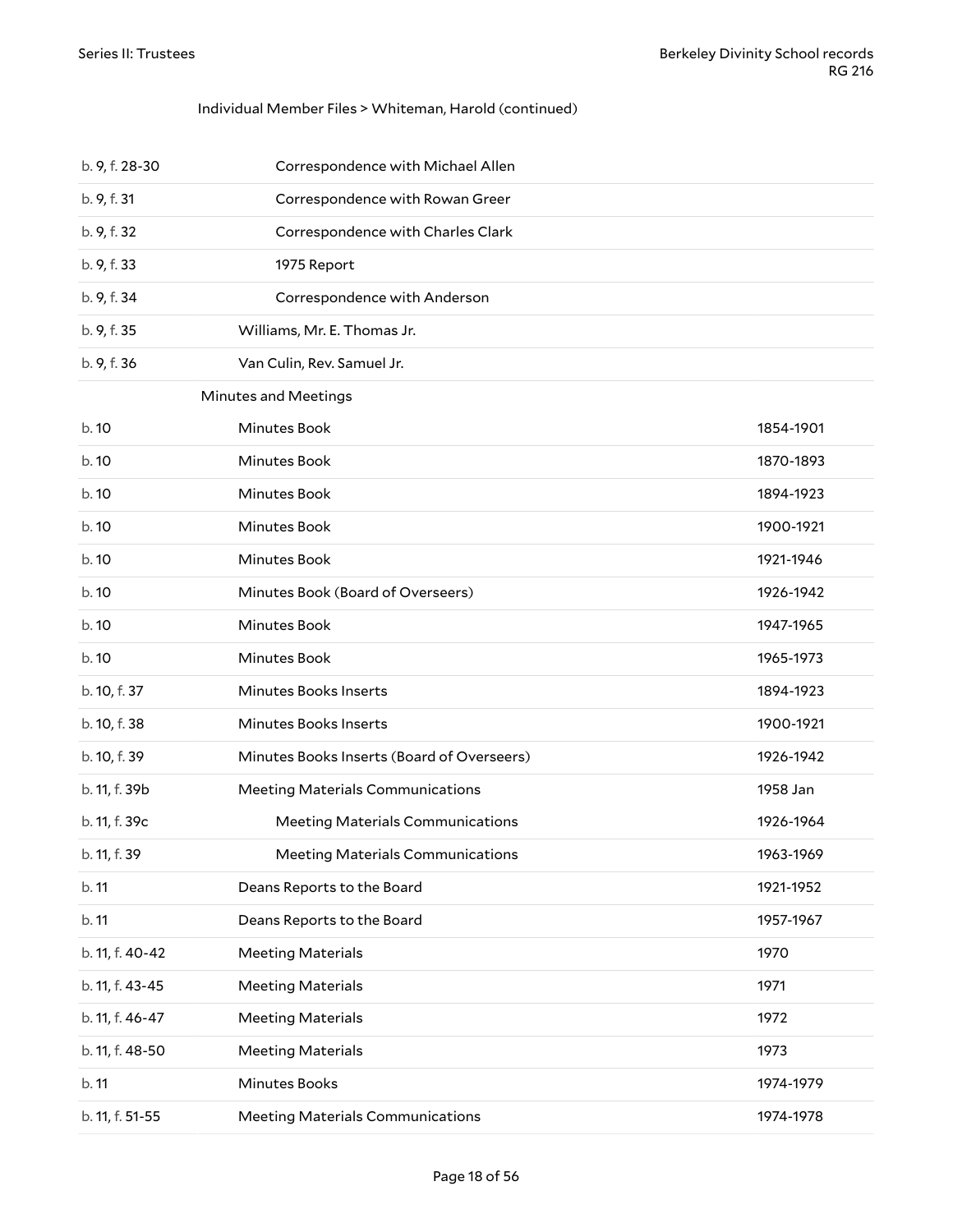#### Minutes and Meetings (continued)

<span id="page-18-2"></span><span id="page-18-1"></span><span id="page-18-0"></span>

| b.12              | <b>Minutes Books</b>                    | 1979-1986             |
|-------------------|-----------------------------------------|-----------------------|
| b. 12, f. 56      | <b>Minutes Books</b>                    | 1979                  |
| b. 12, f. 56b-67  | <b>Meeting Materials Communications</b> | 1980-1986             |
| b.12              | <b>Minutes Books</b>                    | 1979-1986             |
| b. 12, f. 68-74   | <b>Meeting Materials Communications</b> | 1987-1990             |
| b. 12, f. 75      | Agendas                                 | 1973-1991             |
| b.13              | <b>Minutes Books</b>                    | 1991-1997             |
| b. 13, f. 76-91   | Minutes, Drafts/Copies                  | 1932-2001             |
| b. 13, f. 92      | Deans Reports to the Board              | 1956                  |
| b. 13, f. 93-96   | Deans Reports to the Board              | 1975-1991             |
|                   | Miscellaneous                           |                       |
| b. 13, f. 97      | Memos Correspondence                    | 1964-1992             |
| b. 13, f. 98      | <b>Financial Crisis</b>                 | 1970                  |
| b. 13, f. 99      | <b>Miscellanous Documents</b>           |                       |
| b. 13, f. 100     | Merger Study                            |                       |
| b. 13, f. 101     | <b>Affiliation Agreement</b>            | 1985, 2001            |
| b. 13, f. 102     | Financial                               | 1979-1981             |
| b. 13, f. 103     | Association of Governing Boards         | 1981-1991             |
| b. 14, f. 104     | <b>Honorary Degree Citations</b>        | 1964-1990             |
| b. 14, f. 105     | Tributes                                |                       |
| b. 14, f. 106     | <b>Trustees Fellowship</b>              | 1973, 1975            |
| b. 14, f. 107     | Board of Permanent Officers             | 1984-1985             |
| b. 14, f. 108     | Elections/Resignations                  | 1973-1990             |
|                   | Charter Bylaws                          |                       |
| b. 14, f. 109-112 | Various                                 | 1908-1988, no<br>date |
|                   | Financial                               |                       |
| b. 14, f. 113-114 | Treasurer's File                        | 1957-1974             |
| b. 14, f. 115-116 | <b>Budget</b>                           | 1975-1991             |
| b. 14, f. 117-118 | <b>Trustees Annual Fund</b>             | 1978-1980             |
| b. 14, f. 119     | Charts of Accounts                      |                       |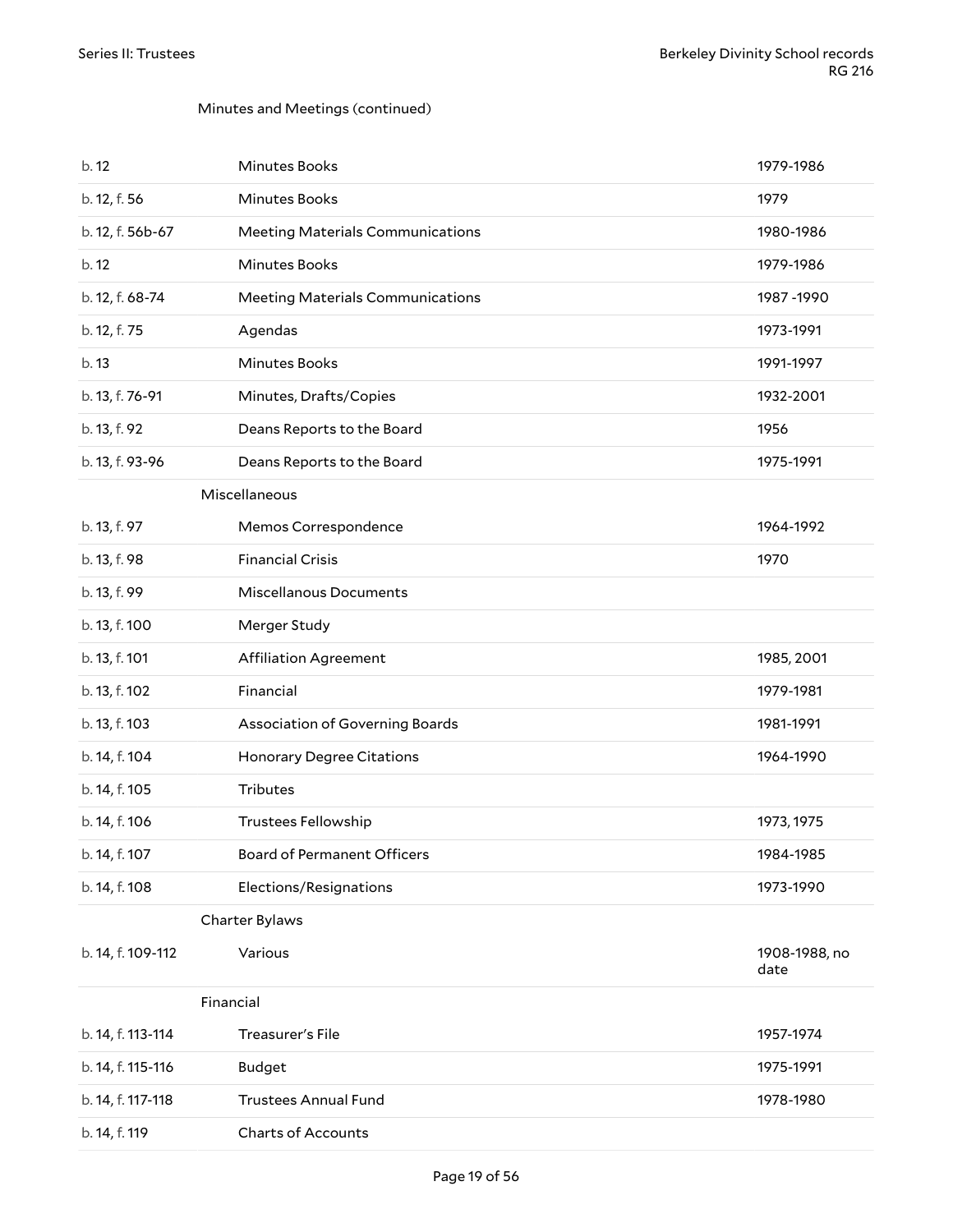#### <span id="page-19-0"></span>Financial (continued)

<span id="page-19-1"></span>

|                   | Audits                            |                                                   |
|-------------------|-----------------------------------|---------------------------------------------------|
| b. 14, f. 120-123 | Audits                            | 1974, 1978-1980,<br>1982-1985, 1987,<br>1990-1993 |
|                   | Committees                        |                                                   |
| b. 14, f. 124-133 | <b>Executive Committee</b>        | 1970-1987                                         |
| b. 14, f. 134-136 | <b>Building Grounds</b>           | 1924-1941,<br>1963-1970,<br>1981-1982             |
| b. 14, f. 137-139 | Dean Search                       | 1969-1970, 1982,<br>1990-1991                     |
| b. 14, f. 140-141 | Dean Review                       | 1975, 1987                                        |
| b. 15, f. 142     | Development                       | 1972-1988                                         |
| b. 15, f. 143-149 | Education                         | 1932-1986                                         |
| b. 15, f. 150-156 | Finance                           | 1930-1985                                         |
| b. 15, f. 157-168 | Degrees                           | 1971-1991                                         |
| b. 15, f. 169     | <b>Degrees: Recipient Lists</b>   | 1922-1991                                         |
| b. 15, f. 170     | Degrees: Programs                 | 1987-1990                                         |
| b. 16, f. 171-172 | Investment                        | 1977-1988                                         |
| b. 16, f. 173     | Planning                          | 1987-1988                                         |
|                   | Membership                        |                                                   |
| b. 16, f. 174-185 | Nominations                       | 1935-1990                                         |
| b. 16, f. 186-188 | Letters of Acceptance/Resignation | 1929-1959                                         |
| b. 16, f. 189-196 | Lists                             | 1968-1991                                         |
| b. 16, f. 197     | Yale Trustees                     | 1973-1990                                         |
| b. 16, f. 198     | Alumni Trustees                   | 1979-1991                                         |
| b. 16, f. 199     | <b>Faculty Trustees</b>           | 1974-1994                                         |
| b. 16, f. 200     | Officers                          | 1985-1991                                         |
| b. 16, f. 201-205 | Correspondence                    | 1923-1976                                         |
| b. 16, f. 206-210 | Advisory Council to YDS Dean      | 1979-1982, no<br>date.                            |
| b. 16             | <b>BDS Feasibility Study</b>      | 1969                                              |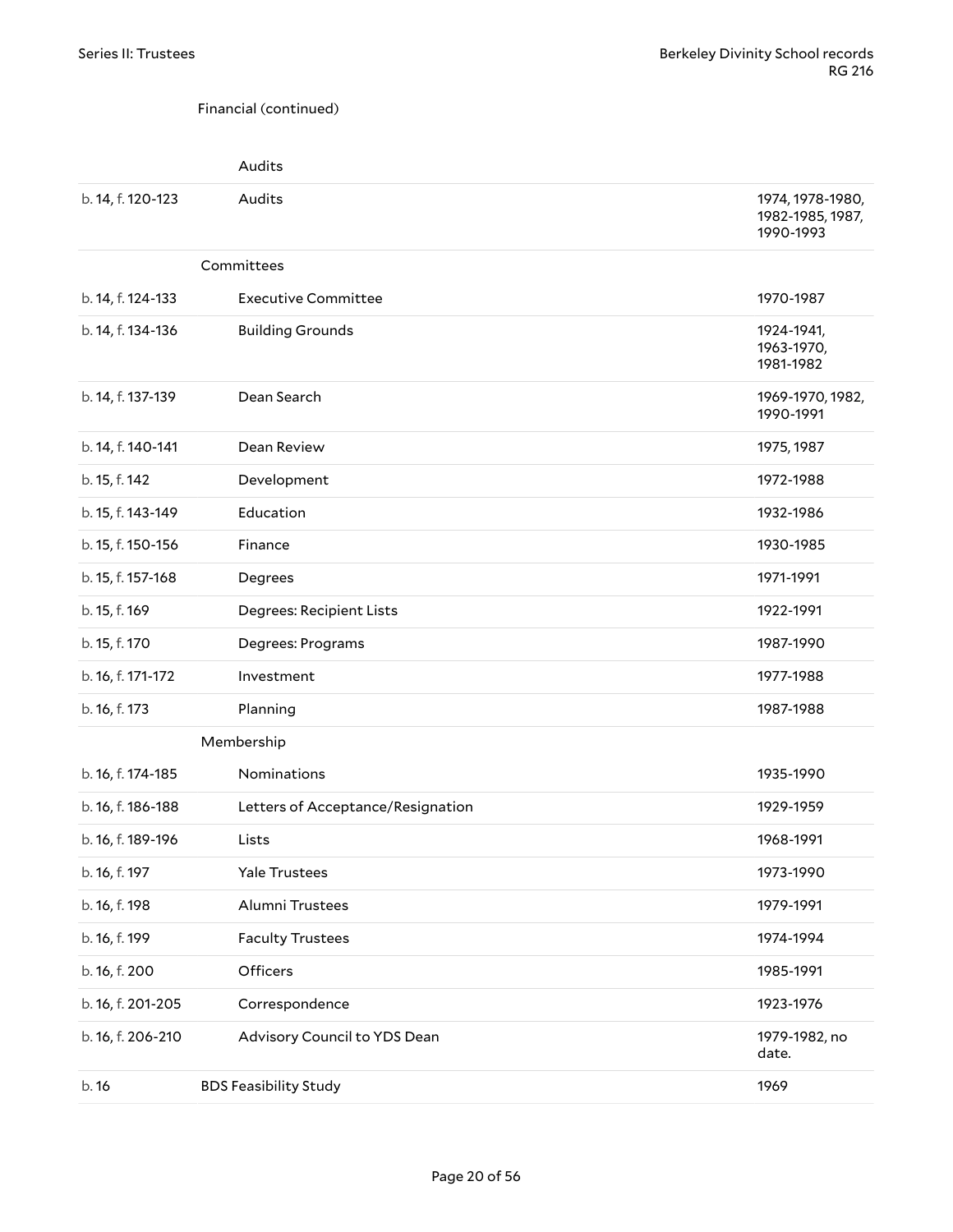# <span id="page-20-0"></span>**Series III: Faculty Staff**

<span id="page-20-1"></span>

|                 | <b>Faculty Files</b>                            |                       |
|-----------------|-------------------------------------------------|-----------------------|
| b. 17, f. 1     | Anderson, Robert                                | 1978-1980             |
| b. 17, f. 2     | Barbour, J.H.                                   | 1887                  |
| b. 17, f. 3     | Batten, Charles (1958)                          |                       |
| b. 17, f. 4     | Belshaw, Harold (1937-1951)                     |                       |
| b. 17, f. 5-6   | Brown, F. Craighill (1953-1966)                 | 1952-1967             |
| b. 17, f. 7-9   | Burgess, John (1976-1979)                       | 1972-1983             |
| b. 17, f. 10    | Carr, Burgess (1982-1985)                       | 1981-1985             |
| b. 17, f. 11    | Cheney, Francis                                 | 1973-1975             |
| b. 17, f. 12    | Cook, Elmer (1943-1959)                         | 1942-1968             |
| b. 17, f. 13    | Denton, Robert                                  | 1945                  |
| b. 17, f. 14    | Diekmann, Richard (1978-1979)                   | 1978-1981             |
| b. 17, f. 15    | Gardiner, Frederic                              | 1872                  |
| b. 17, f. 16    | Herrick, Charles                                | 1985-1986             |
|                 | Hardy, Edward (1944-1969)                       |                       |
|                 |                                                 |                       |
| b. 17           | Master's Thesis                                 | 1924                  |
| b. 17, f. 17-26 | Files                                           | 1929-1969             |
| b. 18, f. 27-28 | Files                                           | 1970-1982, no<br>date |
| b. 18, f. 29    | Notes on the Ritualistic Controversy in America |                       |
| b. 18, f. 30    | Notes on Church History                         |                       |
| b. 18, f. 31    | Photographs                                     |                       |
| b. 18, f. 32-34 | Hicks, Lansing                                  | 1953-1982             |
| b. 18, f. 35    | James, Fleming (1921-1940)                      | 1921-1946             |
| b. 18, f. 36    | Jeschke, Channing (1966-1971)                   | 1966-1971             |
| b. 18, f. 37    | Johnson, John (1965-1970)                       | 1962-1971             |
| b. 18, f. 38    | Jones, Harry (1966-1971)                        | 1966-1979             |
| b. 18, f. 39    | Kalter, Richard (1958-1971)                     | 1958-1971             |
| b. 18, f. 40    | King, Virginia                                  | 1980-1984             |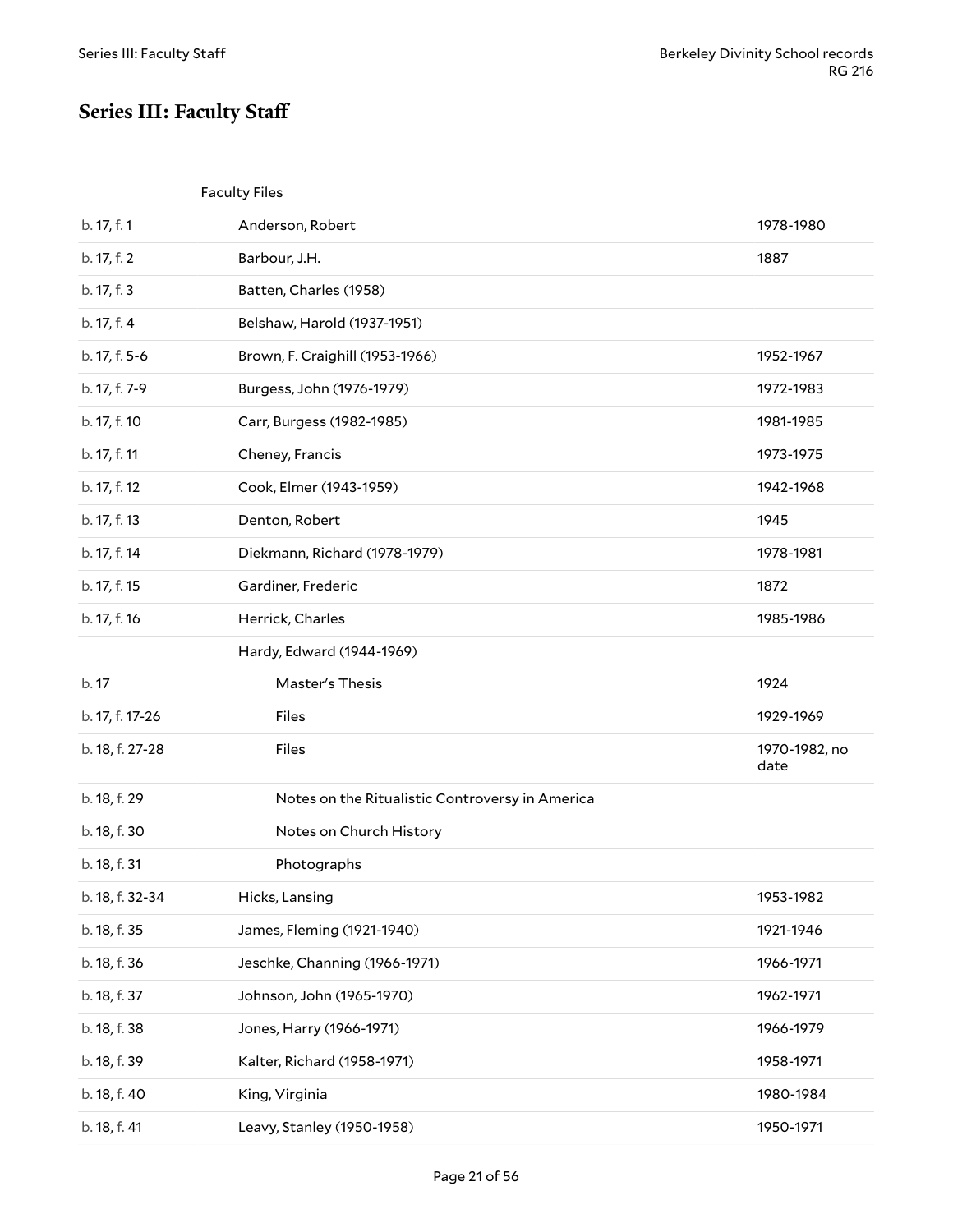#### Faculty Files (continued)

<span id="page-21-2"></span><span id="page-21-1"></span><span id="page-21-0"></span>

| b. 18, f. 42-43 | McDaniel, Charlotte Kaseman (1974-1980) | 1974-1980     |
|-----------------|-----------------------------------------|---------------|
| b. 18, f. 44    | Mount, William (1962-1970)              | 1962-1974     |
| b. 18, f. 45    | Myers, C. Kilmer (1940-1943)            | 1941-1970     |
| b. 18, f. 46    | Noyce, Gay                              | 1976          |
| b. 18, f. 47-49 | Parachini, David                        | 1987-1988 Nov |
| b. 18, f. 50-52 | Rode, Werner (1958-1976)                | 1957-1980     |
| b. 19, f. 53    | Rodie, Robert (1962-1966?)              | 1957-1971     |
| b. 19, f. 54-55 | Rowthorn, Jeffery (1973-1987)           | 1973-1987     |
| b. 19, f. 56-57 | Ruef, John (1960-1971)                  | 1958-1976     |
|                 | Faculty Considered, Not Hired           |               |
| b. 19, f. 58    | Anderson, John                          | 1972          |
| b. 19, f. 59    | Mercer, Samuel                          | 1941          |
| b. 19, f. 60    | Skinner, John                           | 1955-1956     |
| b. 19, f. 61    | Woverton, Wallace                       | 1954-1955     |
|                 | <b>Faculty Searches</b>                 |               |
| b. 19, f. 62    | Anglican Studies                        | 1996-1997     |
|                 |                                         |               |
| b. 19, f. 63    | <b>Black Faculty</b>                    | 1972-1975     |
| b. 19, f. 64    | <b>Continuing Education</b>             | 1973          |
| b. 19, f. 65    | Church History                          | 1980-1981     |
| b. 19, f. 66-67 | <b>Field Education</b>                  | 1973-1982     |
| b. 19, f. 68    | Pastoral Theology                       | 1951-1953     |
|                 | <b>Guest Faculty</b>                    |               |
| b. 19, f. 69    | Aagaard, Anna Marie (1975 Spring)       | 1973-1974     |
| b. 19, f. 70    | Archdall, H.K. (1954-1957)              | 1946-1966     |
| b. 19, f. 71    | Baker, Albert (1934 Spring)             | 1933-1934     |
| b. 19, f. 71b   | Barr, O. Sydney (1959 Fall)             | 1958-1966     |
| b. 19, f. 72    | Barton, Arthur (declined)               | 1951-1953     |
| b. 19, f. 73    | Beevor, Humphrey (1935 Spring)          | 1934-1946     |
| b. 19, f. 74    | Blagrave, R.C. (1929 Spring)            | 1929          |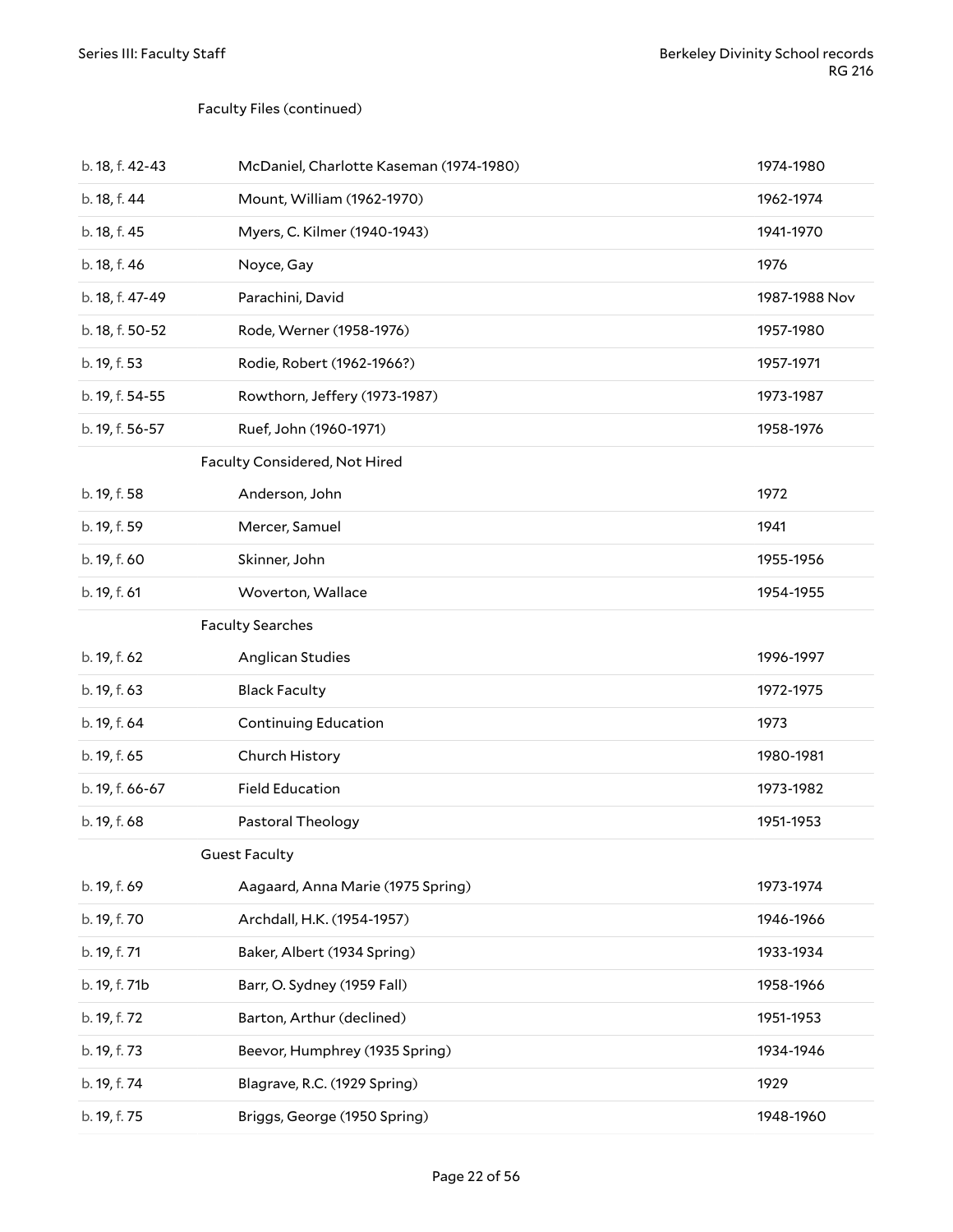#### Guest Faculty (continued)

| b. 19, f. 76  | Butterworth, George (1935 Fall)        | 1935-1936  |
|---------------|----------------------------------------|------------|
| b. 19, f. 77  | Carpenter, S.C. (1927 Spring)          | 1926-1949  |
| b. 19, f. 78  | Chase, George (1952 Fall)              | 1951-1956  |
| b. 19, f. 79  | Davey, T.A.E. (1931 Spring)            | 1930-1945  |
| b. 19, f. 80  | Demant, Vigo (1946 Fall)               | 1943-1956  |
| b. 19, f. 81  | Dewar, Lindsay (1932 Fall)             | 1932       |
| b. 19, f. 82  | Duncan-Jones, A.S. (1926 Spring)       | 1925-1949  |
| b. 19, f. 83  | Dwelly, F.W. (1924 Fall)               | 1924-1925  |
| b. 19, f. 84  | Gorton, Neville (1939 Spring)          | 1938-1951  |
| b. 19, f. 85  | Hall, Herbert W. (1954 Spring)         | 1952-1955  |
| b. 19, f. 86  | Havard, William T. (1951 Fall)         | 1950-1961  |
| b. 19, f. 87  | Hebert, A. Gabriel (1948 Fall)         | 1947-1961  |
| b. 19, f. 88  | Hettlinger, Richard F. (1959-1960)     | 1957-1960  |
| b. 19, f. 89  | Hodges, Evelyn Charles (1954 Fall)     | 1951-1957  |
| b. 20, f. 90  | Hudson, Cyril S. (1927-1948)           | 1924-1957  |
| b. 20, f. 91  | Knight-Bruce, Ethelfloed (1925 Spring) | 1925       |
| b. 20, f. 92  | Knox, John (1948 Spring)               | 1947-1948  |
| b. 20, f. 93  | Lewis, C.S. (declined)                 | 1948       |
| b. 20, f. 94  | Mascall, Eric (1958 Spring)            | 1950-1958  |
| b. 20, f. 95  | Mitchell, Lionel (1969-1970)           | 1969-1971  |
| b. 20, f. 96  | Nash, Arnold (1939 Fall)               | 1938-1941  |
| b. 20, f. 97  | Nineham, Dennis E. (1963 Fall)         | 1961-1967  |
| b. 20, f. 97b | O'Driscoll, Herbert (1982 Fall)        | 1982-1984s |
| b. 20, f. 98  | Pym, T.W. (1923 Spring)                | 1922-1952  |
| b. 20, f. 99  | Ramsey, Michael (declined)             | 1929-1951  |
| b. 20, f. 100 | Rice, Otis (1958 Spring)               | 1958       |
| b. 20, f. 101 | Richardson, Alan (1949 Fall)           | 1948-1953  |
| b. 20, f. 102 | Rogers, Clement F. (1936 Fall)         | 1936-1948  |
| b. 20, f. 103 | Shepherd, Massey (1941-1947)           | 1941-1954  |
| b. 20, f. 104 | Studdert-Kennedy, Geoffrey (1923-1924) | 1923-1966  |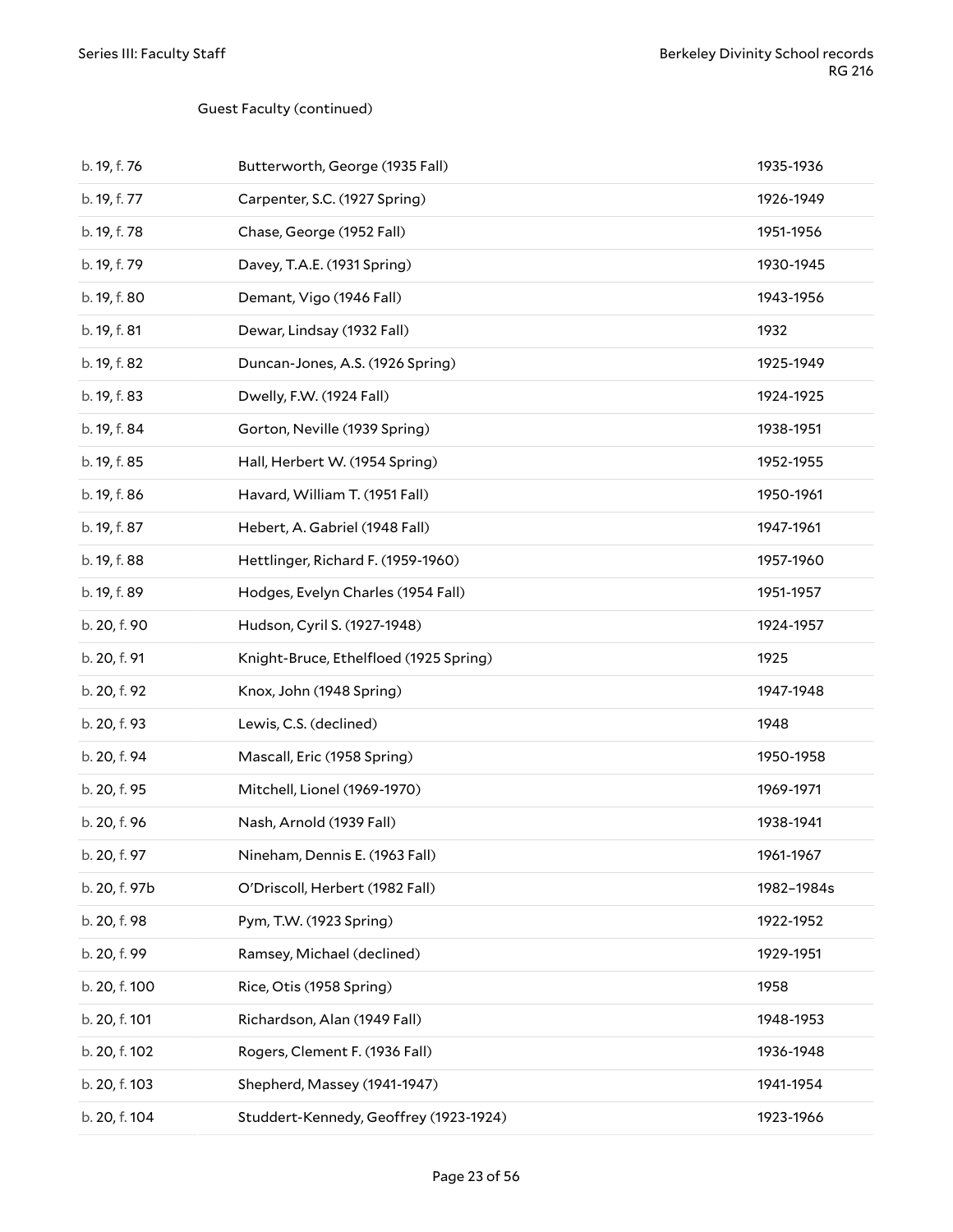#### Guest Faculty (continued)

<span id="page-23-4"></span><span id="page-23-3"></span><span id="page-23-2"></span><span id="page-23-1"></span><span id="page-23-0"></span>

| b. 20, f. 105     | Wand, J. William (1957 Fall)                          | 1955-1958                       |
|-------------------|-------------------------------------------------------|---------------------------------|
| b. 20, f. 106     | Wynn, Harold Edward (1950 Fall)                       | 1948-1957                       |
| b. 20, f. 107     | Miscellaneous Correspondence                          | 1922-1953                       |
| b. 20, f. 108     | List of Guest Faculty                                 | 1918-1942                       |
|                   | <b>YDS Faculty</b>                                    |                                 |
| b. 20, f. 109     | Johnson, Robert                                       |                                 |
| b. 20, f. 110     | Kelsey, David                                         |                                 |
| b. 20, f. 111-112 | Nouwen, Henri                                         | 1971-1981                       |
|                   | Appointments and Resignations                         |                                 |
| b. 20, f. 113     | 1-Year Appointments                                   | 1967-1983                       |
| b. 20, f. 114     | Miscellaneous                                         | 1927-1970                       |
| b. 20, f. 115     | <b>Faculty Appointments</b>                           | 1969-1975                       |
| b. 20, f. 116     | Around the Merger                                     | 1971                            |
| b. 20, f. 117     | Lists of Faculty                                      | 1954-1964                       |
| b. 20, f. 118     | <b>Faculty Evaluations</b>                            | 1979                            |
|                   | <b>Episcopal Faculty</b>                              |                                 |
| b. 20, f. 119     | Lists of Faculty                                      | 1973-1980                       |
| b. 20, f. 120-121 | Correspondence                                        | 1970-1983                       |
|                   | Miscellaneous (Faculty)                               |                                 |
| b. 20, f. 122     | Sabbaticals                                           | 1961-1981                       |
| b. 20, f. 123     | <b>Salary Comparisons</b>                             | 1945                            |
| b. 20, f. 124-125 | Writings: Porter, H. Boone Jr., Spurrier, William     | 1955, 1963                      |
| b. 20, f. 126     | Hartford Seminary Foundation                          | 1971-1975                       |
| b. 20, f. 127     | Job Search: Dean of Devel. Church Relations           | 1985                            |
| b. 20, f. 128     | Endowed Chairs: Goddard Chair in Pastoral Theology    |                                 |
| b. 20, f. 129     | Endowed Chairs: Walter Gray Chair in Anglican Studies |                                 |
| b. 20, f. 130     | YDS Correspondence                                    | 1971-1979                       |
|                   | <b>YDS Faculty Meetings</b>                           |                                 |
| b. 21, f. 131-137 | <b>Minutes and Materials</b>                          | 1971-1982                       |
| b. 21, f. 138     | Fall Faculty Conference                               | 1971, 1974, 1975,<br>1978, 1980 |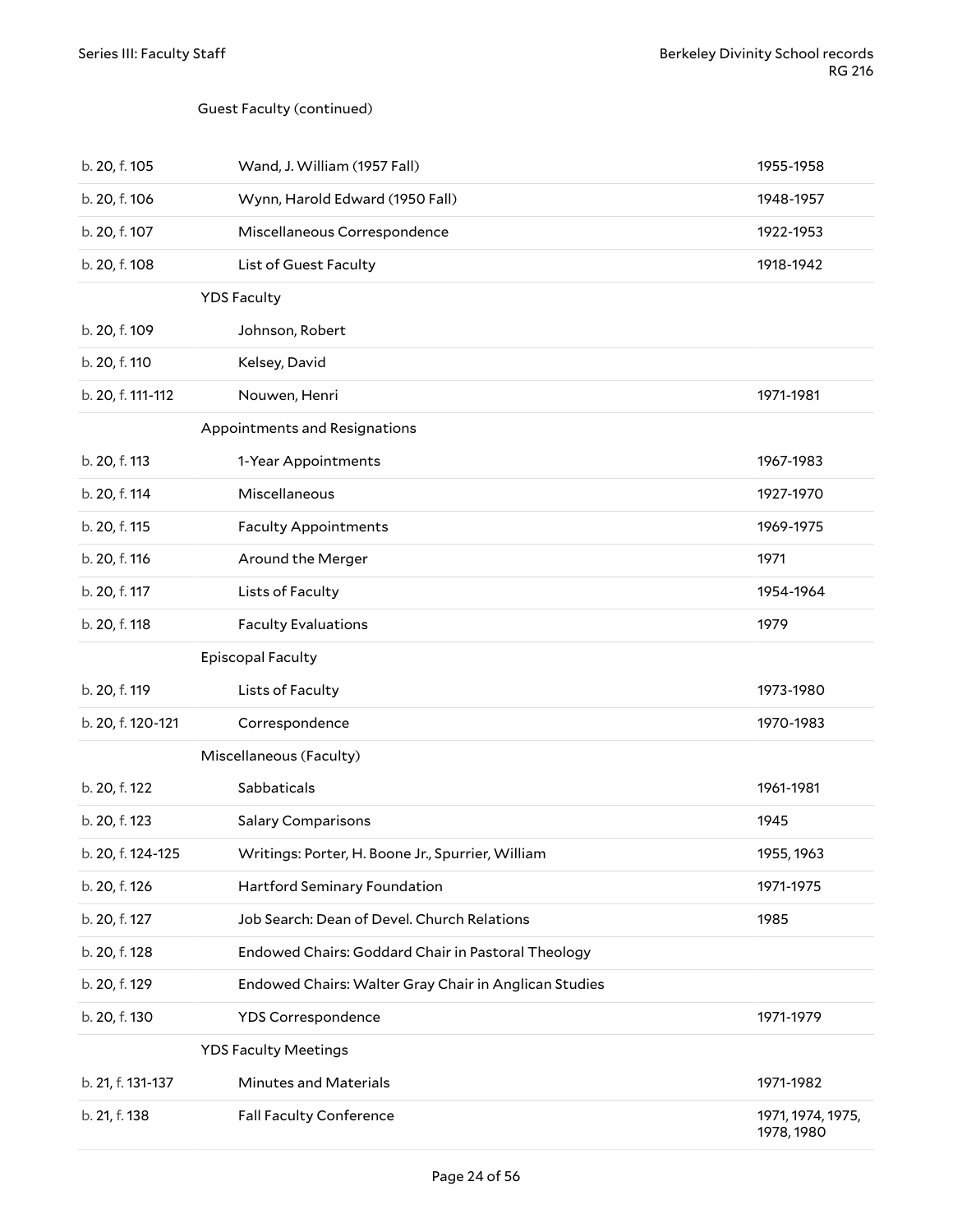<span id="page-24-3"></span><span id="page-24-2"></span><span id="page-24-1"></span><span id="page-24-0"></span>

|                   | <b>BDS Faculty Meetings</b>    |                         |
|-------------------|--------------------------------|-------------------------|
| b.21              | <b>Minutes Book</b>            | 1899-1937               |
| b. 21, f. 139     | Minutes Book Inserts           | 1903-1930               |
| b. 21             | Minutes Books                  | 1937-1971               |
| b. 22, f. 140-141 | <b>Minutes Notebooks</b>       | 1964-1965,<br>1967-1968 |
| b. 22, f. 142-148 | <b>Minutes and Materials</b>   | 1968-1984               |
|                   | <b>Staff Files</b>             |                         |
| b. 22, f. 149     | Baxter, T. Chester             |                         |
| b. 22, f. 150     | Jahnige, Lewis P.              |                         |
| b. 22, f. 151     | Noda, Risaburo                 |                         |
| b. 22, f. 152-154 | Raftery-Crawford, Elizabeth    | 1947-1986               |
| b. 22, f. 155     | Rogers, Charles A.             | 1952-1953               |
| b. 22, f. 156     | Sulavik, Stephen               | 1932-1971               |
|                   | <b>Staff Meetings</b>          |                         |
| b. 22, f. 157-161 | Materials and Correspondence   | 1973-1982               |
|                   | Miscellaneous (Staff)          |                         |
| b. 22, f. 162     | <b>Financial Aid Committee</b> |                         |
| b. 22, f. 163     | Connecticut Unemployment Law   |                         |
| b. 22, f. 164-167 | Pension/Benefits               | 1948-1956               |
| b. 22, f. 168     | <b>Death Notices</b>           | 1957-1986               |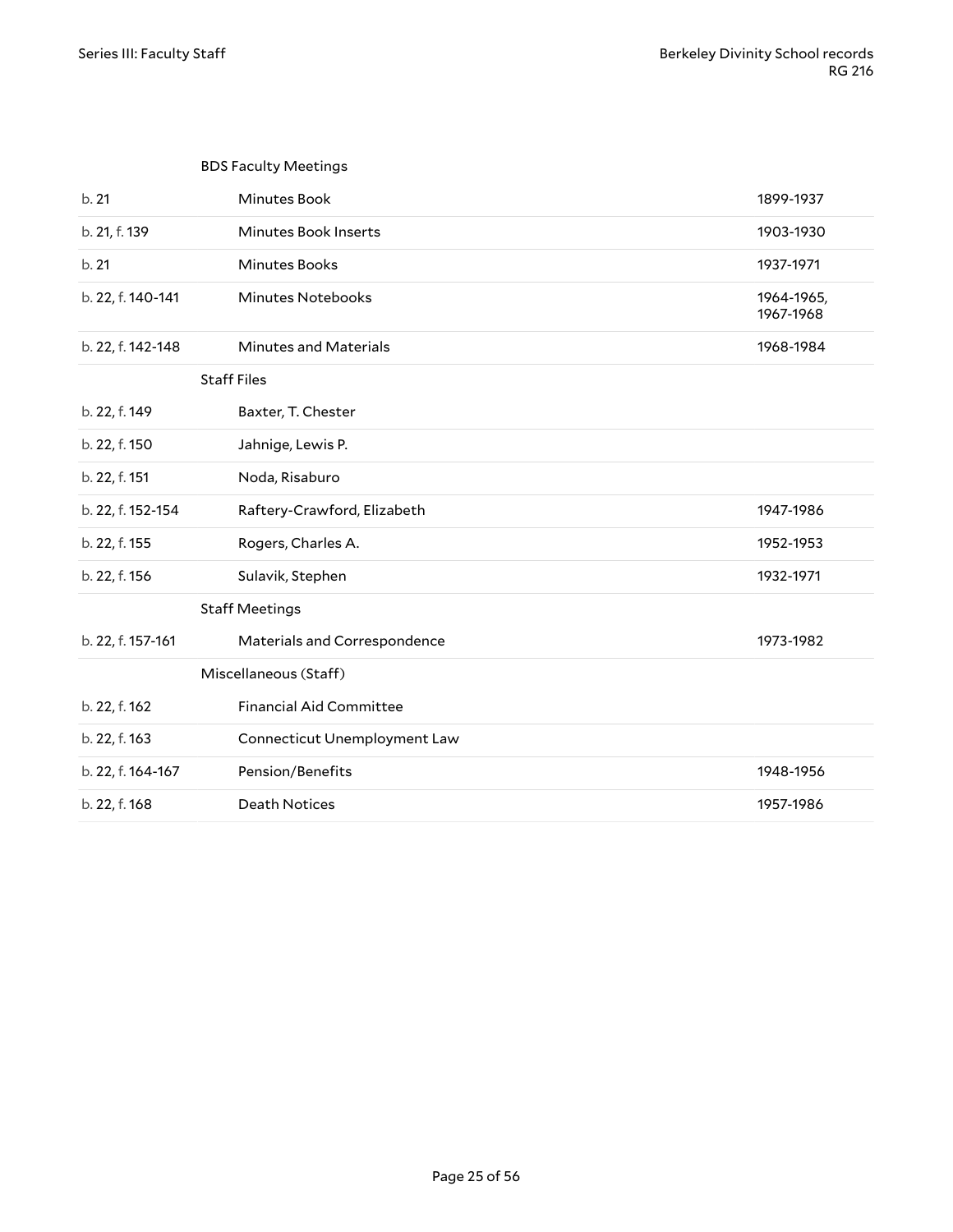### <span id="page-25-0"></span>**Series IV: Students**

Student files can be consulted only by permission of the Dean of Berkeley Divinity School

Student files are restricted until 75 years after last known date of attendance.

<span id="page-25-9"></span><span id="page-25-8"></span><span id="page-25-7"></span><span id="page-25-6"></span><span id="page-25-5"></span><span id="page-25-4"></span><span id="page-25-3"></span><span id="page-25-2"></span><span id="page-25-1"></span>

|                | Students, 2000-2004                                                                                    |      |
|----------------|--------------------------------------------------------------------------------------------------------|------|
|                | Restricted until Jan. 1, 2079, except by permission of the Dean of Berkeley Divinity<br>School.        |      |
|                | Students, 1990-1999                                                                                    |      |
|                | Restricted until Jan. 1, 2074, except by permission of the Dean of Berkeley Divinity<br>School.        |      |
|                | Students, 1980-1989                                                                                    |      |
|                | Restricted until Jan. 1, 2064, except by permission of the Dean of Berkeley Divinity<br>School.        |      |
|                | Students, 1970-1979                                                                                    |      |
|                | Restricted until Jan. 1, 2054, except by permission of the Dean of Berkeley Divinity<br>School.        |      |
|                | Students, 1960-1969                                                                                    |      |
|                | Restricted until Jan. 1., 2044, except by permission of the Dean of Berkeley Divinity<br>School.       |      |
|                | Students, 1950-1959                                                                                    |      |
|                | Restricted until Jan. 1, 2034, except by permission of the Dean of Berkeley Divinity<br>School.        |      |
|                | Students, 1940-1949                                                                                    |      |
|                | Restricted until Jan. 1, 2024, except by permission of the Dean of Berkeley Divinity<br>School.        |      |
|                | Students, 1930-1939                                                                                    |      |
|                | Student files can be viewed only with written permission from the Dean of<br>Berkeley Divinity School. |      |
|                | <b>Matriculated Students</b>                                                                           |      |
| b. 51, f. 1320 | Allen, Charles R.                                                                                      | 1938 |
| b. 51, f. 1321 | Blaney, A. Edward                                                                                      | 1931 |
| b. 51, f. 1322 | Brown, W. Don                                                                                          |      |
| b. 51, f. 1323 | Carroll, Newton L.                                                                                     | 1938 |
| b. 51, f. 1324 | Chater, Edward W.                                                                                      | 1938 |
| b. 51, f. 1325 | Diehl, John R.                                                                                         | 1939 |
| b. 51, f. 1326 | Gosnell, Harold C.                                                                                     | 1931 |
| b. 51, f. 1327 | Hampshire, W. Robert                                                                                   | 1938 |
| b. 51, f. 1328 | Jacobson, James H.                                                                                     | 1934 |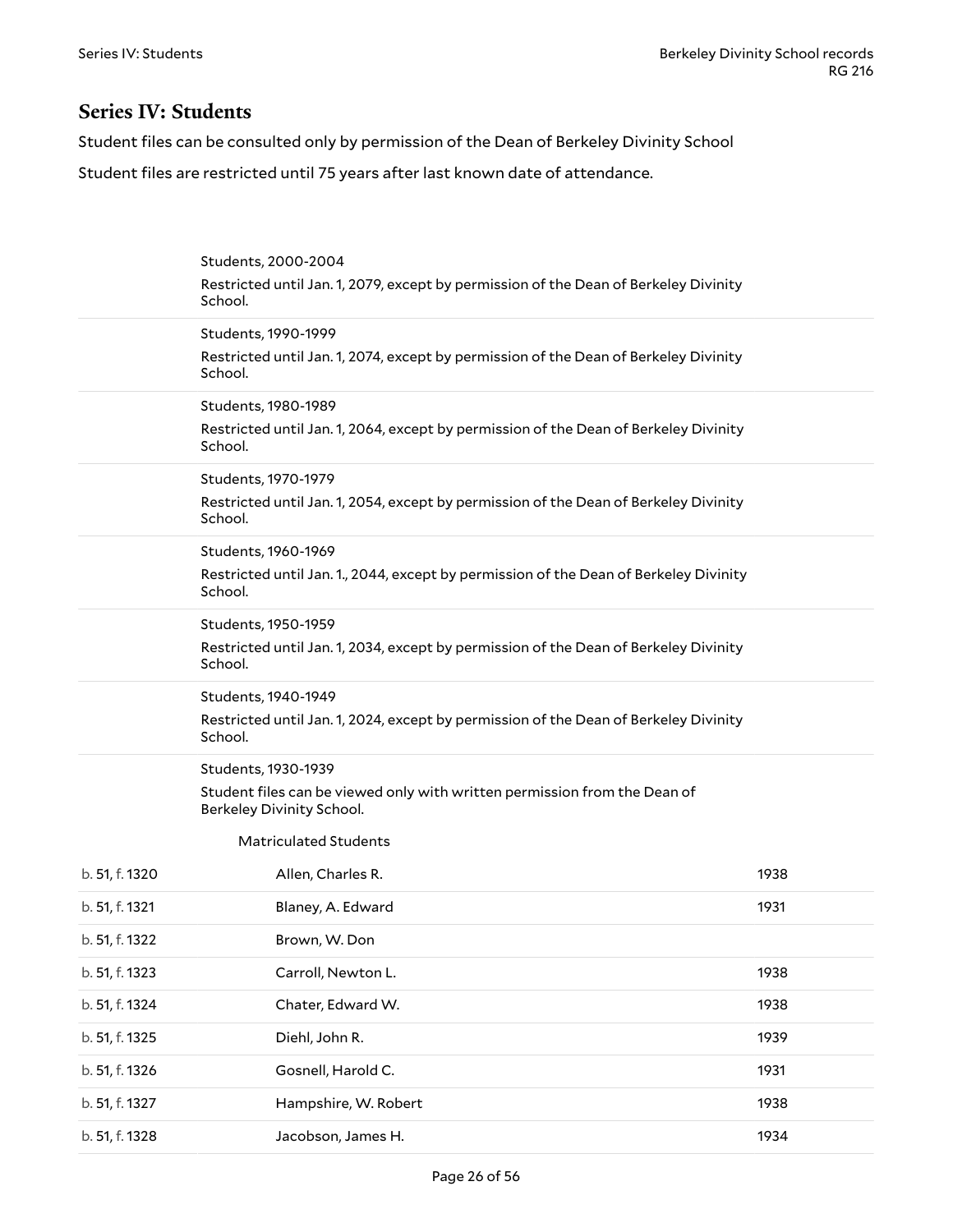#### Students, 1930-1939 > Matriculated Students (continued)

| b. 51, f. 1329 | Ketchum, Bradford W.   | 1938 |
|----------------|------------------------|------|
| b. 58, f. 107  | Linder, Newll D.       | 1934 |
| b. 59, f. 116  | Lorentzen, Frederic L. | 1932 |
| b. 51, f. 1330 | Loveland, Clara O.     | 1939 |
| b. 59, f. 119  | Luisa, Louis A.        | 1931 |
| b. 51, f. 1331 | Manderbach, Aaron      | 1937 |
| b. 59, f. 137  | McGarvey, John P.      | 1938 |
| b. 51, f. 1332 | Merrill, Edward R.     |      |
| b. 51, f. 1333 | Neal, H. Gordon        |      |
| b. 51, f. 1334 | Parker, Richard I.S.   | 1937 |
| b. 51, f. 1335 | Perkins, Kenneth D.    | 1932 |
| b. 51, f. 1336 | Robinson, Eric M.      | 1934 |
| b. 51, f. 1337 | Turner, George R.      | 1932 |
| b. 51, f. 1338 | Underhill, Gardner D.  | 1931 |
| b. 51, f. 1339 | Wiggins, Verne         | 1933 |
| b. 52, f. 1340 | Wilson, George         | 1931 |
| b. 52, f. 1341 | Witmer, Frederic       | 1933 |
|                |                        |      |

#### <span id="page-26-0"></span>Students, 1920-1929

#### Student files can be viewed only with written permission from the Dean of Berkeley Divinity School.

#### <span id="page-26-1"></span>Matriculated Students

| b. 52, f. 1342 | Burroughs, Nelson M.  | 1925 |
|----------------|-----------------------|------|
| b. 52, f. 1343 | Clark, Hugh S.        |      |
| b. 52, f. 1344 | Creamer, Francis B.   | 1924 |
| b. 52, f. 1345 | Dare, Norman P.       | 1926 |
| b. 52, f. 1346 | Fitzgerald, George L. | 1927 |
| b. 52, f. 1347 | Graham, Loyal Y. III  | 1921 |
| b. 52, f. 1348 | Paulsen, John         | 1925 |
| b. 52, f. 1349 | Richardson, Arthur    | 1926 |
| b. 52, f. 1350 | Sasse, Louis          | 1925 |
| b. 52, f. 1351 | Townsend, John H. Jr. | 1922 |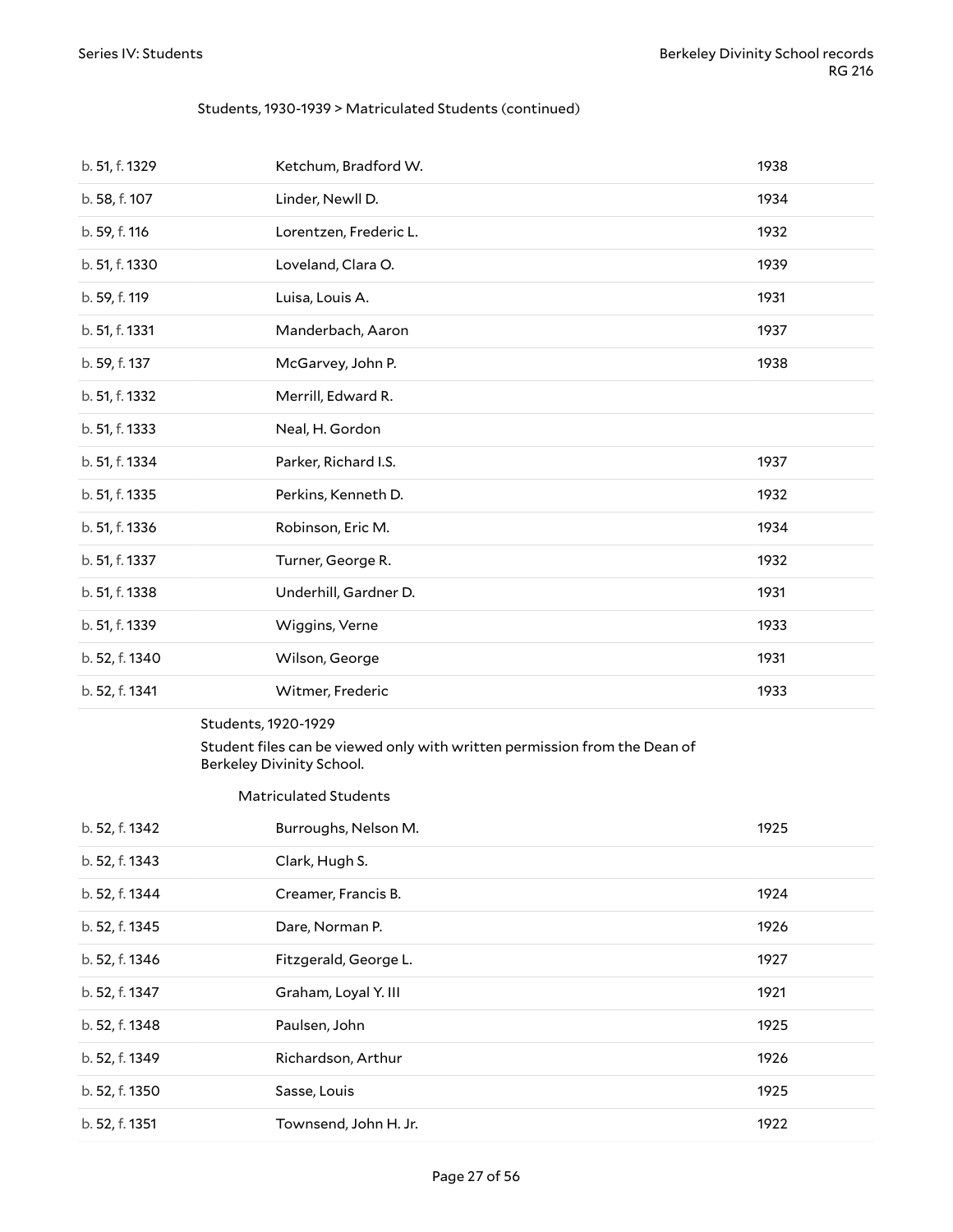<span id="page-27-1"></span><span id="page-27-0"></span>

|                | Students, pre-1920                                                                                     |      |
|----------------|--------------------------------------------------------------------------------------------------------|------|
|                | Student files can be viewed only with written permission from the Dean of<br>Berkeley Divinity School. |      |
|                | <b>Matriculated Students</b>                                                                           |      |
| b. 52, f. 1352 | Cline, Thomas S.                                                                                       | 1905 |
| b. 52, f. 1353 | Gooden, Robert B.                                                                                      | 1904 |
| b. 52, f. 1354 | Harriman, C. Jarvis                                                                                    | 1908 |
| b. 52, f. 1355 | Miller, Kenneth O.                                                                                     |      |
| b. 52, f. 1356 | Rhea, Frank A.                                                                                         | 1915 |
| b. 52, f. 1357 | Roberts, Paul                                                                                          | 1912 |
| b. 52, f. 1358 | Sasaki, M.J.                                                                                           | 1916 |
| b. 52, f. 1359 | Walker, John W.                                                                                        | 1905 |
| b. 52, f. 1360 | Wallace, Sidney W.                                                                                     |      |
| b. 52, f. 1361 | Yamazaki, John M.                                                                                      | 1913 |
|                | Students, Pre-WW II                                                                                    |      |

#### <span id="page-27-2"></span>Student files can be viewed only with written permission from the Dean of Berkeley Divinity School.

<span id="page-27-3"></span>Matriculated Students

| b. 52, f. 1362 | Conder, Evert          |
|----------------|------------------------|
| b. 52, f. 1363 | Donegan, Horace W.B.   |
| b. 52, f. 1364 | Galaty, Gordon B.      |
| b. 52, f. 1365 | Knight, John           |
| b. 52, f. 1366 | Ladd, Edward T.        |
| b. 59, f. 120  | Lund, G. Clarence      |
| b. 52, f. 1367 | Mattocks, Henry        |
| b. 52, f. 1368 | Minton, Chester G.     |
| b. 52, f. 1369 | Platt, Donald O.       |
| b. 52, f. 1370 | Pryor, Francis J. III  |
| b. 52, f. 1371 | Ruetz, Franklin J. Jr. |
| b. 52, f. 1372 | Sherman, Arthur M. Jr. |
| b. 52, f. 1373 | Snoxell, W. Eugene     |
| b. 52, f. 1374 | Squires, Frank         |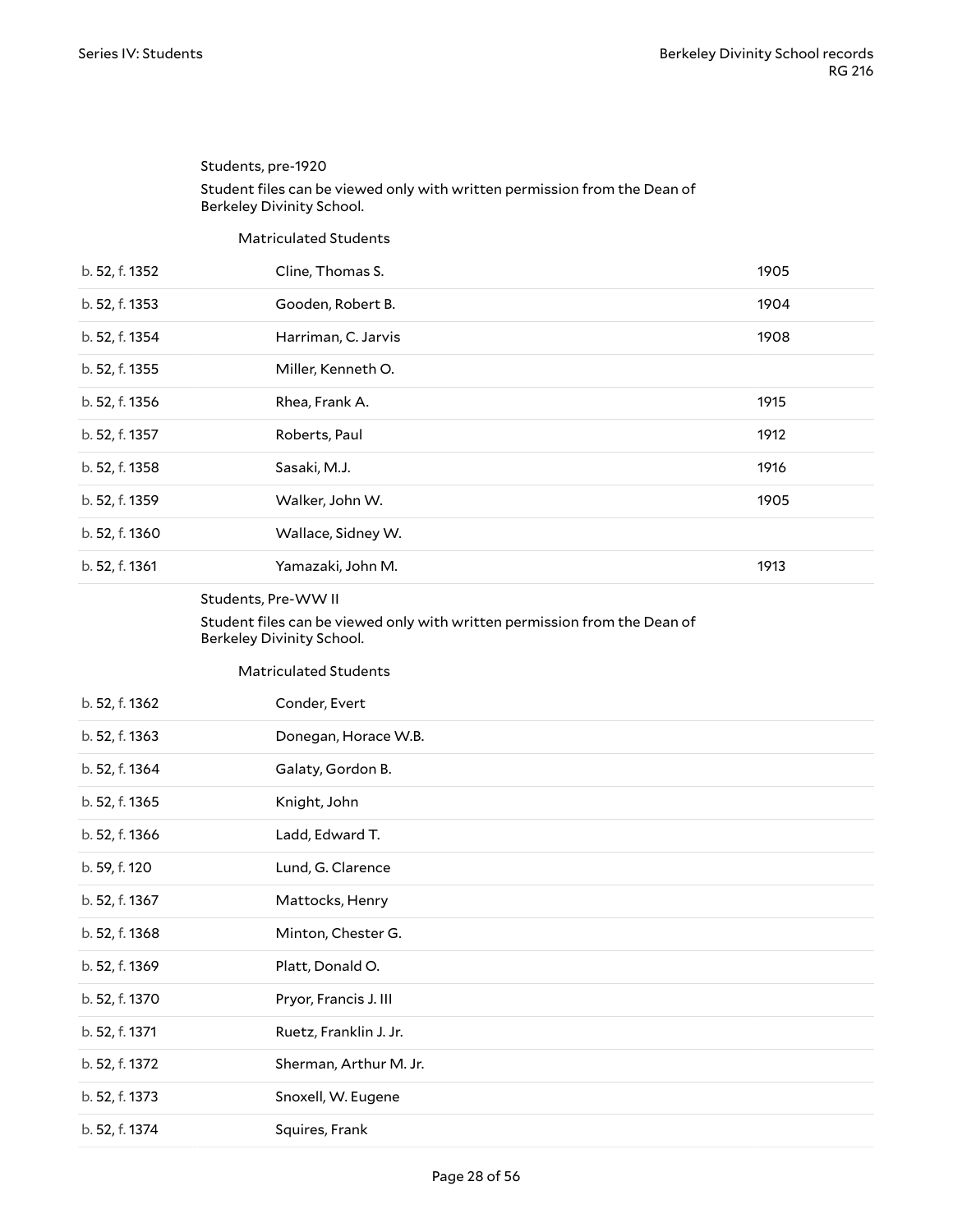#### <span id="page-28-0"></span>Students, Pre-WW II > Matriculated Students (continued)

| b. 52, f. 1375 | Wilson, Clyde                                                                                          |
|----------------|--------------------------------------------------------------------------------------------------------|
|                | Miscellaneous                                                                                          |
|                | Student files can be viewed only with written permission from the Dean of<br>Berkeley Divinity School. |
| b.52           | Lists of Students, 1951-1971                                                                           |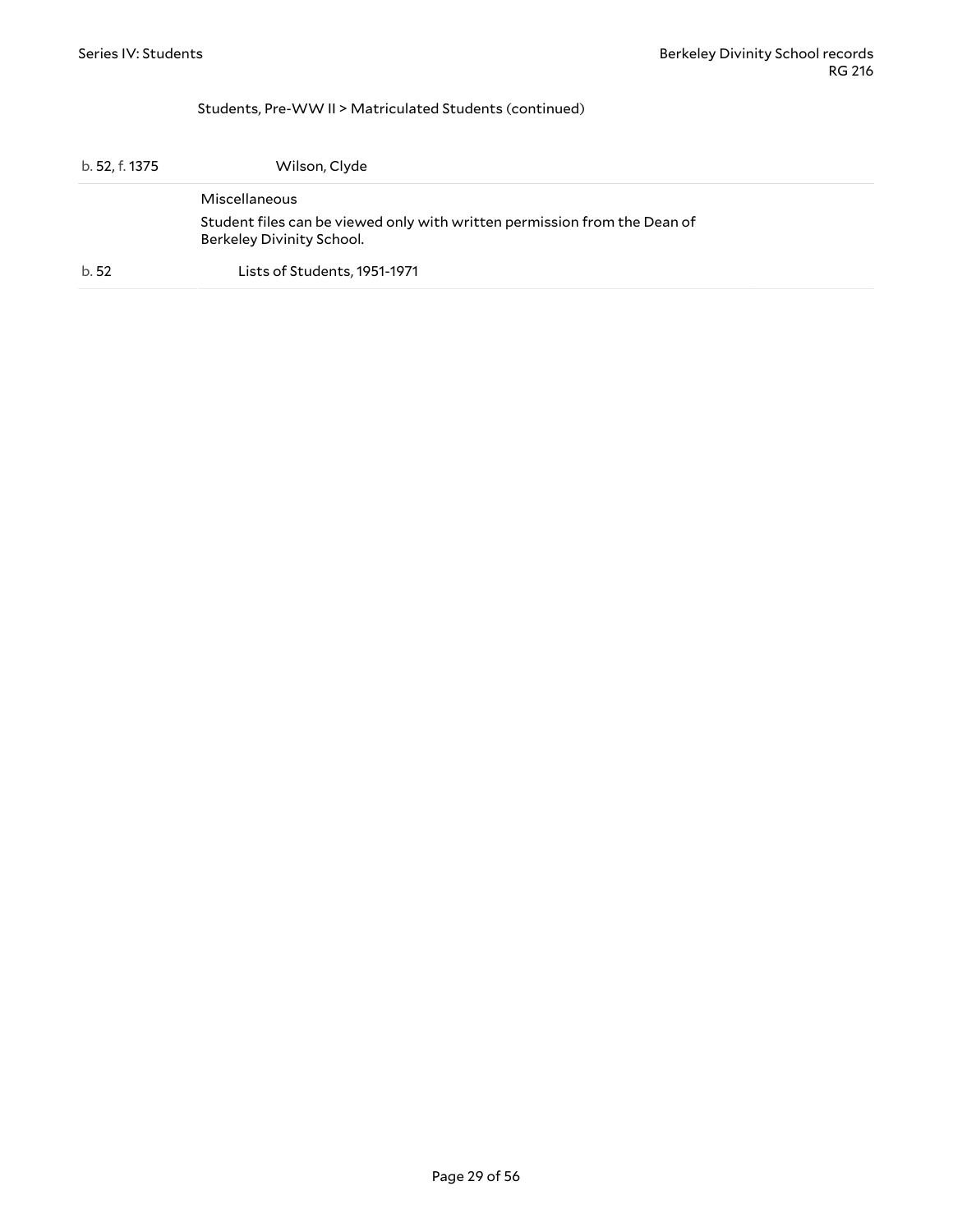### <span id="page-29-0"></span>**Series V: Alumni**

<span id="page-29-3"></span><span id="page-29-2"></span><span id="page-29-1"></span>Alumni Fund

<span id="page-29-5"></span><span id="page-29-4"></span>

| b. 57, f. 1  | Reports                       |                 |
|--------------|-------------------------------|-----------------|
| b. 57, f. 2  | <b>Bylaws</b>                 |                 |
| b. 57, f. 3  | Communication                 |                 |
|              | St. Luke's Club               |                 |
| b. 57, f. 4  | Letters                       | 1968            |
| b. 57, f. 5  | Letters                       | 1969            |
| b. 57, f. 6  | Letters                       | 1970            |
|              | Listings                      |                 |
| b. 57, f. 7  | Class Lists                   | 1904-1987       |
| b. 57, f. 8  | Bishops                       | 1856-1918       |
| b. 57, f. 9  | <b>Directories</b>            | 1987-1989       |
| b. 57, f. 10 | Directories                   | 1985            |
| b. 57, f. 11 | Directories                   | 1970-1981       |
| b. 57, f. 12 | Directories                   | 1942-1963       |
| b. 57, f. 13 | Deaths                        | 1923-1950       |
| b. 57, f. 14 | Deaths                        | 1969-1990       |
|              | Survey of Non-Ordained Alumni |                 |
| b. 57, f. 15 | By year of graduation         | 1972-1974       |
| b. 57, f. 16 | By year of graduation         | 1975-1978       |
| b. 57, f. 17 | By year of graduation         | 1979-1981       |
|              | Alumni Association            |                 |
| b. 57, f. 18 | Newsletters                   | 1908-1985       |
| b. 57, f. 19 | <b>Constitution By-Laws</b>   |                 |
| b. 57        | Minutes (bound volume)        | 1916-1957       |
| b. 57        | Minutes (bound volume)        | 1902-1925, 1938 |
| b. 57, f. 20 | Minutes                       | 1959-1968       |
| b. 57, f. 21 | Minutes                       | 1969-1990       |
| b. 57        | Ledger (bound volume)         | 1959-1961       |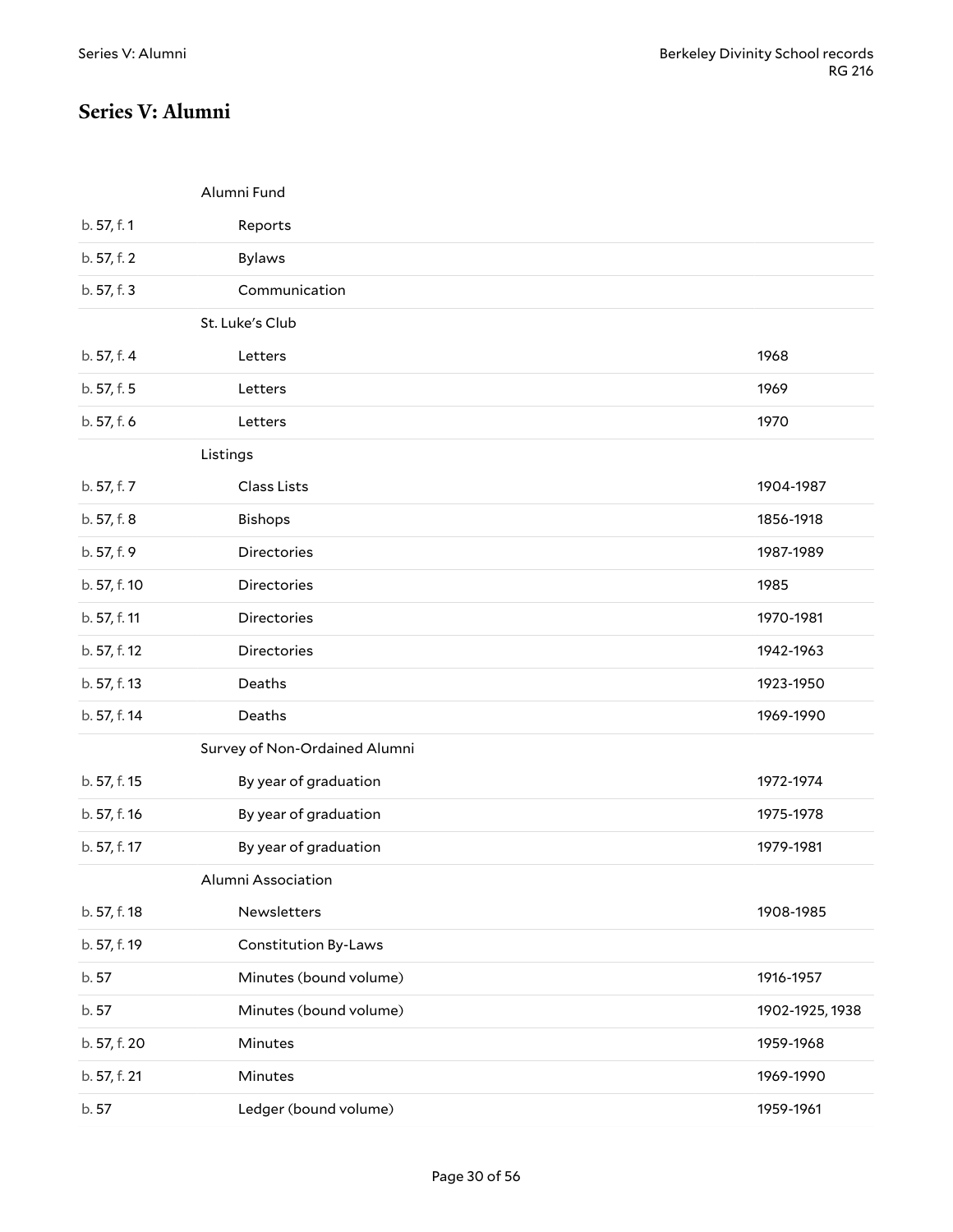<span id="page-30-1"></span><span id="page-30-0"></span>

|              | <b>Convocation and Reunions</b> |            |
|--------------|---------------------------------|------------|
| b. 57, f. 22 | Programs and documentation      | 1922-1958  |
| b. 57, f. 23 | Programs and documentation      | 1971-1985  |
|              | Communications                  |            |
| b. 57, f. 24 | Dean's letters                  | 1969-1974  |
| b. 57, f. 25 | Dean's letters                  | 1975-      |
| b. 57, f. 26 | Association letters             | 1936, 1957 |
| b. 57, f. 27 | Association letters             | 1960-1975  |
| b. 57, f. 28 | Association letters             | 1987-1990  |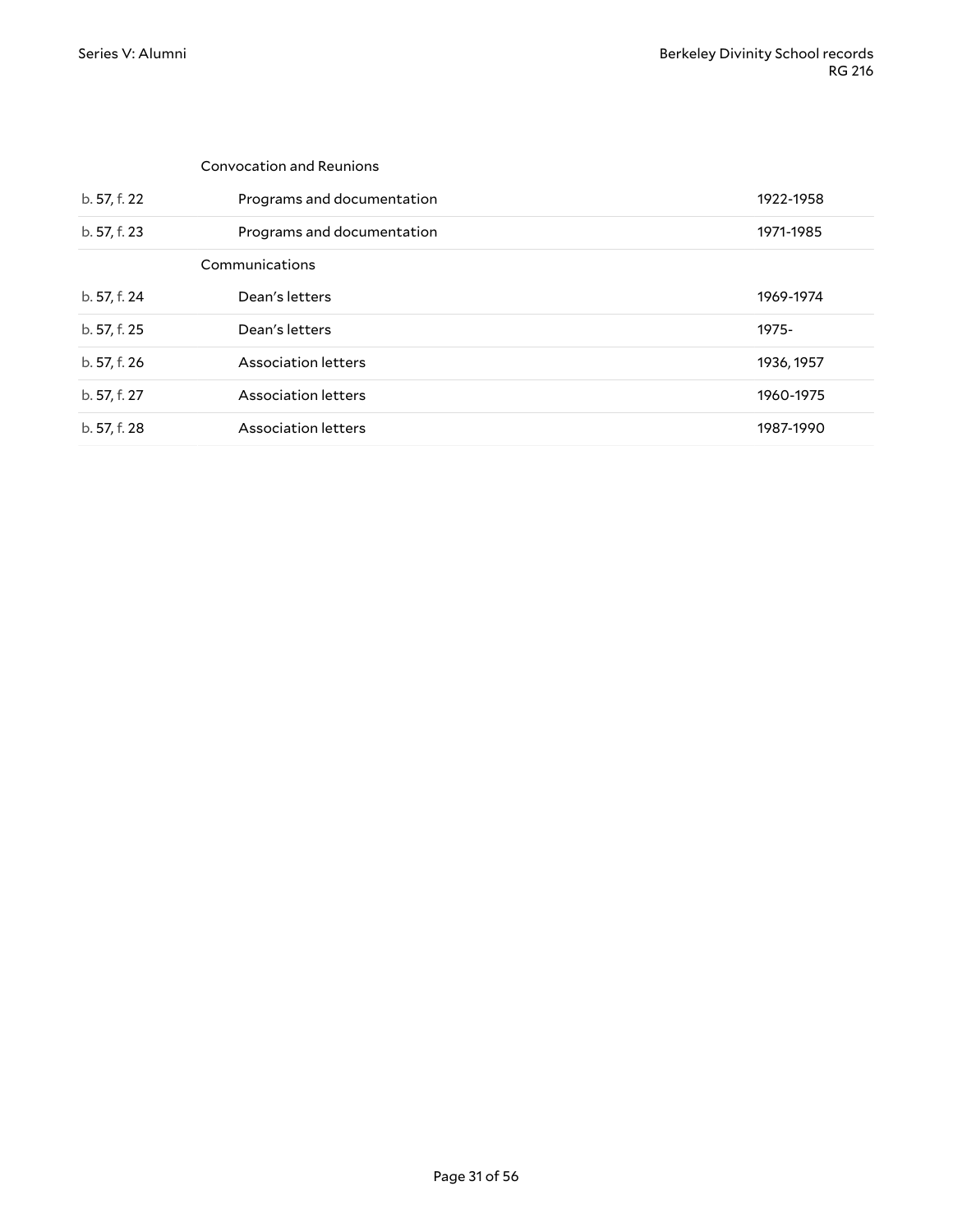### <span id="page-31-0"></span>**Series VI: Academics School Life**

#### <span id="page-31-1"></span>School Polity

<span id="page-31-2"></span>

| b. 59, f. 146 | <b>Berkeley Center Committee</b>             | 1980-1981  |
|---------------|----------------------------------------------|------------|
| b. 59, f. 147 | <b>Berkeley Center Committee</b>             | 1979       |
| b. 59, f. 148 | <b>Berkeley Center Committee</b>             | 1978       |
| b. 59, f. 149 | <b>Berkeley Center Committee</b>             | 1976-1977  |
| b. 59, f. 150 | <b>Berkeley Community Senate</b>             | 1971       |
| b. 59, f. 151 | <b>Berkeley Community Senate</b>             | 1970       |
| b. 59, f. 152 | <b>Berkeley Community Senate</b>             | 1970       |
| b. 59, f. 153 | <b>Berkeley Community meetings</b>           | 1970       |
| b. 59, f. 154 | <b>Berkeley Association</b>                  | 1966-1968  |
| b. 60, f. 1   | Berkeley By-Laws                             | 1977, 1984 |
| b. 60, f. 2   | Grievance Board                              | 1986       |
| b. 60, f. 3   | <b>BDS Mission Statement</b>                 | 1984       |
| b. 60, f. 4   | Student petitions                            | 1948-1969  |
|               | Committees                                   |            |
| b. 60, f. 5   | <b>Christian Education Committee</b>         | 1978-1981  |
| b. 60, f. 6   | Committee on Community Life                  | 1981-1983  |
| b. 60, f. 7   | <b>Curriculum Committee</b>                  | 1972       |
| b. 60, f. 8   | Curriculum Committee                         | 1972-1980  |
| b. 60, f. 9   | Curriculum Committee                         | 1983       |
| b. 60, f. 10  | Committee on Education                       | 1979-1981  |
| b. 60, f. 11  | Committee on Faculty                         | 1972-1981  |
| b. 60, f. 12  | Committee on Faculty                         | 1975-1982  |
| b. 60, f. 13  | Committee On Faculty, Colin Williams - Chair | 1972-1975  |
| b. 60, f. 14  | Subcommittee for Clinical Appointments       | 1975-1976  |
| b. 60, f. 15  | Subcommittee for Clinical Courses            | 1972-1977  |
| b. 60, f. 16  | Subcommittee on Faculty                      | 1973       |
| b. 60, f. 17  | Subcommittee on Dobihal appointment          | 1974       |
| b. 60, f. 18  | Subcommittee on Special Lectureships         | 1978-1979  |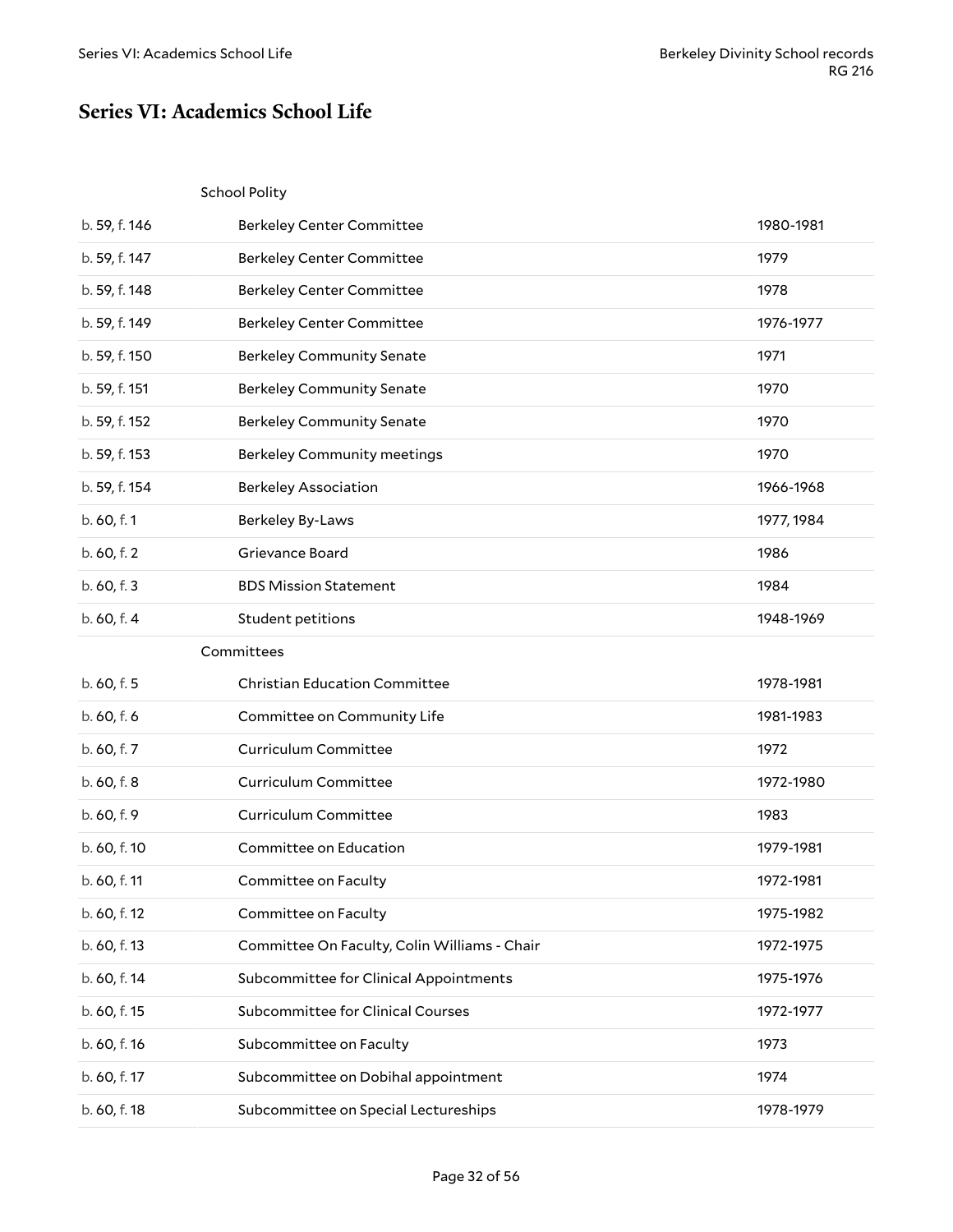#### Committees (continued)

<span id="page-32-1"></span><span id="page-32-0"></span>

| b. 60, f. 19 | Non-Ordinands Committee                                         | 1982      |
|--------------|-----------------------------------------------------------------|-----------|
| b. 60, f. 20 | Committee on Orientation                                        | 1970      |
| b. 60, f. 21 | <b>Personnel Committee</b>                                      | 1972-1983 |
| b. 60, f. 22 | Professional Identity Committee                                 | 1973      |
| b. 60, f. 23 | Professional Studies Committee                                  | 1972-1980 |
| b. 60, f. 24 | Committee on Public Events                                      | 1980-1982 |
| b. 60, f. 25 | <b>Tripartite Committee</b>                                     | 1969      |
| b. 60, f. 26 | <b>YDS Advisory Council</b>                                     | 1979      |
| b. 60, f. 38 | South Africa Divestment                                         | 1985-1986 |
|              | Self-Study / Accreditation                                      |           |
| b. 60, f. 27 | Berkeley's Mission                                              | 1993-1995 |
| b. 60, f. 28 | Feasibility Study                                               | 1969-1970 |
| b. 60, f. 29 | Episcopal Study Committee on Preparation for Ministry           | 1974-1975 |
| b. 60, f. 30 | Episcopal Study Committee On Preparation For Ministry - BDS/YDS | 1975-1976 |
| b. 60, f. 31 | Evaluations of Yale Berkeley under the Affiliation              | 1974-1975 |
| b. 60, f. 32 | <b>ATS Visiting Team</b>                                        | 1979-1981 |
| b. 60, f. 33 | Board of Theological Education - Pusey Report                   | 1965-1974 |
| b. 60, f. 34 | YDS Self Study                                                  | 1978      |
| b. 60, f. 35 | Proposals for Development                                       | 1979      |
| b. 60, f. 36 | <b>BDS - AATS Accreditation</b>                                 | 1993      |
| b. 60, f. 37 | Miscellaneous                                                   | 1968-1981 |
|              | <b>Admissions and Policies</b>                                  |           |
| b. 61, f. 39 | General School Information                                      | 1981-1982 |
| b. 61, f. 40 | General School Information                                      | 1971-1981 |
| b. 61, f. 41 | <b>Student Enrollment Figures</b>                               | 1967      |
| b. 61, f. 42 | <b>BDS Statistics</b>                                           | 1970-1990 |
| b. 61, f. 43 | Student Grades / Class Standing                                 | 1957-1970 |
| b. 61, f. 44 | Degree Problems                                                 | 1971-1977 |
| b. 61, f. 45 | Registrar Correspondence                                        | 1970-1972 |
| b. 61, f. 46 | Pastoral Questionnaire                                          | 1976      |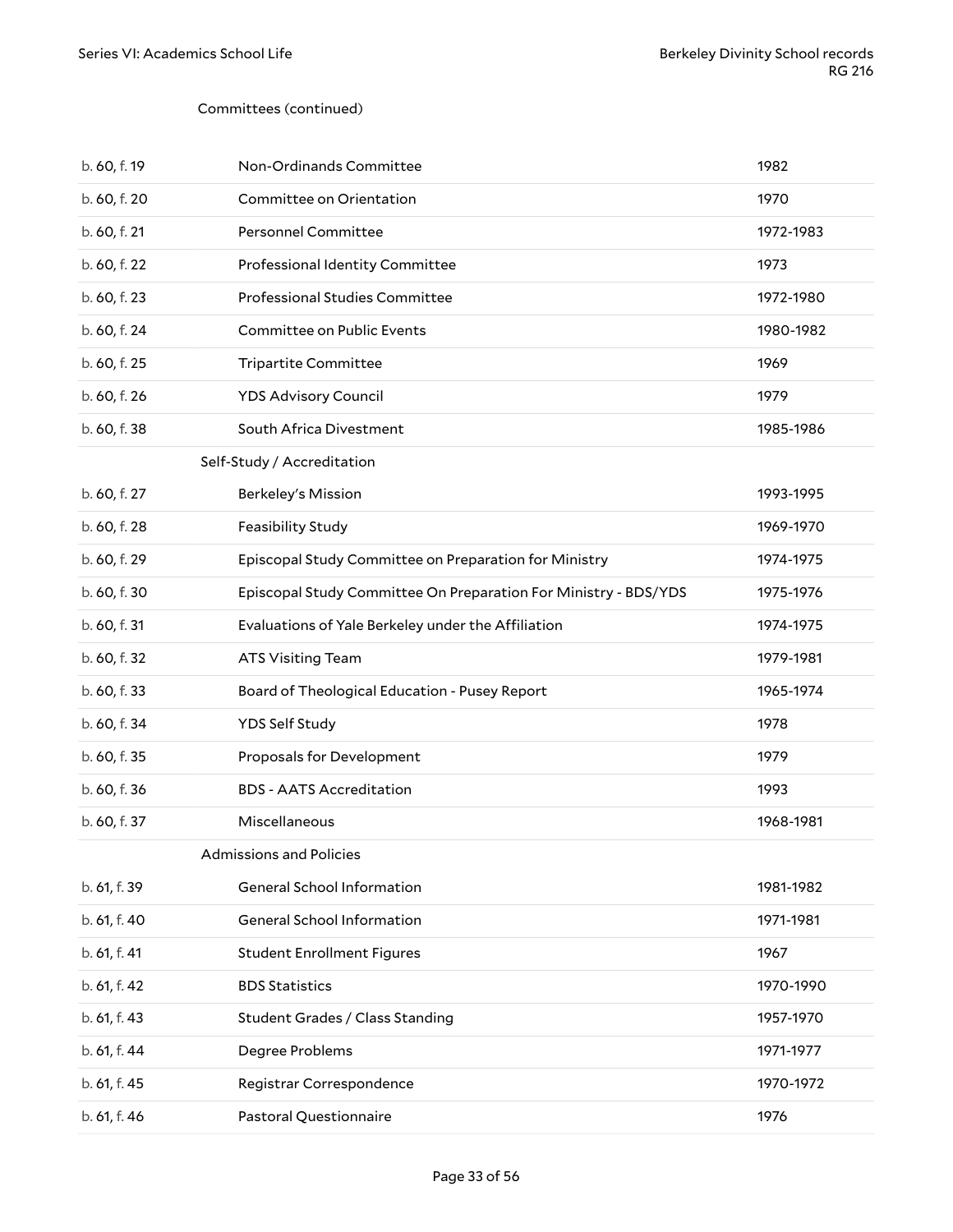#### Admissions and Policies (continued)

<span id="page-33-1"></span><span id="page-33-0"></span>

| b. 61, f. 47    | Forms                                                     | 1971-1983 |
|-----------------|-----------------------------------------------------------|-----------|
| b. 61, f. 48    | <b>Grading Policies</b>                                   | 1972      |
| b. 61, f. 49    | Miscellaneous                                             | 1980-1984 |
| b. 61, f. 50    | Miscellaneous                                             | 1974-1981 |
| b. 61, f. 51    | Admissions                                                | 1981-1984 |
| b. 61, f. 52    | Admissions                                                | 1981-1984 |
| b. 61, f. 53    | Lists - Faculty, Students, Committees                     | 1971      |
| b. 61, f. 54    | <b>Denominational Advisors</b>                            | 1977      |
| b. 61, f. 55    | Donegan Award for Scripture and Liturgical Reading        | 1965-1985 |
| b. 61, f. 56    | Admissions to Ministry Pamphlet                           | no date   |
| b. 61, f. 57    | Society for the Increase in Ministry (SIM) Grants         | 1953-1957 |
|                 | <b>Academic Programs</b>                                  |           |
|                 | Course Grants / Funding                                   |           |
| b. 61, f. 58    | <b>Trinity Church Grants</b>                              | 1983      |
| b. 61, f. 59    | Trinity Church Grants - Black Students Program            | 1975-1978 |
| b. 61, f. 60    | Trinity Church Grants - Black Students Program            | 1972-1975 |
| b. 61, f. 61    | The Hazen Foundation - Program in Theology Drama          | 1975-1976 |
|                 | <b>Course Evaluations</b>                                 |           |
| b. 61, f. 62    | <b>Course Evaluations</b>                                 | 1973      |
|                 | Academic Degrees                                          |           |
| b. 61, f. 63    | <b>Berkeley Diplomas</b>                                  | 1972      |
| b. 61, f. 64    | MAR (Masters of Arts in Religion)                         | 1981      |
| b. 61, f. 65    | M.Div. (Master of Divinity) / D.Min. (Doctor of Ministry) | 1971-1972 |
| b. 61, f. 66    | D.Min. (Doctor of Ministry)                               | 1972-1973 |
| b. 61, f. 67    | D.Min. (Doctor of Ministry)                               | 1971      |
| b. 61, f. 68    | Th.D. (Doctor of Theology)                                | 1972      |
|                 | Calendars / Schedules                                     |           |
| b. 61, f. 69    | <b>Academic Calendars</b>                                 | 1958-1971 |
| b. 61, f. 70-72 | Class Schedules                                           | 1967-1980 |
|                 |                                                           |           |

<span id="page-33-5"></span><span id="page-33-4"></span><span id="page-33-3"></span><span id="page-33-2"></span>Course Areas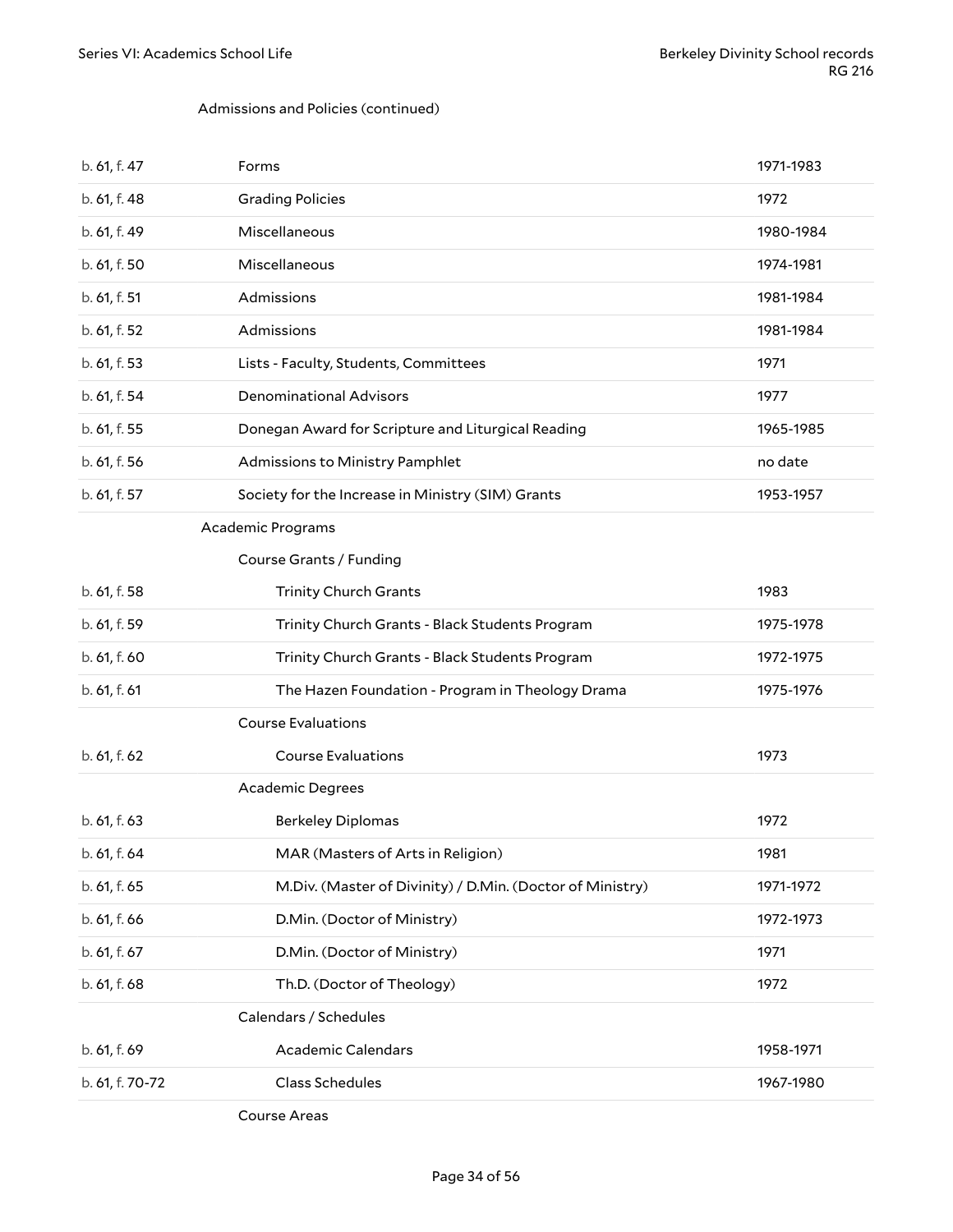#### <span id="page-34-0"></span>Academic Programs > Course Areas (continued)

<span id="page-34-2"></span><span id="page-34-1"></span>

| b. 61, f. 73         | Area IV Courses                                     | 1974-1978  |
|----------------------|-----------------------------------------------------|------------|
|                      | <b>Anglican Core Classes</b>                        |            |
| b. 61, f. 74         | Anglican Formation and "Core" Courses               | no date    |
| b. 61, f. 75         | Anglican Formation Program                          | 1997       |
| b. 61, f. 76         | <b>Anglican Core Courses</b>                        | 1982-1985  |
| b. 61, f. 77         | Episcopal Courses at YDS                            | 1979-1983  |
|                      | <b>Liturgical Offerings</b>                         |            |
| b. 62, f. 78         | <b>Liturgy Courses and Programs</b>                 | 1981       |
|                      | <b>Specific Courses</b>                             |            |
| b. 62, f. 79         | <b>Black Religion</b>                               | 1973-1974  |
| b. 62, f. 80, 83, 85 | Church History                                      | no date    |
| b. 62, f. 81         | American Church History                             | 1934       |
| b. 62, f. 82         | English Church History                              | 1921       |
| b. 62, f. 83         | Patristics (Church History to the Council of Nicea) |            |
| b. 62, f. 86         | Course from early 1900s                             | 1900s      |
| b. 62, f. 87         | <b>Criminal Justice Course</b>                      | 1976       |
| b. 62, f. 88-89      | Drama and Theology                                  | 1972-1975  |
| b. 62, f. 90         | Ethical Implication in the Biomedical Revolution    | 1972       |
| b. 62, f. 91         | Feminist Perspective Course                         | 1983       |
| b. 62, f. 92         | <b>Ministry Formation Retreat</b>                   | 1997       |
| b. 62, f. 93         | Monday Afternoon Discussion Group                   | 1994       |
| b. 62, f. 94         | Moral Theology                                      | 1982       |
| b. 62, f. 95         | Pastoral Theology                                   | 1948-1953  |
| b. 62, f. 96-101     | Polity (Anglican/Episcopal)                         | 1982-1996  |
| b. 62, f. 102        | Prayer Book                                         | 1982-1983  |
| b. 62, f. 103        | Prayer Book (Dean William Palmer Ladd)              | no date    |
| b. 62, f. 104        | St. John's Gospel                                   | 1939       |
| b. 62, f. 105-106    | Senior Seminar                                      | 1996, 1997 |
| b. 62, f. 107-116    | Spirit of Anglicanism                               | 1979-1998  |
| b. 62, f. 117        | <b>Systems Analysis Course</b>                      | 1973-1974  |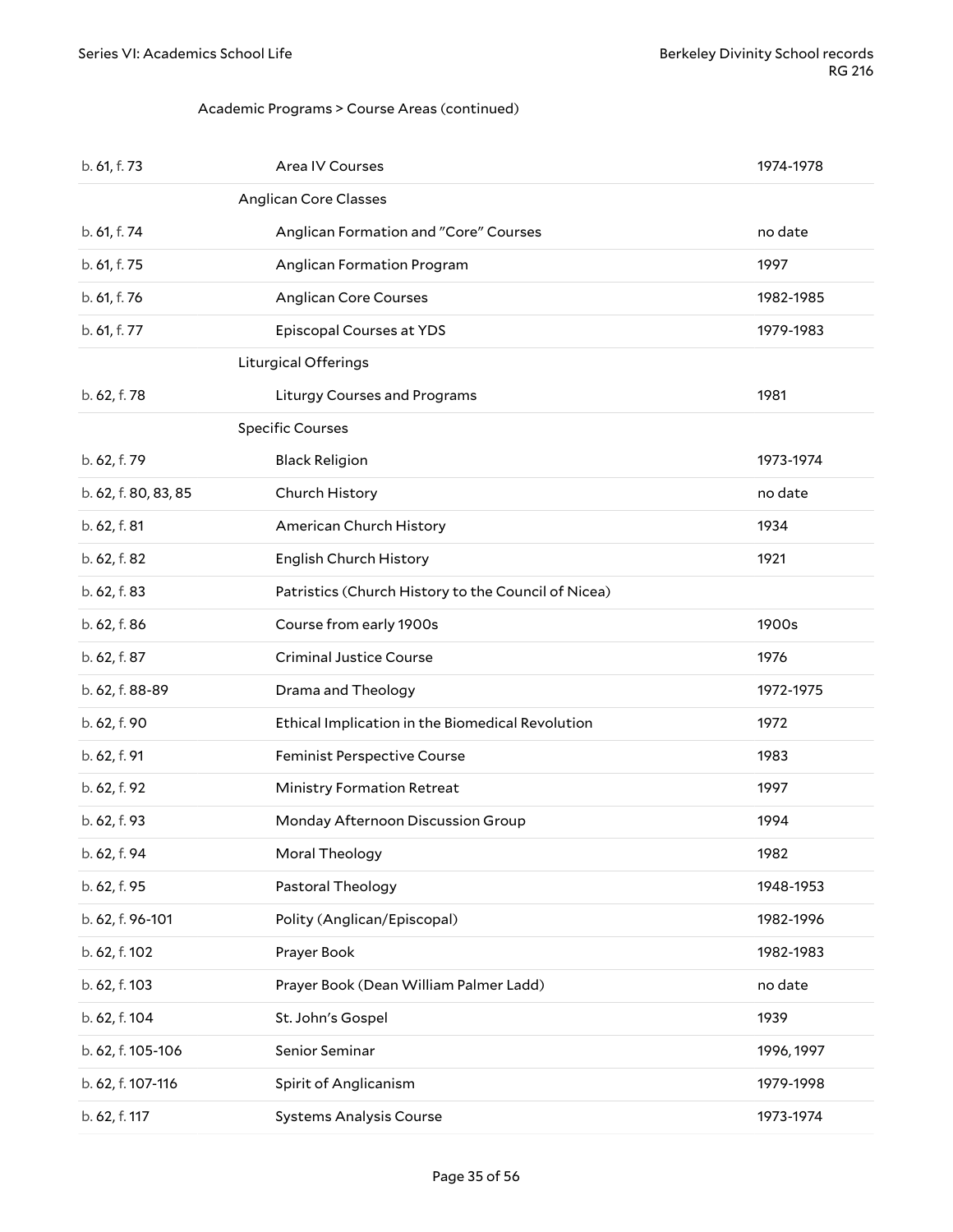#### <span id="page-35-0"></span>Academic Programs > Specific Courses (continued)

| b. 62, f. 118     | Parish Development Course                    | 1983-1985                |
|-------------------|----------------------------------------------|--------------------------|
| b. 62, f. 119     | Organizational Development Course            | 1972-1975                |
| b. 62, f. 120     | Papers Submitted to Prof. Lansing R. Hicks   | 1976-1984                |
|                   | Programs                                     |                          |
| b. 62, f. 121-123 | Program Proposals                            | 1971-1993                |
| b. 62, f. 124     | Air Force Chaplains                          | 1973                     |
| b. 62, f. 125     | Arts and Religion Program                    | 1975-1976                |
| b. 62, f. 126     | <b>Black Studies Program</b>                 | 1974-1975                |
| b. 62, f. 127-131 | <b>Continuing Education</b>                  | 1926, 1974,<br>1993-2000 |
| b. 62, f. 132     | Coventry Project                             | 1984                     |
| b. 63, f. 133-134 | Gerontology Program                          | 1983-1986                |
| b. 63, f. 135     | Human Rights Center                          | 1982                     |
| b. 63, f. 136     | Independent Study Program                    | 1973                     |
| b. 63, f. 137     | Institute of Sacred Music                    | 1974-1982                |
| b. 63, f. 138-139 | Lay Ministries Project                       | 1976, 1981               |
| b. 63, f. 140     | Lay Vocation Training Proposal               | 1982                     |
| b. 63, f. 141     | The Learning Process Training                | 1967                     |
| b. 63, f. 142-144 | McFaddin Fund / Mission in Samaria           | 1978-1983                |
| b. 63, f. 145-146 | MidWinter Alumni Reunions                    | 1932-1950                |
| b. 63, f. 147     | Mission and Ministry Program                 | 1978-1983                |
| b. 63, f. 148     | Pastoral Care Program                        | 1972-1975                |
| b. 63, f. 149     | Programs for Mission                         | 1979-1981                |
| b. 63, f. 150     | Professional Training Program Proposal       | 1971-1972                |
| b. 63, f. 151     | Profiles in Ministry Program                 | 1995                     |
| b. 63, f. 152-154 | Religion and the Arts                        | 1971-1982                |
| b. 63, f. 155     | Religious Ministries Yale New Haven Hospital | 1972-1976                |
| b. 63, f. 156-158 | Roland Allen Forum                           | 1993-1998                |
| b. 63, f. 159     | Sensitivity Training                         | 1967                     |
| b. 63, f. 160-161 | South African Education Program              | 1981-1986                |
| b. 63, f. 162     | <b>Special Students</b>                      | 1980                     |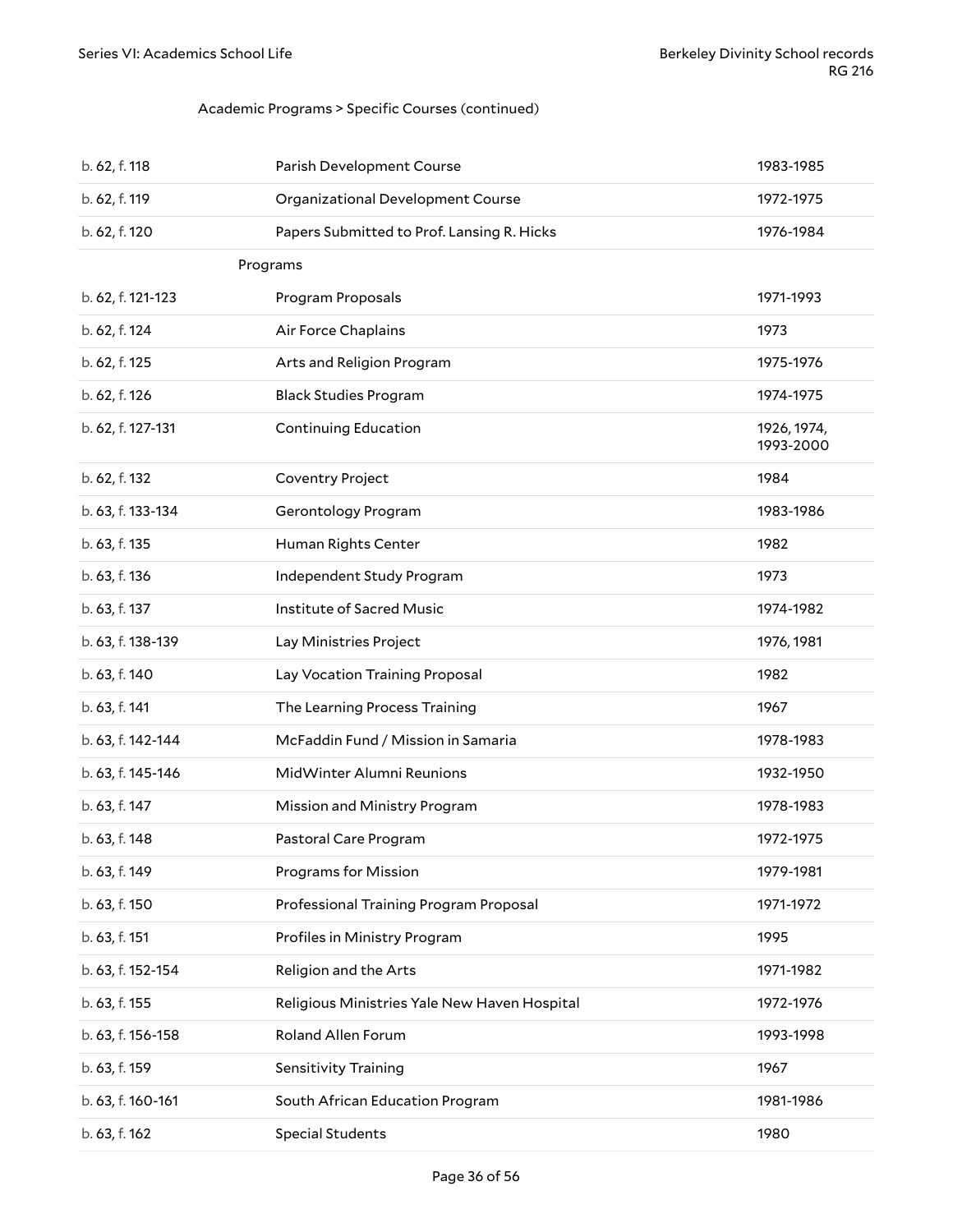#### Academic Programs > Programs (continued)

<span id="page-36-0"></span>

| b. 63, f. 163-164 | Spiritual Direction / Annand Program              | 1990-1992 |
|-------------------|---------------------------------------------------|-----------|
| b. 63, f. 165-166 | Spiritual Direction                               | 1984-1987 |
| b. 63, f. 167     | <b>Spirituality Study Center</b>                  | 1988-1989 |
| b. 63, f. 168     | Urban Ministries Program                          | 1977      |
| b. 63, f. 169     | Vietnam Project                                   | 1973      |
| b. 63, f. 170     | Wartime Summer School                             | 1942-1943 |
| b. 63, f. 171     | Westcott House Cambridge                          | 1981      |
| b. 63, f. 172     | Women's Studies Program                           | 1973      |
| b. 63, f. 173     | Working Group on Seminary Teaching                | 1975-1976 |
|                   | <b>Field Education</b>                            |           |
| b. 64, f. 174     | <b>Clinical Reports</b>                           | 1975-1976 |
| b. 64, f. 175     | Consultation of Field Education Program           | 1980-1981 |
| b. 64, f. 176     | Core Group Evaluation                             | 1971-1972 |
| b. 64, f. 177     | Correspondence                                    | 1971-1972 |
| b. 64, f. 178     | <b>Evaluation Committee</b>                       | 1975-1976 |
| b. 64, f. 179     | <b>Descriptive Material</b>                       | 1975      |
| b. 64, f. 180     | Goals for Field Education                         | 1975      |
| b. 64, f. 181     | <b>Evaluation Questionnaire</b>                   | 1975      |
| b. 64, f. 182     | Lay Teams                                         | no date   |
| b. 64, f. 183-187 | <b>Field Based Courses</b>                        | 1973-1978 |
| b. 64, f. 188-189 | <b>Field Based Instructors</b>                    | 1973-1982 |
| b. 64, f. 90      | <b>Field Education Program</b>                    | 1972      |
| b. 64, f. 191     | <b>Field Education Committee</b>                  | 1981-1982 |
| b. 64, f. 192     | Grants Program in Theological Education           | 1975      |
| b. 64, f. 193     | The Growing Edge                                  | no date   |
| b. 64, f. 194-198 | Inter-Seminary Theological Education for Ministry | 1971-1976 |
| b. 64, f. 199     | Legal Assistance Program                          | 1974-1975 |
| b. 64, f. 200     | Field Work Program Information                    | 1978-1979 |
| b. 64, f. 201     | <b>Field Education Program Proposals</b>          | 1980-1981 |
| b. 64, f. 202     | Program Evaluations                               | 1976      |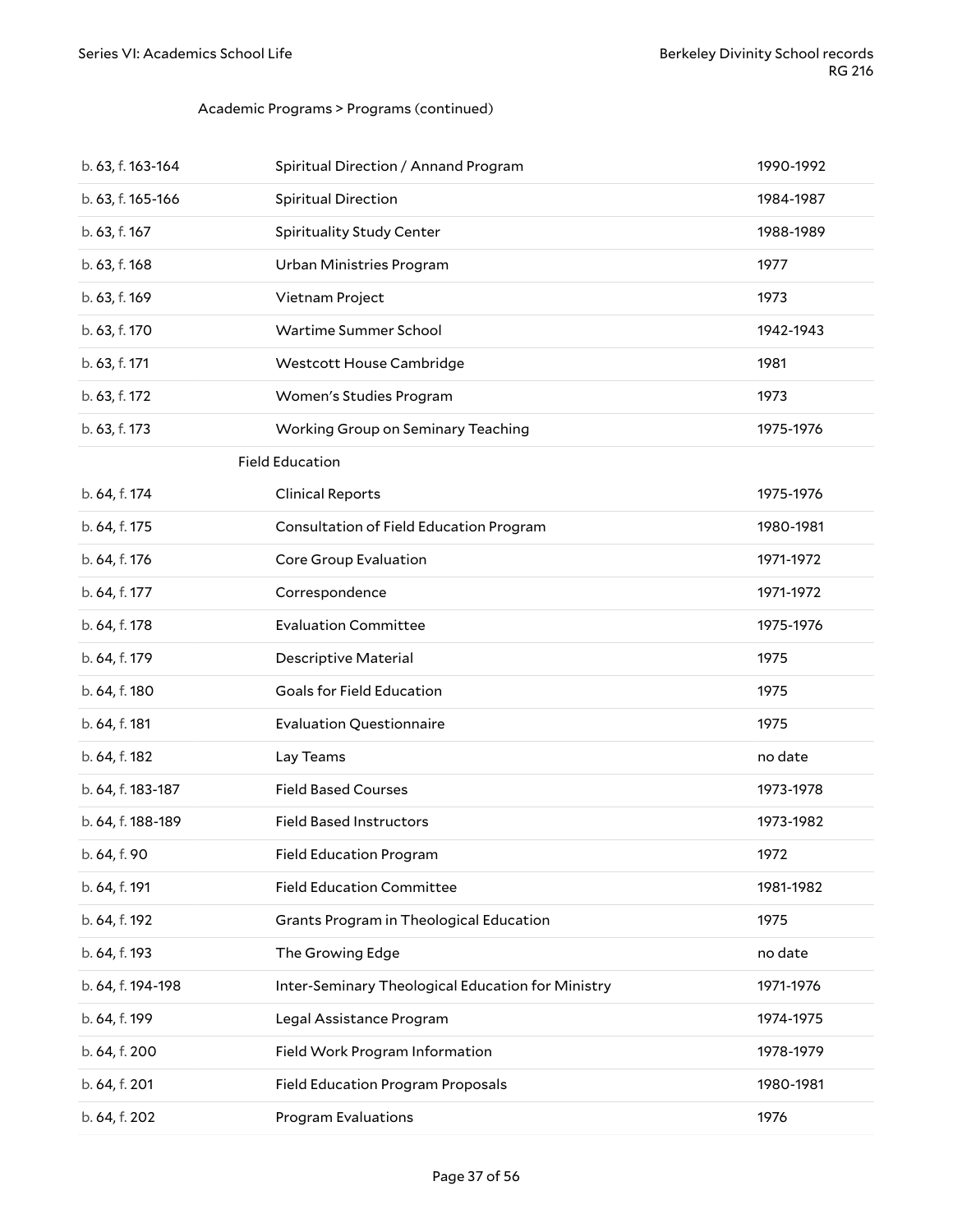#### Academic Programs > Field Education (continued)

<span id="page-37-3"></span><span id="page-37-2"></span><span id="page-37-1"></span><span id="page-37-0"></span>

| b. 64, f. 203-206         | <b>Field Education Supervisors Committee</b>     | 1975-1982 |
|---------------------------|--------------------------------------------------|-----------|
| b. 64, f. 207             | Field Education Supervisors Newsletter           | 1981-1985 |
| b. 65, f. 208-209         | <b>Field Education Supervisors</b>               | 1980-1981 |
| b. 65, f. 210             | Social Organization Supervisors Coordinator      | 1981      |
| b. 65, f. 211             | <b>Field Education Staff</b>                     | 1983-1984 |
| b. 65, f. 212             | Field Education Shelter Proposal                 | 1979-1980 |
| b. 65, f. 213             | <b>Field Education Traineeships</b>              | 1974-1981 |
| b. 65, f. 214             | <b>Workstudy Placements</b>                      | 1980-1981 |
| b. 65, f. 215             | Waterbury Area Episcopal Council                 | 1971      |
| b. 65, f. 216             | West Haven Adult Day Center                      | 1980      |
|                           | Internship Sites                                 |           |
| b. 65, f. 225-275         | Ansonia, Christ Church - North Haven, St. John's | 1984-1993 |
| b. 66, f. 276-314,<br>320 | Newington, Grace - Woodbury, St. Paul's          | 1984-1993 |
|                           | Placements                                       |           |
| b. 65, f. 217-219         | <b>Placements and Planning</b>                   | 1974-1984 |
| b. 65, f. 220             | Internships                                      | 1975-1982 |
| b. 65, f. 221-224         | <b>Episcopal Field Placements</b>                | 1976-1991 |
| b. 66, f. 315-319         | <b>Student Placements</b>                        | 1986-1991 |
|                           | <b>General Ordination Exams (GOEs)</b>           |           |
| b. 66, f. 321             | Correspondence                                   | 1984-1985 |
| b. 66, f. 322             | General Board of Examining Chaplains             | 1985-1986 |
| b. 66, f. 323-341         | <b>GOE</b>                                       | 1972-1991 |
|                           | Core Groups                                      |           |
| b. 67, f. 342-343         | Core Group Program Information                   | 1972-1976 |
| b. 67, f. 344-349         | Core Group Planning                              | 1971-1976 |
| b. 67, f. 350-352         | <b>Core Group Evaluations</b>                    | 1971-1973 |
| b. 67, f. 353             | Core Group Report to Faculty                     | 1975-1976 |
| b. 67, f. 354             | Core Group Application Forms                     | 1974-1976 |
| b. 67, f. 355-356         | Core Group Tutors                                | 1972-1974 |
| b. 67, f. 357-360         | <b>Hospital Core Group</b>                       | 1972-1977 |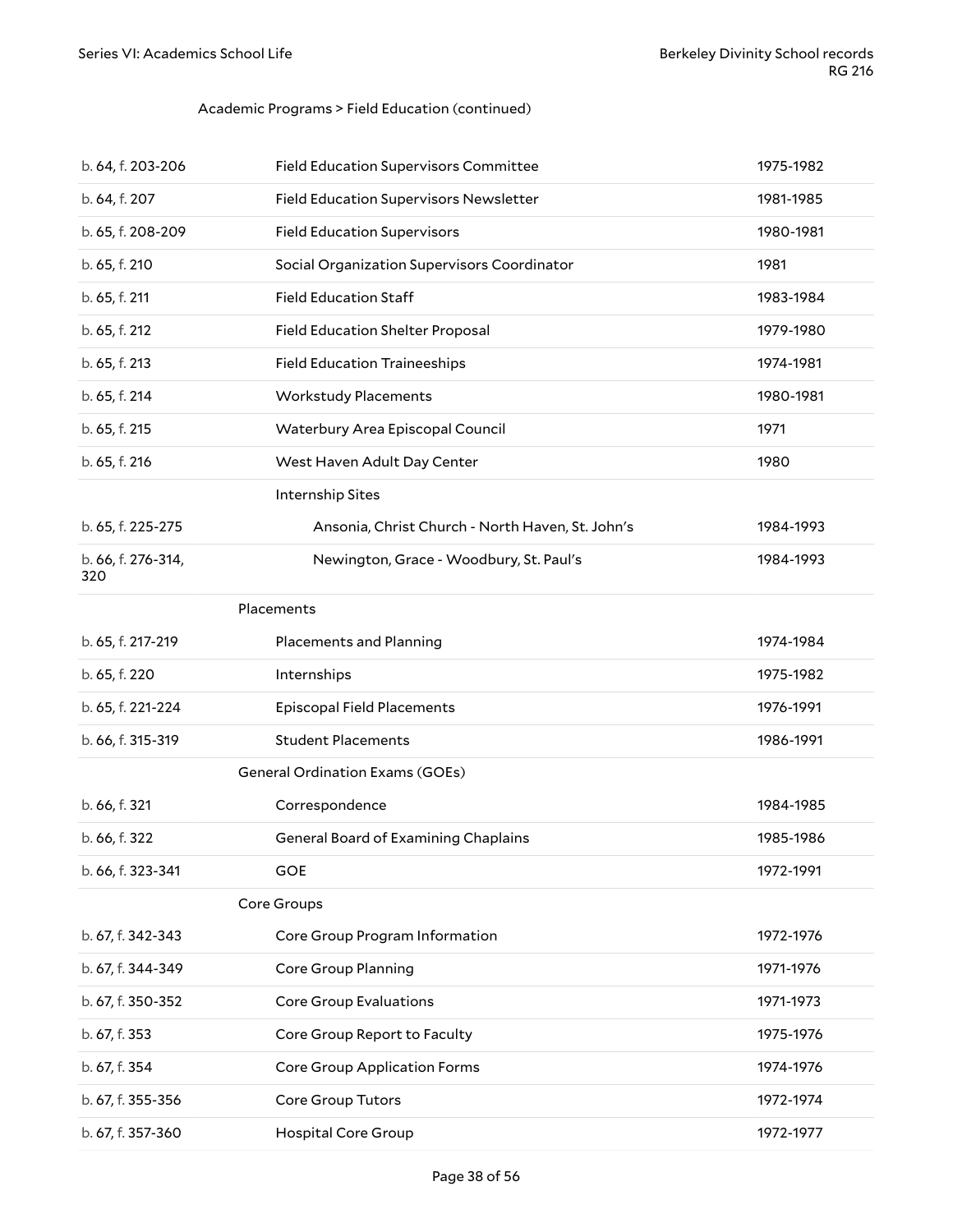#### <span id="page-38-0"></span>Academic Programs > Core Groups (continued)

<span id="page-38-4"></span><span id="page-38-3"></span><span id="page-38-2"></span><span id="page-38-1"></span>

| b. 67, f. 361-367               | Parish Core Group                                     | 1972-1974 |
|---------------------------------|-------------------------------------------------------|-----------|
| b. 67, f. 368                   | Urban Ministry Core Group Evaluations                 | 1974-1975 |
| b. 67, f. 369                   | <b>Westport Cluster</b>                               | 1972      |
| Events                          |                                                       |           |
|                                 | Commencement                                          |           |
| b. 67, f. 370-376               | Commencement                                          | 1966-1981 |
| b. 68, f. 377-384               | Commencement                                          | 1925-1965 |
| b. 68, f. 385                   | Commencement addresses                                |           |
|                                 | Convocation                                           |           |
| b. 68, f. 386                   | Sample brochures                                      | 1986-1992 |
| b. 68, f. 389                   | <b>Convocation Worship</b>                            | 1992      |
| b. 68, f. 391-404               | Convocations                                          |           |
| b. 69, f. 405-423               | Convocations                                          | 1972-1988 |
| b. 69, f. 423-424               | Convocation                                           | 1964      |
| b. 69, f. 425                   | Convocation - 100th Anniversary                       | 1954      |
| Lectures                        |                                                       |           |
| b. 69, f. 426-427               | Lectures Addresses                                    | 1960-1982 |
| b. 68, f. 387, 388,<br>390, 395 | Cheney Lectures                                       | 1978-1992 |
| b. 69, f. 128                   | Mark Gibbs Lecture                                    | 1981      |
| b. 69, f. 429                   | William Lyon Phelps Lecture                           |           |
| b. 69, f. 430                   | Peter Ainslie Lecture on Christian Unity              | 1986      |
| b. 69, f. 431-436               | Mary Fitch Page Lectures                              | 1935-1968 |
| b. 70, f. 437-439               | Kingsbury Lectures                                    | 1948-1969 |
| b. 68, f. 394                   | Kittel Lecture                                        | 1991      |
| b. 68, f. 396                   | Louis W. Pitt Lecture                                 | 1991      |
| b. 70, f. 440-442               | Louis W. Pitt Lectures                                | 1961-1986 |
|                                 | Other events                                          |           |
| b. 70, f. 443                   | Emerging Muslim-Christian Encounters: YDS-BDS Seminar | 1999      |
| b. 70, f. 744                   | <b>YDS-BDS Seminar brochures</b>                      | 1998-1999 |
| b. 70, f. 445                   | Ethics Forum                                          | 1998      |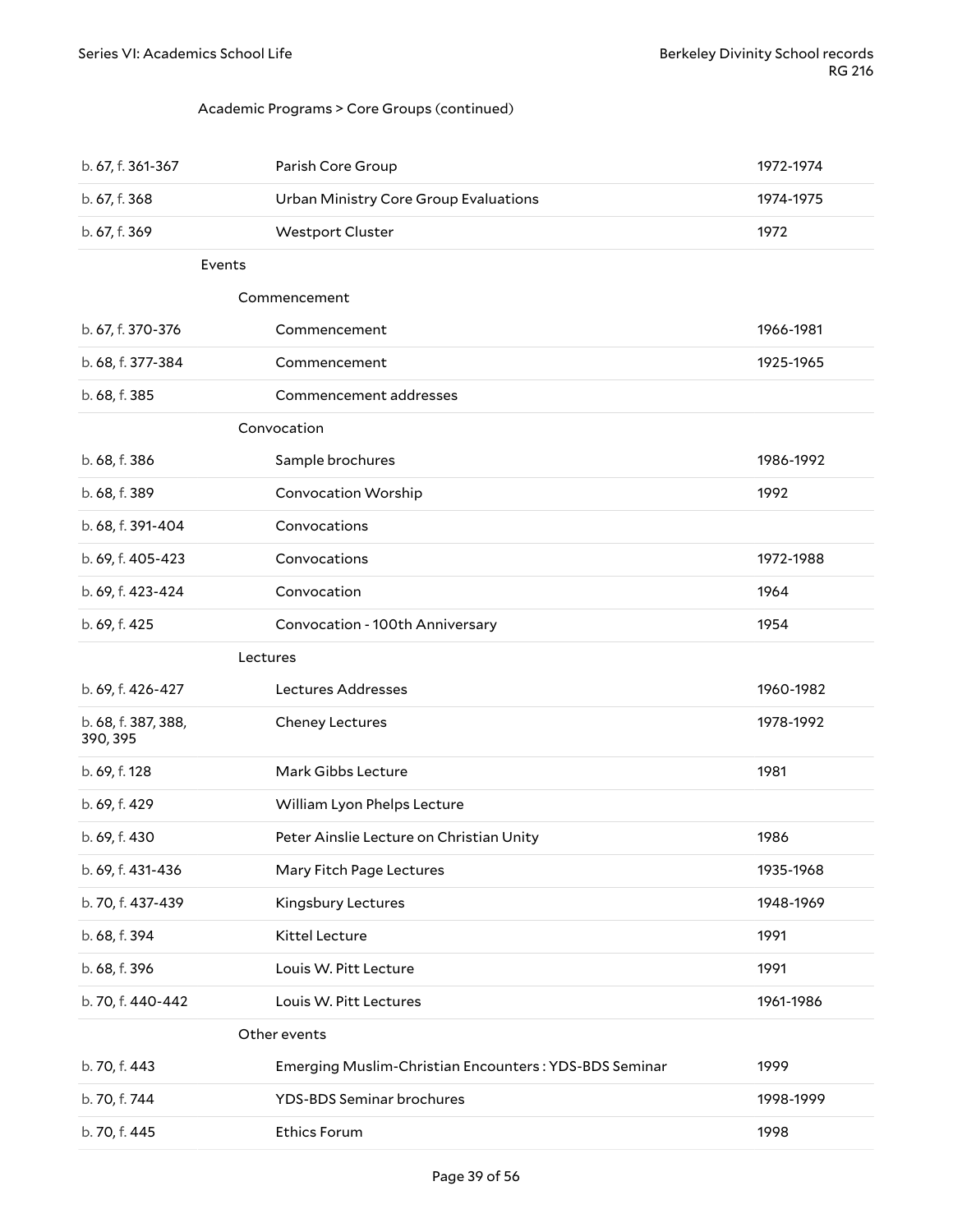#### Events > Other events (continued)

<span id="page-39-1"></span><span id="page-39-0"></span>

| b. 70, f. 446     | Seeking Peace in the Culture Wars: YDS-BDS Seminar                                       | 1997      |
|-------------------|------------------------------------------------------------------------------------------|-----------|
| b. 70, f. 447     | Large Parish Conference                                                                  | 1996-2001 |
| b. 70, f. 448     | <b>YDS-BDS Seminar brochures</b>                                                         | 1995-1996 |
| b. 70, f. 449     | <b>Ethics Forum</b>                                                                      | 1995-1996 |
| b. 70, f. 450     | re-Advent Retreat for Clergy and Lay Ministers                                           | 1995      |
| b. 70, f. 451     | The Institute for Professional Competencies in the Practice of Ministry                  | 1993-1994 |
| b. 70, f. 452     | BDS/YDS Merger 20th Anniversary                                                          | 1991      |
| b. 70, f. 453     | Yale Strike                                                                              | 1985      |
| b. 70, f. 454     | Hymnal 1982 Workshop                                                                     | 1984      |
| b. 70, f. 455     | International Human Rights Law Project                                                   | 1982      |
| b. 70, f. 456     | Conference on Evangelism                                                                 |           |
| b. 70, f. 457     | <b>Mexico City Mission Trip</b>                                                          | 1982      |
| b. 70, f. 458     | BDS/YDS Merger 10th Anniversary                                                          | 1981      |
| b. 70, f. 459     | South African Visit                                                                      | 1980-1981 |
| b. 70, f. 460     | Colloquium on Family and the Christian Church                                            | 1978-1979 |
| b. 70, f. 461-462 | The Future of Education Ministry Forum                                                   | 1977-1978 |
| b. 70, f. 463     | The Berkeley Series                                                                      | 1975      |
| b. 70, f. 464     | Opening of the Berkeley Center                                                           | 1971      |
| b. 70, f. 465     | The Coburn Statement (Seminarians and the Draft)                                         | 1968      |
| b. 70, f. 466     | <b>Opening Addresses</b>                                                                 | 1957-1968 |
| b. 70, f. 467     | <b>Founders Day Celebrations</b>                                                         | 1954-1969 |
|                   | Arts and Media                                                                           |           |
| b. 70, f. 468-471 | Art Exhibits                                                                             | 1973-1982 |
| b. 71, f. 472-473 | Art Exhibits                                                                             | 1971-1973 |
| b. 71, f. 474     | Television: Barbara Stetson "Education for Ministry: Berkeley Divnity School<br>at Yale" | 1980-1982 |
| b. 71, f. 475     | Television: NBC Special "Some Kind of Presence"                                          | 1971-1972 |
| b. 71, f. 476     | Television: 8th Day                                                                      | 1971-1972 |
| b. 71, f. 477     | Communications                                                                           | 1972-1975 |
| Library           |                                                                                          |           |
| b. 71, f. 478-480 | Correspondence                                                                           | 1970-1982 |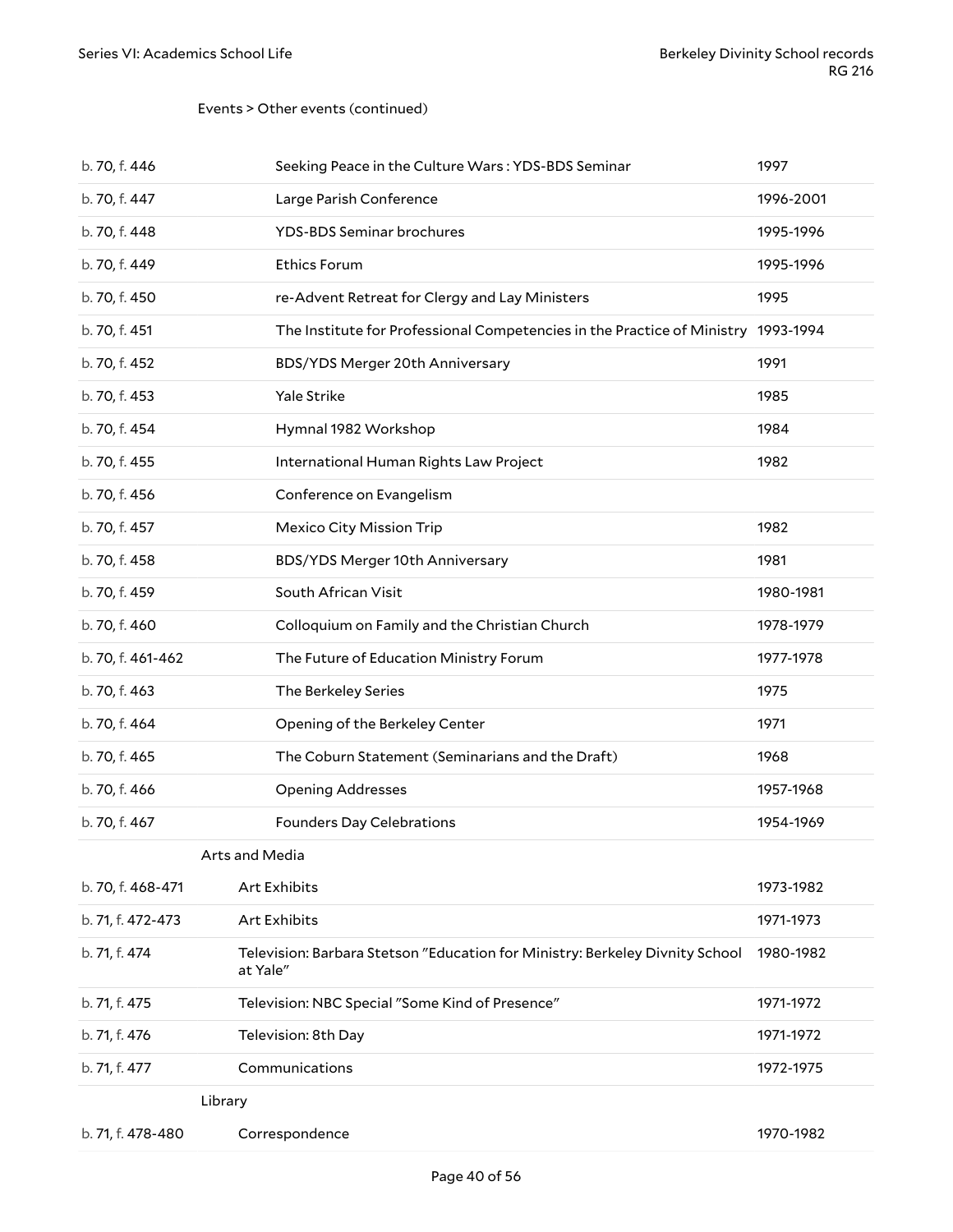#### Library (continued)

<span id="page-40-2"></span><span id="page-40-1"></span><span id="page-40-0"></span>

| b. 71, f. 481     | <b>BDS Library Appraisal</b>                    | 1971       |
|-------------------|-------------------------------------------------|------------|
| b. 71, f. 482     | Special Collections: Harry Knox Sherrill Papers | 1981       |
| b. 71, f. 483     | Paul Vieth Christian Education Service          | 1977-1987  |
| b. 71, f. 484     | <b>Visual Education Service</b>                 | 1978-1980  |
|                   | <b>Student Life</b>                             |            |
|                   | Worship                                         |            |
| b. 71, f. 485-490 | St. Luke's Committee                            | 1974-1997  |
| b. 71, f. 491-492 | YDS Worship Committee                           | 1974-1981  |
| b. 71, f. 493-494 | Berkeley Worship Committee                      | 1965-1972  |
| b. 71, f. 495     | St. Luke's Customary                            | 1984-1985  |
| b. 71, f. 496     | <b>Celebrant Ceremonial Guides</b>              | 1967-1969  |
| b. 71, f. 497-498 | Sacristan Notes                                 | 1984, 1997 |
| b. 71, f. 499     | <b>Chapel Services and Schedules</b>            | 1970-1971  |
| b. 71, f. 500     | Dedication of St. Luke's Chapel                 | 1983       |
| b. 71, f. 501     | Services                                        | 1976-1987  |
| b. 71, f. 502     | St. Luke's Chapel Services                      | 1960-1970  |
| b. 71, f. 503     | Services                                        | 1949-1976  |
| b. 71, f. 504     | <b>Special Services</b>                         | 1949-1968  |
| b. 71, f. 505     | <b>Dedication of Buildings</b>                  | 1928       |
| b. 71, f. 506     | <b>Wednesday Evening Services</b>               | 1981-1982  |
| b. 72, f. 507     | Marquand Worship                                | 1971-1982  |
| b. 72, f. 508     | <b>BDS Service Music Booklet</b>                | 1958       |
| b. 72, f. 509     | Alumni Installations                            | 1948-1969  |
| b. 72, f. 510     | <b>Berkeley School Prayers</b>                  |            |
| b. 72, f. 511-513 | Seabury Altar, Chalice, and Paten               | 1930-1971  |
|                   | <b>Student Groups</b>                           |            |
| b. 72, f. 514-515 | <b>Berkeley Student Associaton</b>              | 1962-1970  |
| b. 72, f. 516     | Yale Black Seminarians                          | 1972-1978  |
| b. 72, f. 517     | Center for Human Rights                         | 1982       |
| b. 72, f. 518     | <b>Glocal Community Association</b>             | 1981-1983  |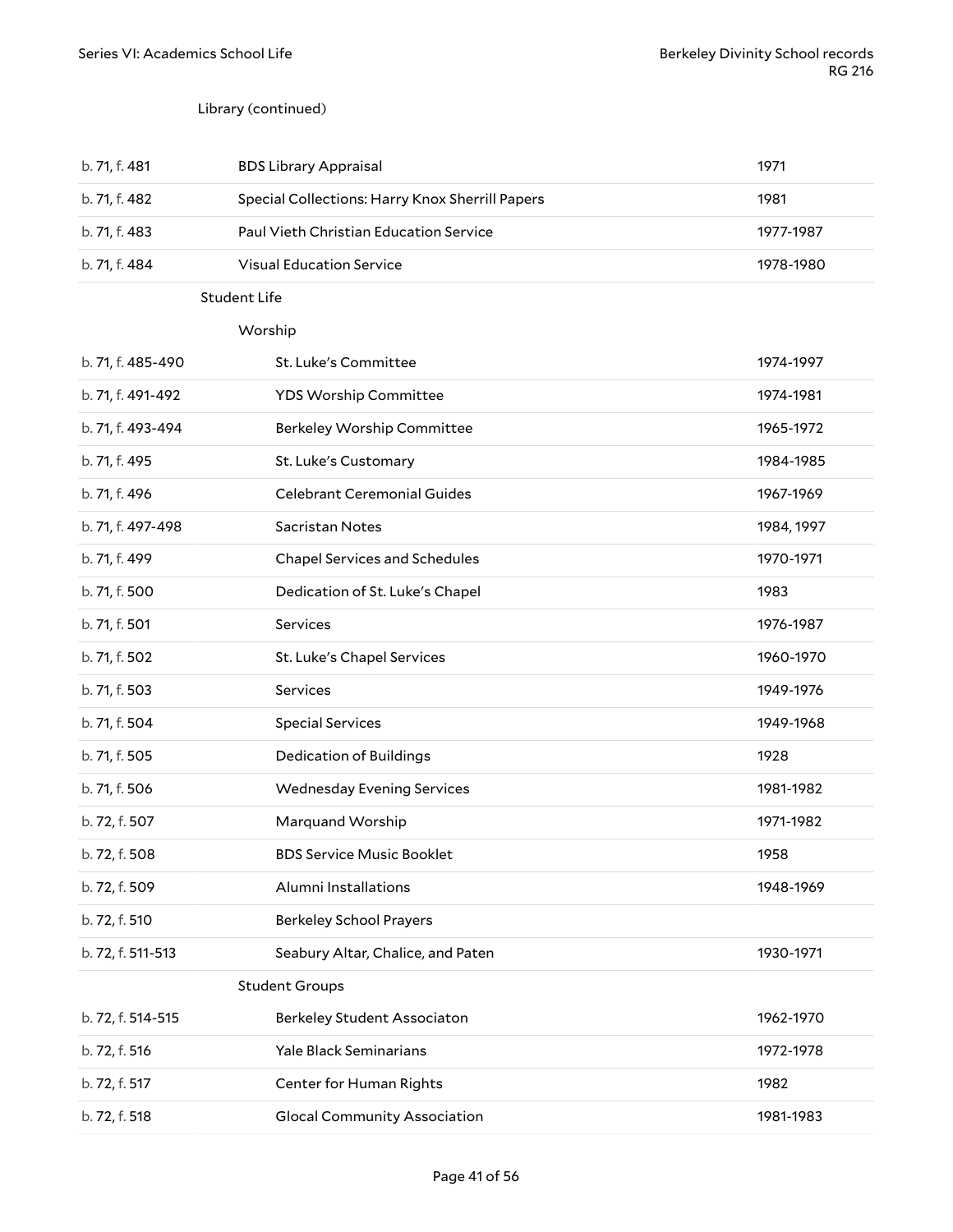#### Student Life > Student Groups (continued)

<span id="page-41-0"></span>

| b. 72, f. 519     | <b>International Forum</b>                  | 1977      |
|-------------------|---------------------------------------------|-----------|
| b. 72, f. 520     | Liturgical League                           | 1940      |
| b. 72, f. 521     | <b>Missionary Society</b>                   | 1965      |
| b. 72, f. 522     | Prayer Groups                               | 1977      |
| b. 72, f. 523     | Theological Students Fellowship             | 1984      |
| b. 72, f. 524     | <b>Wives Association</b>                    | no date   |
| b. 72, f. 525-526 | Women's Center                              | 1975-1985 |
| b. 72, f. 527     | Women's Team Ministry                       | 1973      |
|                   | Miscellaneous                               |           |
| b. 72, f. 528-529 | Miscellaneous papers                        |           |
| b. 72, f. 530     | Correspondence                              | 1928-1978 |
| b. 72, f. 531     | Letters from Bishops (autographs)           | 1911-1942 |
| b. 72, f. 532-533 | Church Pension Fund                         | 1985-1986 |
| b. 72, f. 534     | Church Life Insurance                       | 1984-1985 |
| b. 72, f. 535     | Health Care / Insurance                     | 1940-1981 |
| b. 72, f. 536     | Almy and Son Inc.                           | 1980-1991 |
| b. 72, f. 537     | <b>Berkeley Cross</b>                       | 1984      |
| b. 72, f. 538     | Berkeley Bookstore                          | 1950-1969 |
| b. 72, f. 539     | Psychiatrists                               | 1984      |
| b. 72, f. 540     | Yale Reports                                | 1973      |
| b. 72, f. 541     | Cultural Committee on Relations with Poland | 1974-1975 |
| b. 72, f. 542-543 | <b>School Visitors</b>                      | 1970-1980 |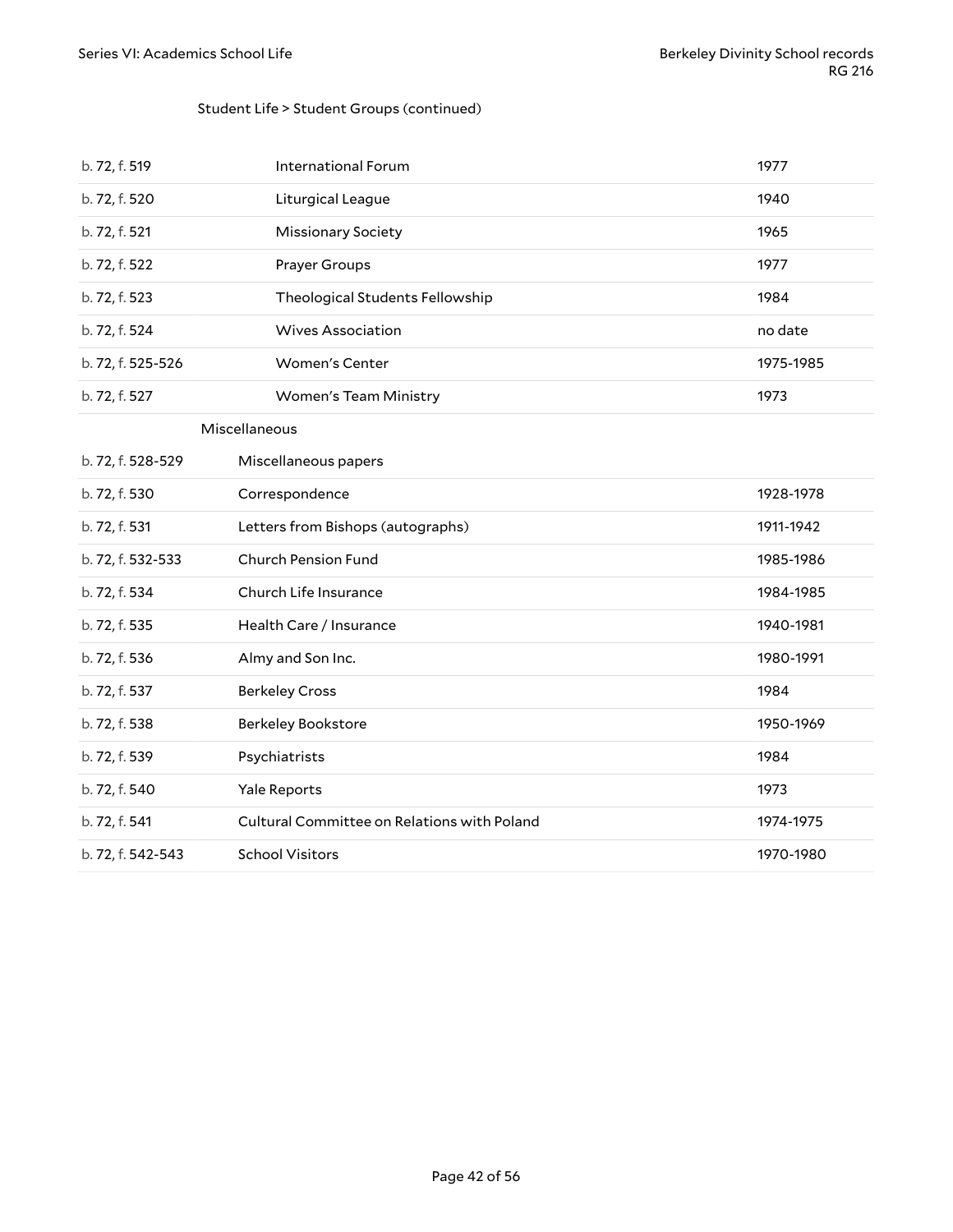# <span id="page-42-0"></span>**Series VII: History**

#### <span id="page-42-2"></span><span id="page-42-1"></span>YDS/BDS Merger

<span id="page-42-5"></span><span id="page-42-4"></span><span id="page-42-3"></span>

| b. 72, f. 544     | <b>YDS/BDS Agreement</b>                                                          | 1985      |
|-------------------|-----------------------------------------------------------------------------------|-----------|
| b. 72, f. 545     | <b>YDS/BDS Affiliation Documents</b>                                              | 1984      |
| b. 72, f. 546     | The Mission of Berkeley at Yale                                                   | 1982-1984 |
| b. 72, f. 547     | Berkeley/Yale Affiliation                                                         | 1976      |
| b. 72, f. 548-552 | <b>YDS-BDS Agreements</b>                                                         | 1970-1975 |
|                   | Formation of Berkeley                                                             |           |
| b. 72, f. 553     | <b>School Name</b>                                                                | 1971      |
| b. 72, f. 554     | School Seal                                                                       | no date   |
| b. 72, f. 555     | School Motto                                                                      | no date   |
| b. 72, f. 556     | <b>School Milestones</b>                                                          | 1969-1983 |
| b. 72, f. 557     | Stationery                                                                        | 1975      |
| b. 72, f. 558     | <b>Mission Statements</b>                                                         | 1982-1987 |
| b. 72, f. 559     | <b>Potential Merger Opportunities</b>                                             | 1970-1980 |
| b. 72, f. 560     | 100th Anniversary                                                                 | 1954      |
| b. 72, f. 561     | Correspondence of E.B. Raftery (historian)                                        | 1931-1972 |
| b. 73, f. 1       | <b>Bishop Berkeley Celebration</b>                                                | 1928      |
| b. 73, f. 2       | <b>Bishop Berkeley</b>                                                            | 1920-1929 |
| b. 73, f. 3       | The Founding of Berkeley                                                          | 1855      |
|                   | Chronological History                                                             |           |
| b. 73, f. 4-8     | <b>BDS</b> history                                                                | 1881-1990 |
|                   | Artwork                                                                           |           |
|                   | Framed lithograph of Bishop John Williams, founder of Berkeley Divinity<br>School |           |
|                   | Item located in art storage area at Yale Divinity School.                         |           |
|                   | Miscellaneous                                                                     |           |
| b. 73, f. 9       | <b>Ted Ferris' Sermons</b>                                                        | 1983      |
| b. 73, f. 10      | <b>Barmen Declaration</b>                                                         | 1973      |
| b. 73, f. 11      | Memorabilia                                                                       |           |
| b. 73, f. 12-18   | Berkeleyana                                                                       | 1905-1984 |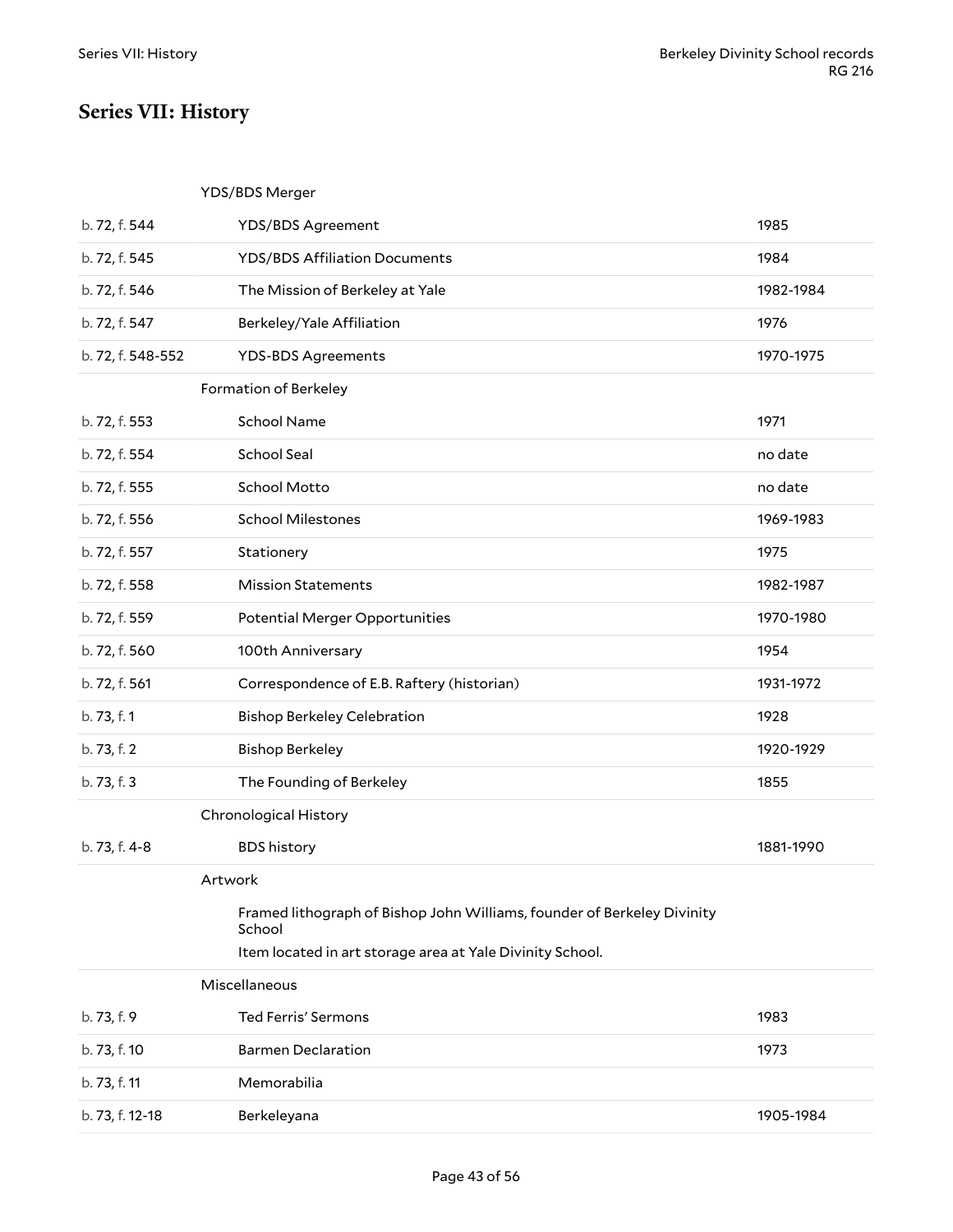Miscellaneous (continued)

b. 73, f. 19-25 Deceased American Bishops 1800s-1930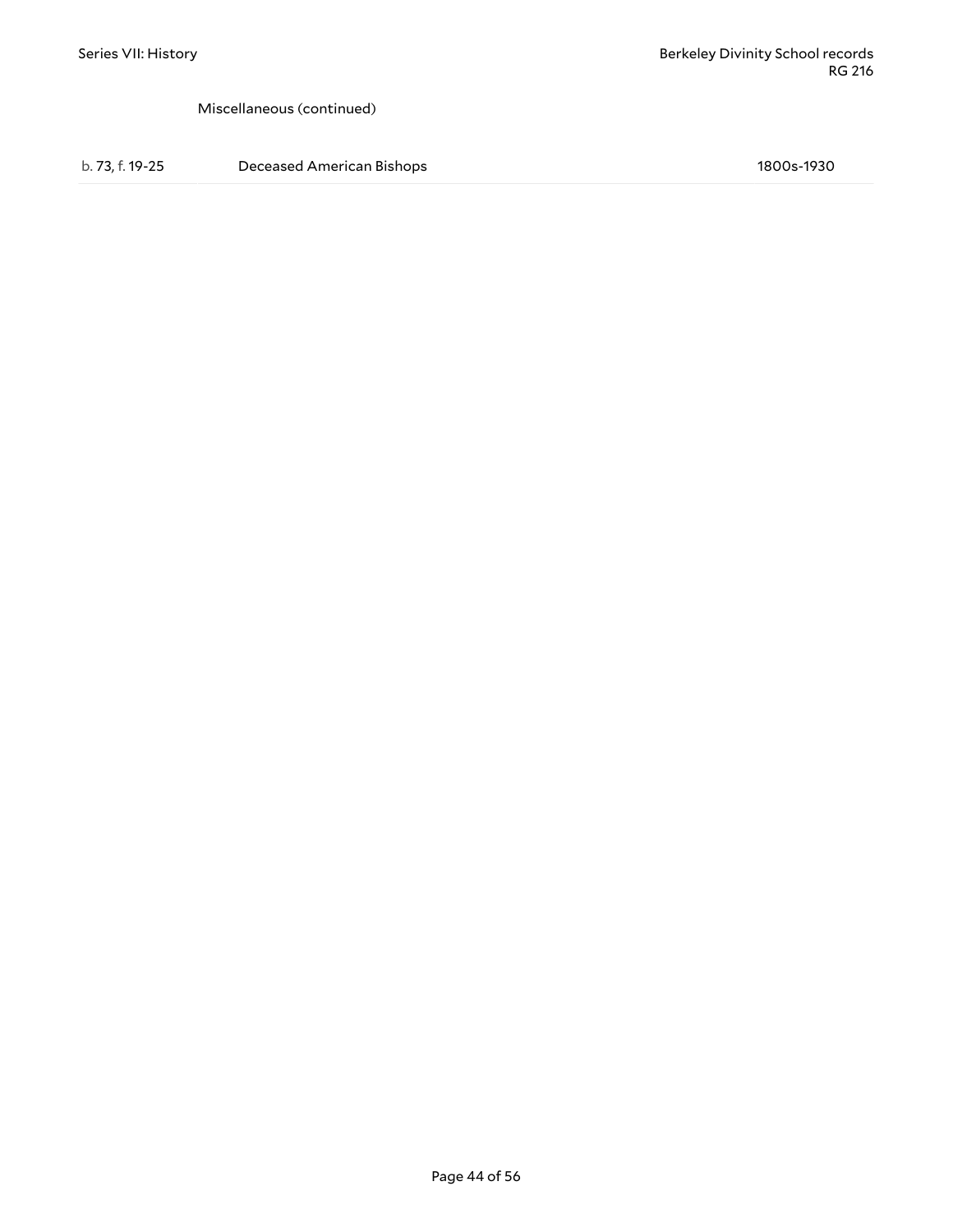### <span id="page-44-0"></span>**Series VIII: Publications**

#### <span id="page-44-2"></span><span id="page-44-1"></span>Catalogues and Bulletins

<span id="page-44-5"></span><span id="page-44-4"></span><span id="page-44-3"></span>

| b. 75, f. 47-57   | Catalogues                          | 1857-1912  |
|-------------------|-------------------------------------|------------|
| b. 75, f. 31-47   | Catalogues                          | 1945-1971  |
| b. 75, f. 30      | <b>Catalogue Revisions</b>          | 1971-1991  |
| b. 77, f. 112-120 | Quarterly Bulletin                  | 1909-1934  |
| b. 76, f. 85-111  | Quarterly Bulletin                  | 1940-1968  |
|                   | Newsletters                         |            |
| b. 74, f. 1       | <b>Divinity Dial</b>                | 1974-1983  |
| b. 74, f. 2-5     | Newsletter - Dean Annand            | 1983-1986  |
| b. 74, f. 6       | Newsletter - Dean Clark             | 1978-1981  |
| b. 74, f. 7       | Memos to Faculty and Students       | 1972-1982  |
| b. 74, f. 22      | <b>Building Churches</b>            | 1972-1973  |
| b. 75, f. 61      | <b>Building Churches</b>            | 1972, 1973 |
| b. 74, f. 25-26   | <b>Berkeley Newsletter</b>          | 1997-2002  |
| b. 75, f. 60      | <b>Berkeley Serves</b>              | 1975-1985  |
| b. 75, f. 62-63   | Emanon                              | 1966-1969  |
| b. 75, f. 64      | <b>Group Relations Publications</b> | 1977       |
| b. 75, f. 65-68   | Prospector                          | 1955-1970  |
| b. 76, f. 69-70   | Prospector                          | 1955-1970  |
| b. 76, f. 71      | Ultra                               | 1987       |
|                   | <b>Liturgical Publications</b>      |            |
| b. 76, f. 72      | Lenten Meditations                  | 1982-1984  |
| b. 76, f. 73      | <b>Eucharistic Celebrations</b>     | 1968       |
|                   | Letters                             |            |
| b. 74, f. 8       | <b>Berkeley Buzz</b>                | 2000       |
| b. 74, f. 9       | Letters to Entering Students        | 1978-1984  |
| b. 74, f. 10      | Communications                      | 1973-1974  |
|                   | Alumni                              |            |
| b. 75, f. 29      | Directories                         | 2001-2002  |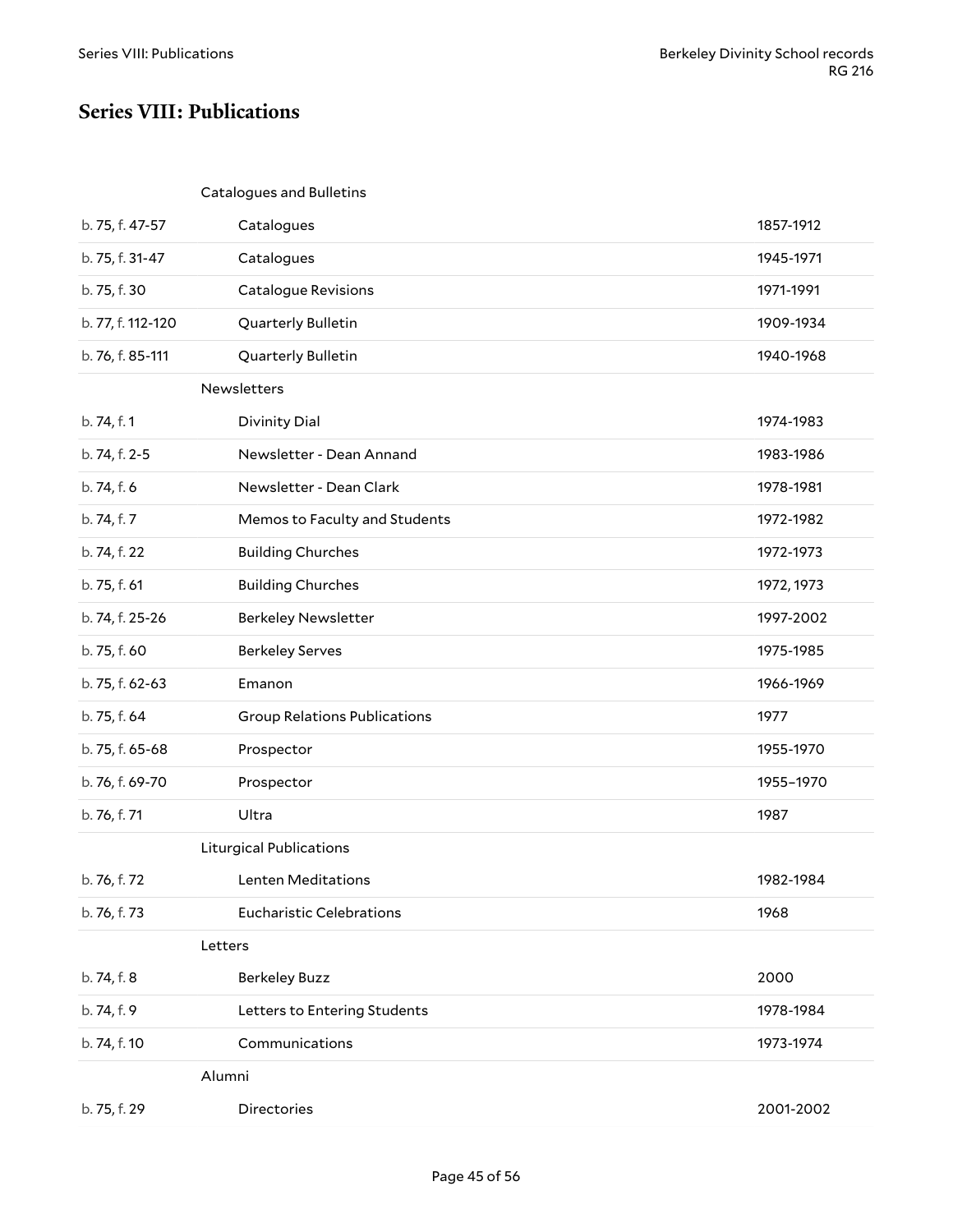#### Alumni (continued)

<span id="page-45-1"></span><span id="page-45-0"></span>

| b. 74, f. 11-15                                    | Alumni Notices                            | 1969-1974  |
|----------------------------------------------------|-------------------------------------------|------------|
| b. 75, f. 58-59                                    | Alumni Notices                            | 1963-1970  |
| b. 77, f. 127-133                                  | Alumni Notices and Writings               | 1960-2003  |
| b. 76, f. 74                                       | <b>Easter Cards</b>                       | 1967-1970  |
| b. 76, f. 75                                       | Christmas Cards                           | 1944-1970  |
|                                                    | About Berkeley                            |            |
| b. 76, f. 83                                       | Literature about Berkeley                 | 1943-1961  |
| b. 74, f. 16-18                                    | Literature about Berkeley                 | 1951-1974  |
| b. 76, f. 76-81                                    | Literature about Berkeley                 | 1966-1995  |
| b. 75, f. 27                                       | Literature about Berkeley                 | 2000s      |
| b. 76, f. 82                                       | The Forward Look                          | 1959       |
| b. 76, f. 84                                       | <b>Berkeley Viewbooks</b>                 | no date    |
|                                                    | Miscellaneous                             |            |
| b. 77, f. 121-126                                  | Newspaper Articles                        | 1910-1990  |
| b. 74, f. 19                                       | <b>Berkeley Friends Mailing Lists</b>     | 1968, 1986 |
| b. 75, f. 20-24b.<br>77, f. 28b. 74, f.<br>134-136 | Brochures, new releases, printed material | 1950-2002  |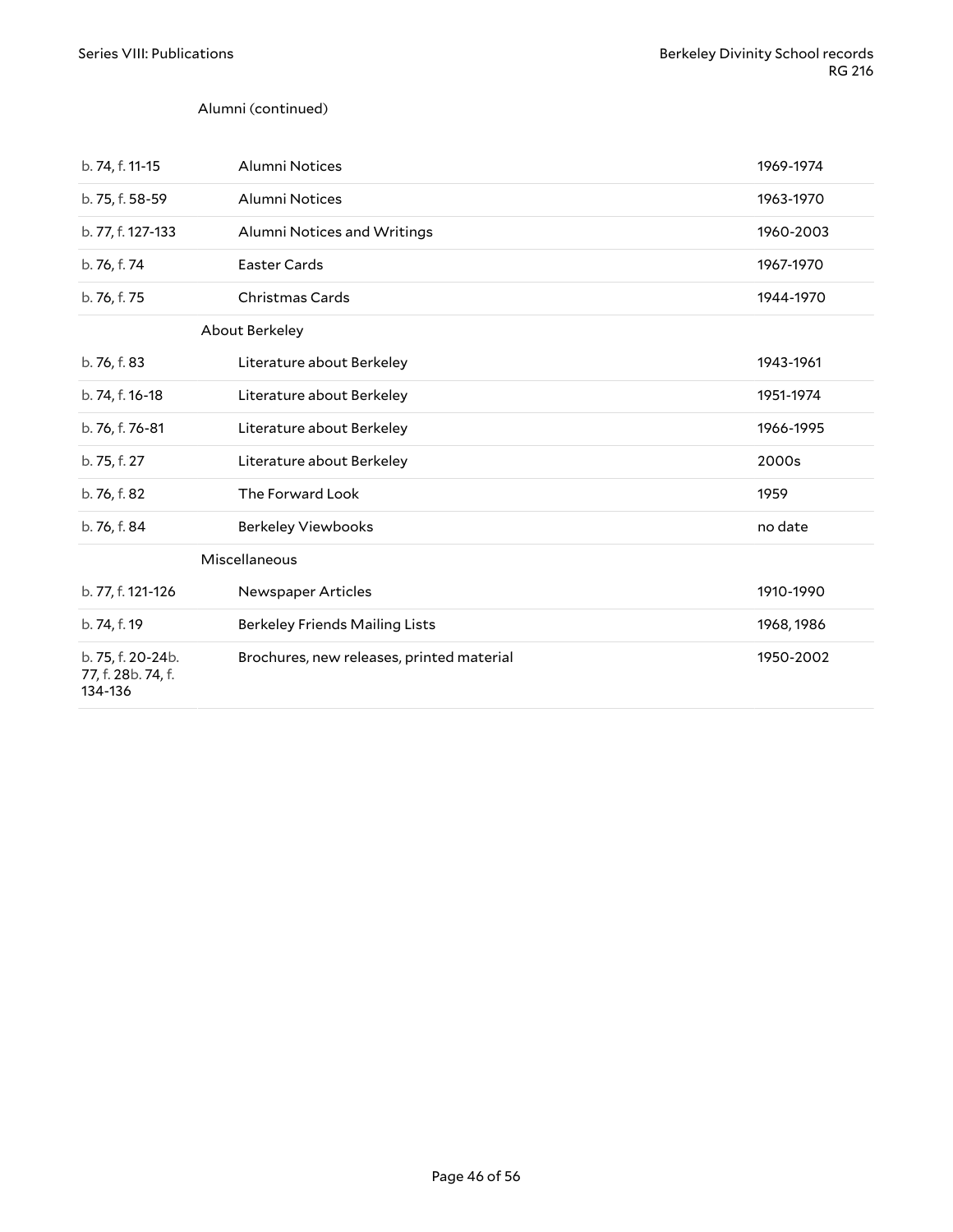# <span id="page-46-0"></span>**Series IX: Related Organizations**

#### <span id="page-46-1"></span>Diocese of Connecticut

<span id="page-46-3"></span><span id="page-46-2"></span>

| b. 77, f. 137       | Bicentennial                             | 1983-1984 |
|---------------------|------------------------------------------|-----------|
| b. 77, f. 138-139   | Diocese of CT                            | 1971-1982 |
| b. 78, f. 40        | Diocese of CT                            | 1975-1984 |
| b. 77, f. 140       | The Rt. Rev. Clarence N. Coleridge       | 1981-1983 |
| b. 77, f. 141       | The Rt. Rev. Arthur E. Walmsley          | 1979-1984 |
| b. 77, f. 142       | The Rev. Douglas T. Cooke                | 1979-1982 |
| b. 77, f. 143       | The Rt. Rev. Morgan Porteus              | 1975-1981 |
| b. 78, f. 1         | Altar Guild                              | 1978-1985 |
| b. 78, f. 2         | Deacons' Program                         | 1973-1974 |
| b. 78, f. 3         | <b>Ecumenical Worship</b>                | 1981      |
| b. 78, f. 4         | <b>Ecumenical Commission</b>             | 1979-1982 |
| b. 78, f. 5         | Episcopal Church Women                   | 1978-1985 |
| b. 78, f. 6         | <b>Episcopal Social Service</b>          | 1971-1981 |
| b. 78, f. 7         | Hispanic Ministry                        | 1982      |
| b. 78, f. 8         | Instituto Pastoral Hispano               | 1977-1982 |
| b. 78, f. 9-11, 22  | Venture in Mission                       | 1977-1981 |
|                     | <b>Council of Deans</b>                  |           |
| b. 78, f. 12-2-     | Council of Deans                         | 1977-1986 |
| b. 78, f. 23        | By-Laws                                  | 1977      |
|                     | Episcopal Church Center                  |           |
| b. 78, f. 24-26, 41 | Episcopal Church Center                  | 1974-1985 |
| b. 78, f. 27        | Hispanic Ministry                        | 1983-1986 |
| b. 78, f. 28        | Presiding Bishop's Fund for World Relief | 1981-1982 |
| b. 78, f. 29        | <b>Mission Education Task Force</b>      | 1981      |
| b. 78, f. 30        | Stewardship Committee                    | 1981      |
| b. 78, f. 31        | Volunteers in Mission                    | 1979-1982 |
| b. 78, f. 32        | <b>Evangelism and Renewal</b>            | 1979-1980 |
| b. 78, f. 33        | Overseas Leadership Development Program  | 1978-1983 |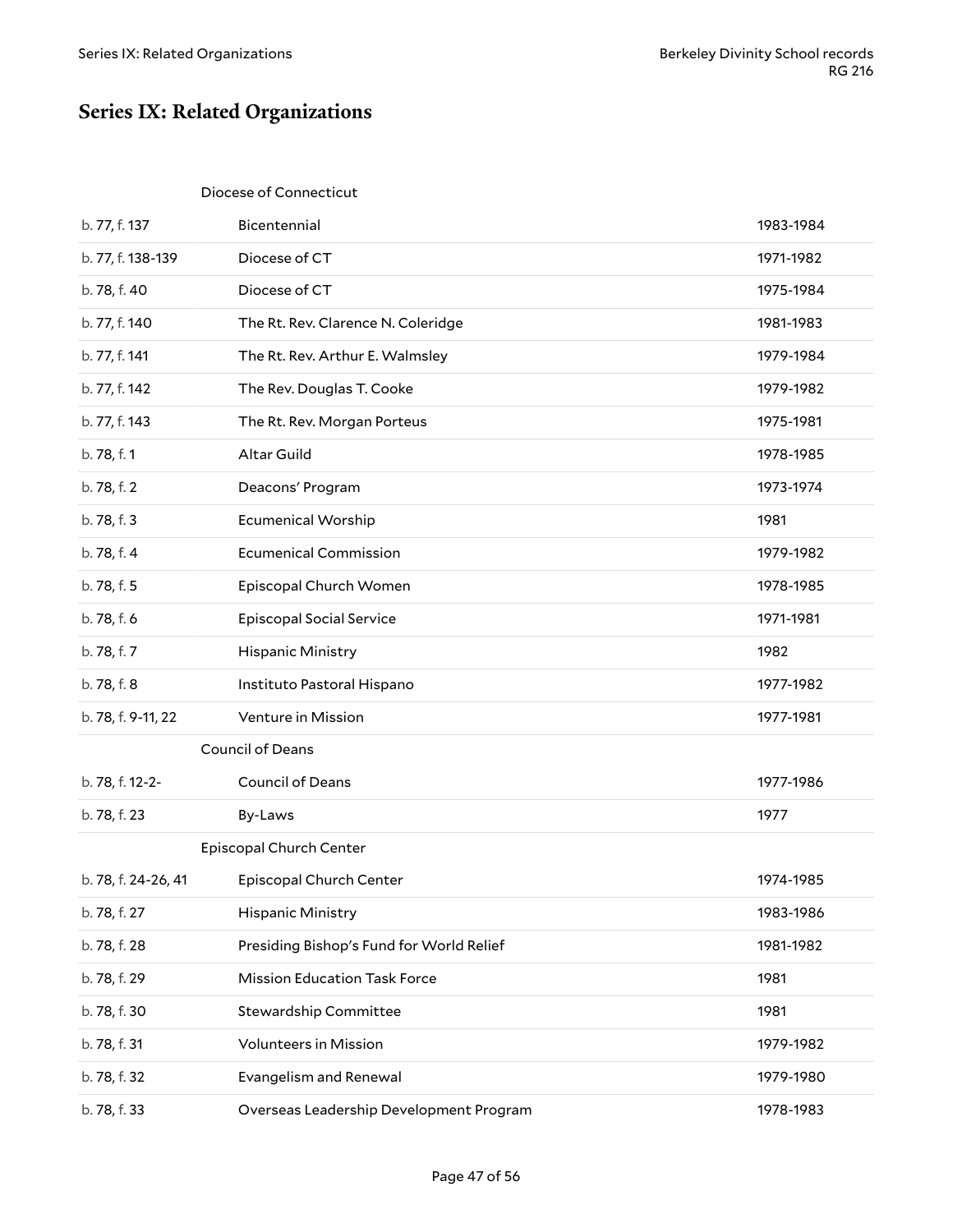#### <span id="page-47-1"></span><span id="page-47-0"></span>Episcopal Church Center (continued)

<span id="page-47-4"></span><span id="page-47-3"></span><span id="page-47-2"></span>

| b. 78, f. 34    | <b>Commission for Black Ministry</b>                                                                       | 1974-1983        |
|-----------------|------------------------------------------------------------------------------------------------------------|------------------|
|                 | The Episcopal Church                                                                                       |                  |
|                 | <b>Bishops</b>                                                                                             |                  |
| b. 78, f. 35    | <b>Bishop Correspondence</b>                                                                               | 1973-1974        |
| b. 78, f. 36    | <b>Bishop Correspondence</b>                                                                               | 1970-1972        |
| b. 79, f. 64    | Bishop M.A. DeWolfe Howe                                                                                   | 1895             |
| b. 79, f. 84-85 | <b>Bishop signatures</b>                                                                                   | 1937             |
|                 | <b>Dioceses</b>                                                                                            |                  |
| b. 78, f. 37-46 | Dioceses of Ohio, Washington, Western Mass., Central Florida, Iowa,<br>Massachusetts, Rhode Island, Newark | 1977-1986        |
| b. 79, f. 63    | Diocese of Buffalo                                                                                         | 1985             |
|                 | <b>General Convention</b>                                                                                  |                  |
| b. 78, f. 47-49 | <b>General Conventon</b>                                                                                   | 1973, 1979, 1983 |
| b. 79, f. 50    | House of Bishops                                                                                           | 1972-1984        |
| b. 79, f. 51    | <b>General Convention</b>                                                                                  | 1970             |
| b. 79, f. 52    | Prayer Book Revision                                                                                       | 1970-1976        |
|                 | Ministries                                                                                                 |                  |
| b. 79, f. 53    | Council for the Development of Ministry                                                                    | 1985             |
| b. 79, f. 54    | <b>Evangelical Education Society</b>                                                                       | 1984             |
| b. 79, f. 55    | Episcopal Radio and Television Foundation                                                                  | 1981-1982        |
| b. 79, f. 56-57 | <b>Black Ministries</b>                                                                                    | 1979, 1981       |
| b. 79, f. 58    | <b>Evangelical Education Society</b>                                                                       | 1978-1981        |
| b. 79, f. 59    | Ministry to the Aging                                                                                      | 1975-1985        |
| b. 79, f. 60    | <b>Commission on Ministry</b>                                                                              | 1975-1976        |
| b. 79, f. 61    | Episcopal Church Women                                                                                     | 1974-1984        |
| b. 80, f. 116   | Episcopal Church Women                                                                                     | 1974-1984        |
| b. 79, f. 62    | Episcopal Church Annual                                                                                    | 1971-1985        |
| b. 80, f. 115   | Episcopal Camp Conference Center                                                                           | 1973-1974        |
| b. 80, f. 117   | Episcopal Church at Yale                                                                                   | 1971-1976        |
| b. 80, f. 118   | Episcopal Consortium for Theological Education in the Northeast                                            | 1971-1980        |
| b. 80, f. 119   | <b>Episcopal Social Services</b>                                                                           | 1982-1986        |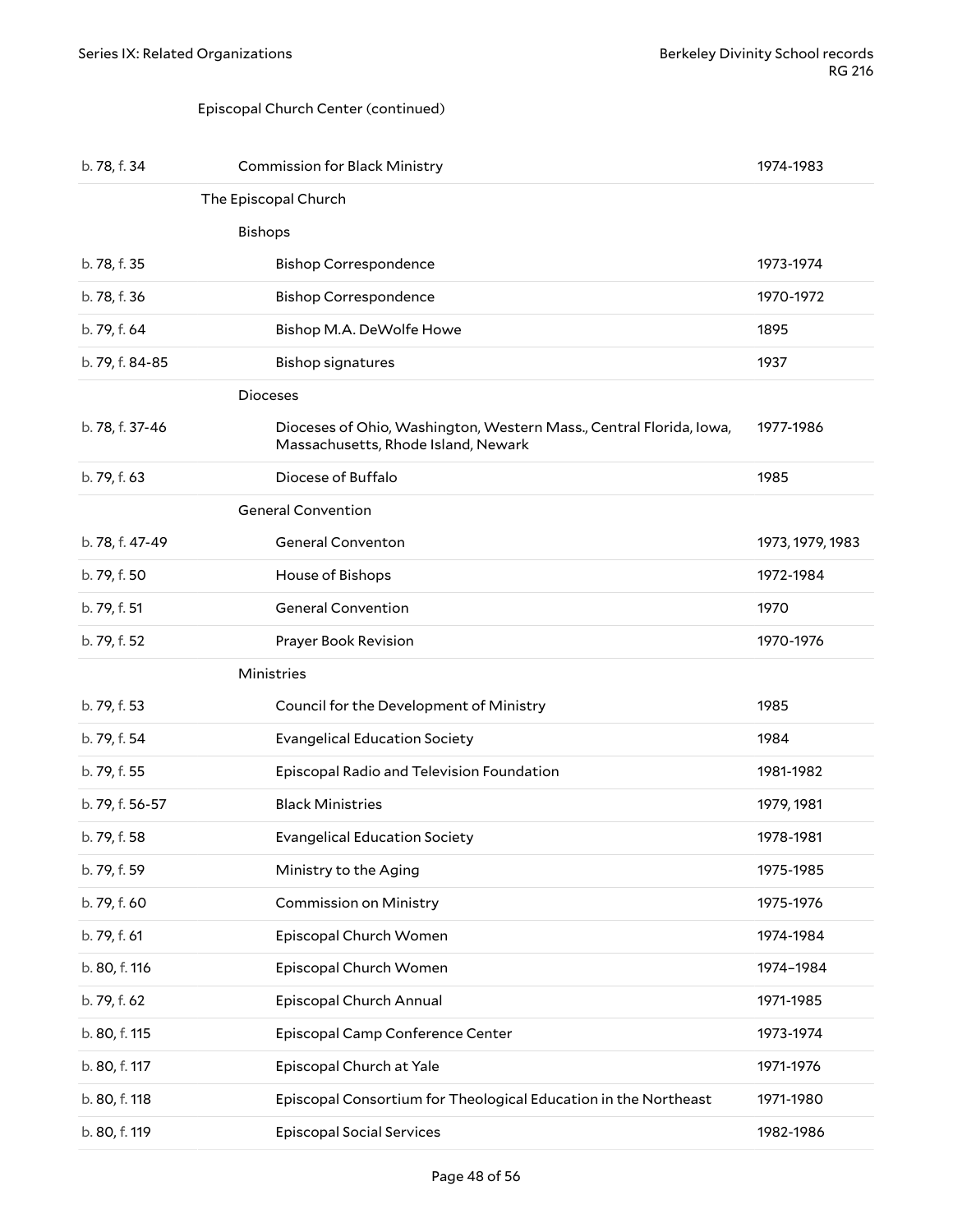<span id="page-48-4"></span><span id="page-48-3"></span><span id="page-48-2"></span><span id="page-48-1"></span><span id="page-48-0"></span>

|                 | <b>Other Seminaries</b>                      |           |
|-----------------|----------------------------------------------|-----------|
| b. 79, f. 65    | Seminaries-Development Officers              | 1982      |
| b. 79, f. 66    | Hartford Seminary Foundation                 | 1977-1978 |
| b. 79, f. 67    | Nashotah House                               | 1977-1985 |
| b. 78, f. 21    | Seabury Western                              | 1977-1981 |
| b. 79, f. 68    | Sewanee                                      | 1953-1986 |
| b. 79, f. 69    | Virginia Theological Seminary                | 1978-1986 |
|                 | Association of Theological Schools (ATS)     |           |
| b. 79, f. 70    | ATS Workshop                                 | 1981      |
| b. 79, f. 71    | <b>ATS</b>                                   | 1975-1986 |
| b. 79, f. 72    | <b>Biennial Meeting</b>                      | 1972      |
| b. 79, f. 73-76 | <b>American ATS</b>                          | 1957-1984 |
|                 | <b>Board for Theological Education (BTE)</b> |           |
| b. 79, f. 77-83 | <b>Board for Theological Education (BTE)</b> | 1968-1986 |
|                 | Churches                                     |           |
|                 |                                              |           |
| b. 79, f. 86    | St. Andrew's - New Haven                     | 1981      |
| b. 79, f. 87    | St. David's - Gales Ferry                    | 1974-1982 |
| b. 79, f. 88    | St. George's House - England                 | 1977      |
| b. 79, f. 89    | St. John's - Bridgeport                      | 1981      |
| b. 79, f. 90    | St. John's - New Haven                       | 1979      |
| b. 79, f. 91    | Kent School - Kent                           | 1979-1981 |
| b. 79, f. 92    | St. Luke's - Darien                          | 1983      |
| b. 79, f. 93    | St. Luke's - New Haven                       | 1981      |
| b. 79, f. 94    | St. Mary's Priory - New Haven                | 1986      |
| b. 79, f. 95    | St. Paul's - New Haven                       | 1975-1984 |
|                 | Episcopal Church Foundation (ECF)            |           |
| b. 80, f. 96    | Correspondence                               | 1971-1988 |
| b. 80, f. 97    | Fellowships                                  | 1990-1991 |
| b. 80, f. 98    | Fellows                                      | 1972-1985 |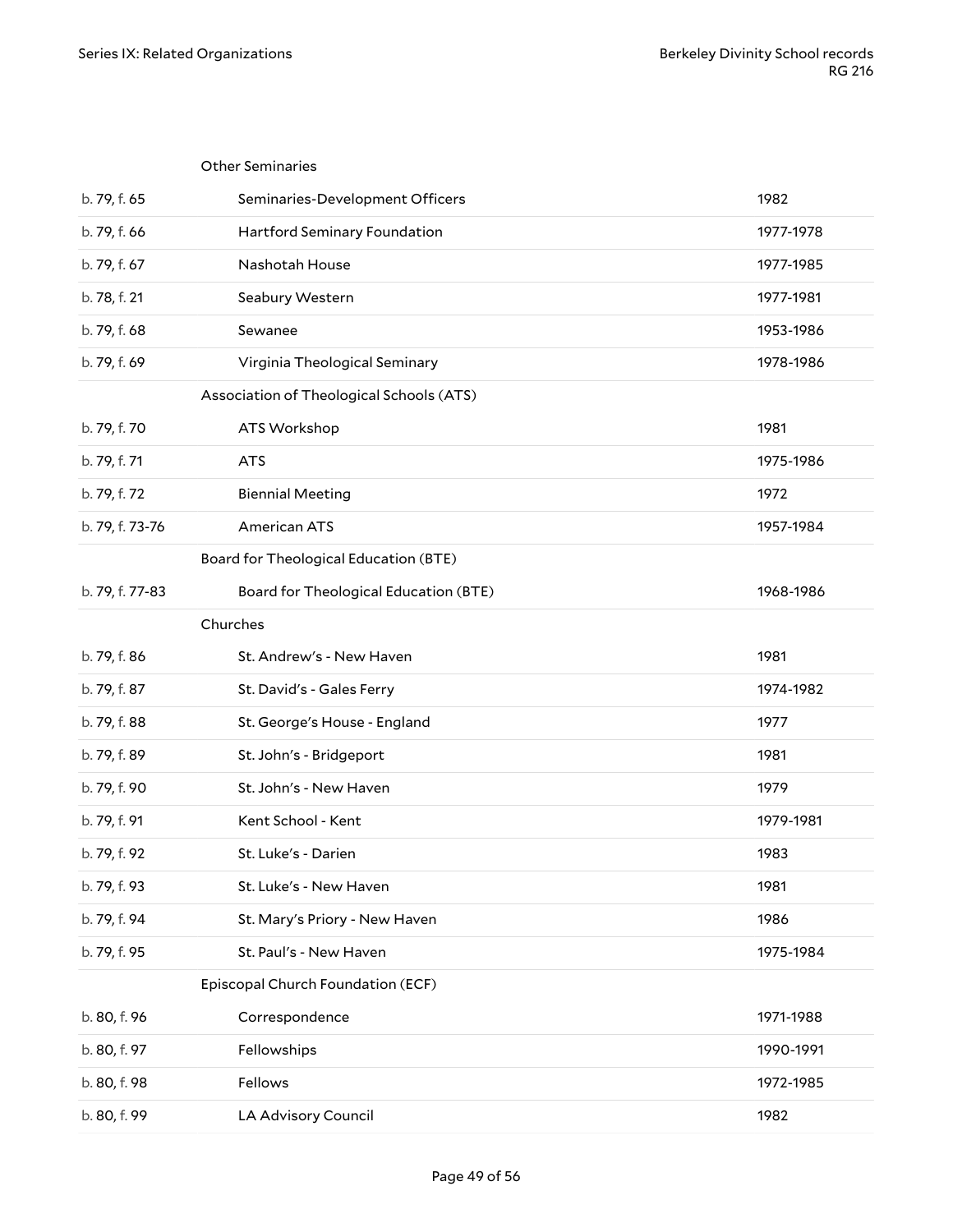<span id="page-49-0"></span>

|               | <b>Other Organizations</b>                       |           |
|---------------|--------------------------------------------------|-----------|
| b. 80, f. 100 | Absalom Jones Theological Institute              | 1971-1978 |
| b. 80, f. 101 | <b>Arts National Endowment</b>                   | 1974      |
| b. 80, f. 102 | Alban Institute                                  | 1975-1982 |
| b. 80, f. 103 | Anglican Theological Review                      | 1972-1985 |
| b. 80, f. 104 | <b>APPA Conference</b>                           | 1991      |
| b. 80, f. 105 | Anglican-Roman Catholic International Commission | 1979      |
| b. 80, f. 106 | <b>Association for Case Training</b>             | 1979-1981 |
| b. 80, f. 107 | Association for Theological Field Education      | 1976-1981 |
| b. 80, f. 108 | <b>Association Parishes</b>                      | 1974-1980 |
| b. 80, f. 109 | <b>Black Episcopal Seminarians</b>               | 1972-1983 |
| b. 80, f. 110 | <b>Board of Ordained Ministry</b>                | 1981      |
| b. 80, f. 144 | Church Periodical Club                           | 1979-1986 |
| b. 80, f. 111 | The Clergy Journal                               | 1983      |
| b. 80, f. 112 | <b>College of Preachers</b>                      | 1977-1986 |
| b. 80, f. 113 | Council for Religion in Independent School       | 1972-1978 |
| b. 80, f. 114 | <b>Cowley Fathers</b>                            | 1980      |
| b. 80, f. 120 | <b>Evangelical Education Society</b>             | 1984      |
| b. 80, f. 121 | Fund for Theological Education                   | 1977-1982 |
| b. 80, f. 122 | Global Solidarity in Theological Education       | 1981      |
| b. 80, f. 123 | <b>Holy Cross Monastery</b>                      | 1979-1982 |
| b. 80, f. 124 | Hospice                                          | 1975      |
| b. 80, f. 125 | Human Relations Institute                        | 1978      |
| b. 80, f. 126 | Integrity                                        | 1974-1979 |
| b. 80, f. 127 | Inter-Seminary Newsletter                        | 1972-1978 |
| b. 80, f. 128 | <b>ISTEM</b>                                     | 1979      |
| b. 80, f. 129 | Killam's Point                                   | 1985      |
| b. 80, f. 130 | Lay School of Religion                           | 1978-1982 |
| b. 80, f. 131 | The Living Church                                | 1979-1986 |
| b. 80, f. 132 | <b>Mutual Ministry</b>                           | 1978      |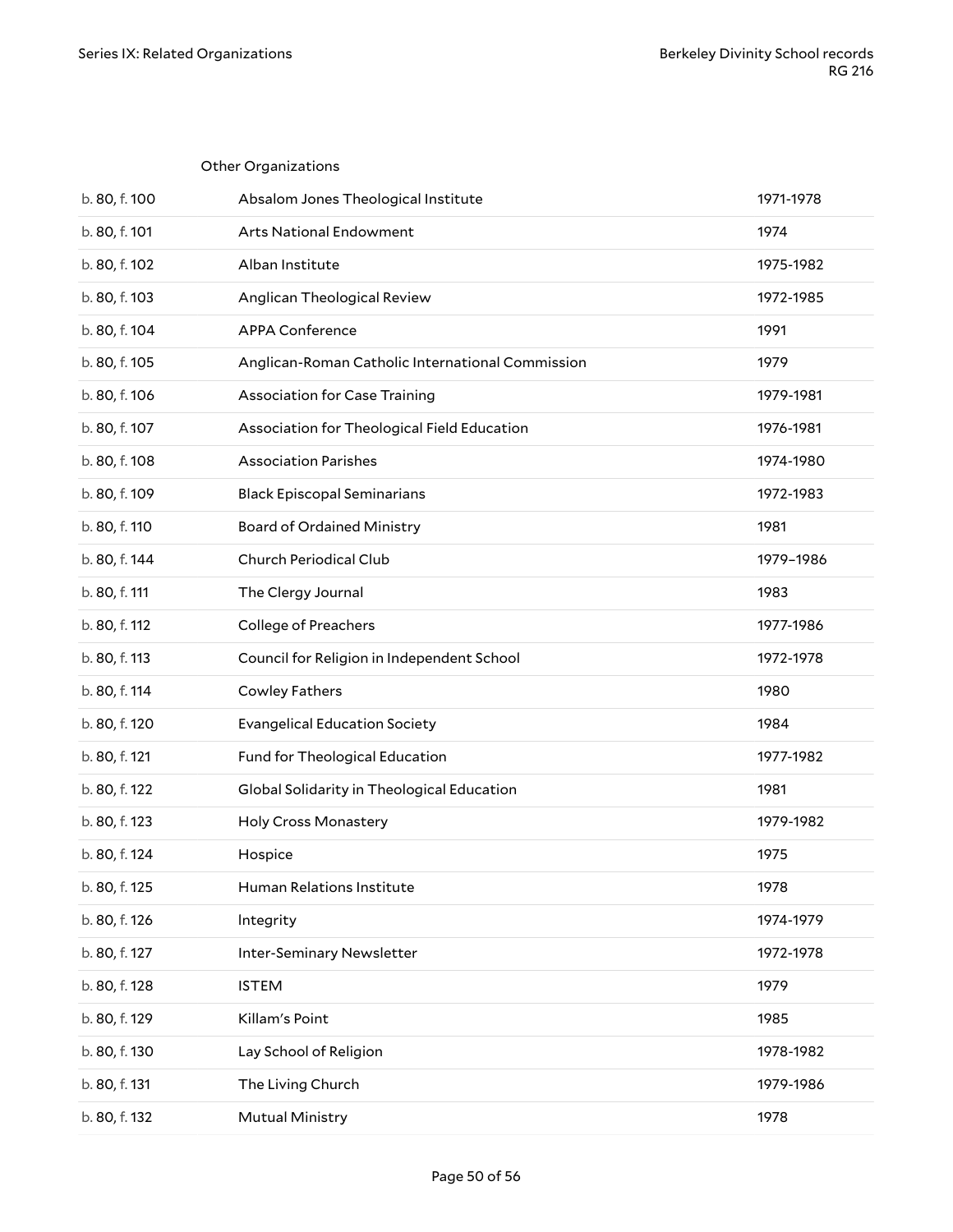#### Other Organizations (continued)

| b. 80, f. 133 | <b>National Association of Retired Persons</b> | 1976-1977 |
|---------------|------------------------------------------------|-----------|
| b. 80, f. 134 | New England Parish Training Program            | 1975-1980 |
| b. 80, f. 135 | New Haven Deanery                              | 1977-1981 |
| b. 80, f. 136 | New Haven Memorial Society                     | 1980      |
| b. 80, f. 137 | Overseas Ministries Study Center               | 1976-1983 |
| b. 80, f. 138 | Renewal of Mission Conference                  | 1977      |
| b. 80, f. 139 | St. Raphael's Hospital                         | 1975-1979 |
|               |                                                |           |
| b. 80, f. 140 | Seminary Consultation on Mission               | 1978      |
| b. 80, f. 141 | Seven Theological Schools                      | 1973      |
| b. 80, f. 145 | Society for the Increase of the Ministry       | 1971-1979 |
| b. 80, f. 142 | Taize                                          | 1980      |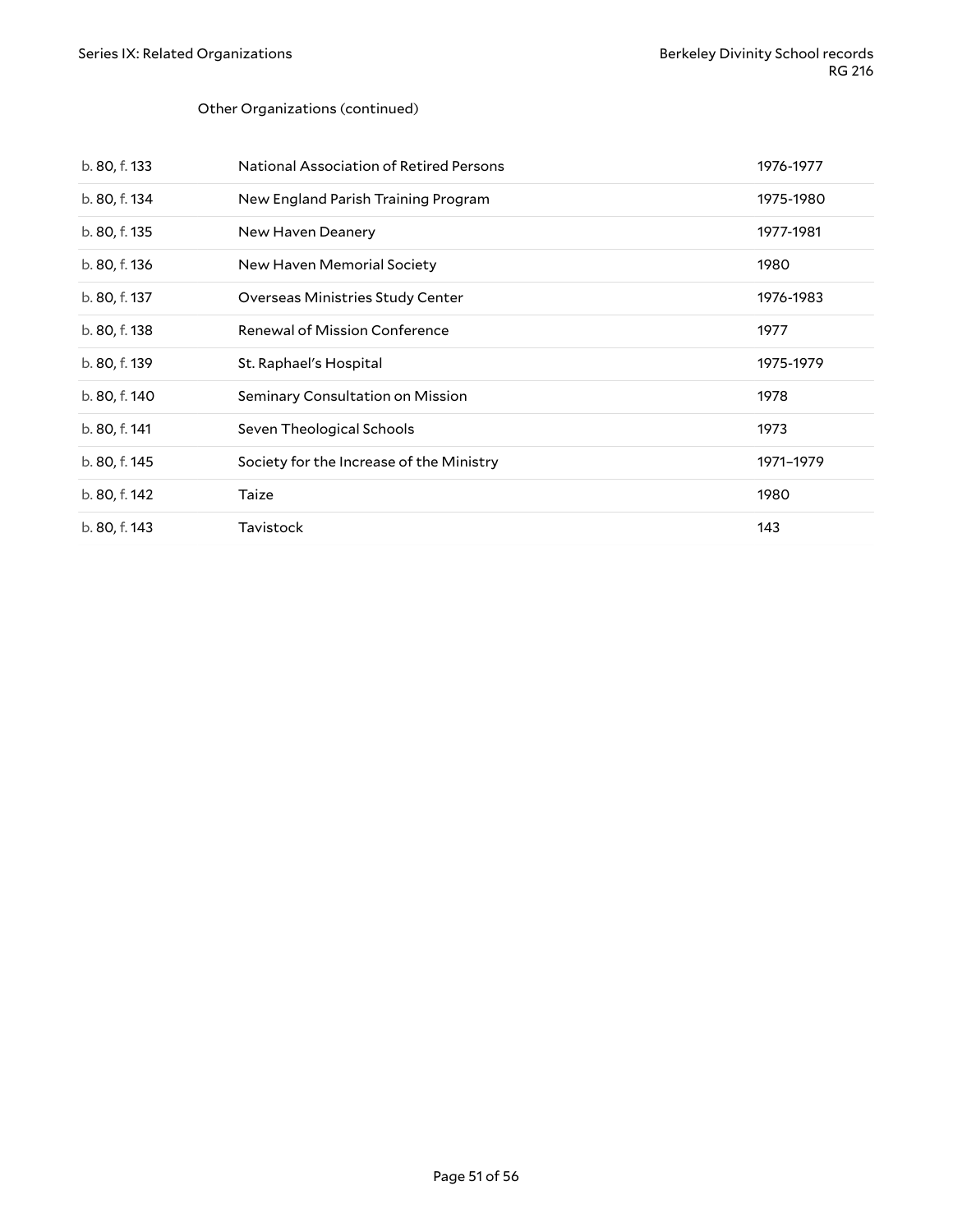# <span id="page-51-0"></span>**Series X: Financial and Legal Documents**

<span id="page-51-1"></span>

|              | Donors                            |           |
|--------------|-----------------------------------|-----------|
| b. 81, f. 1  | Allen Foundation                  | 1952      |
| b. 81, f. 2  | Mary Alling Estate                | 1975      |
| b. 81, f. 3  | Edith Baylis (Mrs. James) Bequest | 1952      |
| b. 81, f. 4  | <b>Beatty Fund</b>                | 1951-1952 |
| b. 81, f. 5  | Jessie C. Beecher Bequest         | 1956      |
| b. 81, f. 6  | Emily V. Binney                   | 1959      |
| b. 81, f. 7  | Dr. Horace Binney                 | 1956-1957 |
| b. 81, f. 8  | William M. Blake                  | 1965      |
| b. 81, f. 9  | Donaldson Brown                   | 1952-1963 |
| b. 81, f. 10 | Helen Walker Brown Fund           | 1958      |
| b. 81, f. 11 | <b>Ludlow Bull</b>                | 1954-1958 |
| b. 81, f. 12 | Charles Chipman Jr Scholarship    | 1963      |
| b. 81, f. 13 | Dana Foundation                   | 1964      |
| b. 81, f. 14 | Winifred Partridge Danforth       | 1959      |
| b. 81, f. 15 | Danforth Foundation               | 1958-1967 |
| b. 81, f. 16 | Dartmouth Fund                    | 1964-1965 |
| b. 81, f. 17 | Davilla-Mills Foundation          | 1951      |
| b. 81, f. 18 | Dean's Fund                       | 1957      |
| b. 81, f. 19 | Harold Funck Estate               | 1968-1969 |
| b. 81, f. 20 | Henrietta S. Gates Fund           | 1962      |
| b. 81, f. 21 | Gocher Scholarship                | 1958      |
| b. 81, f. 22 | Elizabeth M. Hooker               | 1965      |
| b. 81, f. 23 | Franklin Joiner Estate            | 1961      |
| b. 81, f. 24 | <b>Walker Platt Jones</b>         | 1957      |
| b. 81, f. 25 | Kelly Bequest                     | 1925-1961 |
| b. 81, f. 26 | Henry Schraub Kelly Fund          | 1960      |
| b. 81, f. 27 | J. Chauncey Linsley Estate        | 1960      |
| b. 81, f. 28 | Elton G. Littell Estate           | 1962-1964 |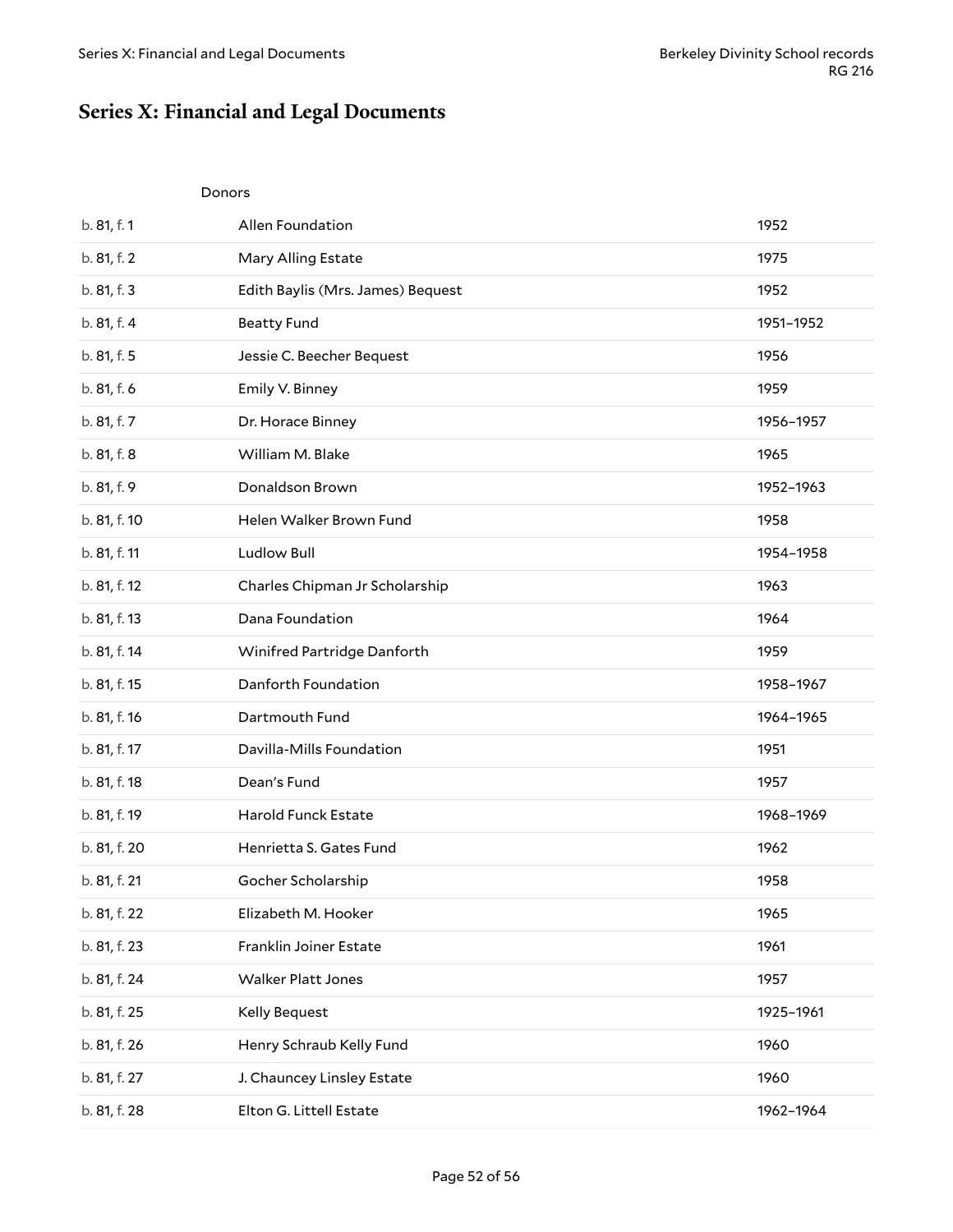#### Donors (continued)

| b. 81, f. 29 | Marquis Fellowship                     | 1962      |
|--------------|----------------------------------------|-----------|
| b. 81, f. 30 | Lydia C. Mersereau                     | 1969      |
| b. 81, f. 31 | Charles G. Milham Scholarship          | 1964      |
| b. 81, f. 32 | Byron S. Miller                        | 1970      |
| b. 81, f. 33 | <b>Charles Stewart Mott Foundation</b> | 1972      |
| b. 81, f. 34 | National Church Scholarships           | 1965-1970 |
| b. 81, f. 35 | <b>Bishop Paddock Estate</b>           | 1940-1944 |
| b. 81, f. 36 | Maude M. Palmer Estate                 | 1968      |
| b. 81, f. 37 | Helen Frances Locke Peake              | 1970      |
| b. 81, f. 38 | Dr. Joseph R. Peckham                  | 1947      |
| b. 81, f. 39 | <b>Charles Elliot Pickett Estate</b>   | 1967      |
| b. 81, f. 40 | John and Florence Plant                | 1979-1980 |
| b. 81, f. 41 | <b>Burton Potter Bequest</b>           | 1942-1948 |
| b. 81, f. 42 | John Potter                            | 1978-1979 |
| b. 81, f. 43 | Mrs. James I. Raymond                  | 1966      |
| b. 81, f. 44 | Theodore D. Richards Bequest           | 1962      |
| b. 81, f. 45 | H.S. Robinson Jr.                      | 1957-1958 |
| b. 81, f. 46 | Sealantic Fund                         | 1956-1957 |
| b. 81, f. 47 | <b>Emile Edward Sancier</b>            | 1965      |
| b. 81, f. 48 | Emma F. Slater Estate                  | 1966      |
| b. 81, f. 49 | Smith-Putnam Trust                     | 1970      |
| b. 81, f. 50 | Tucker Foundation                      | 1955      |
| b. 81, f. 51 | Vibbert Scholarship                    | 1948-1959 |
| b. 81, f. 52 | Frederick J. Watcher                   | 1967-1968 |
| b. 81, f. 53 | <b>Ernestine Ward Estate</b>           | 1969      |
| b. 81, f. 54 | <b>Waterbury Bequest</b>               | 1944-1946 |
| b. 81, f. 55 | Helen B. Ward                          | 1962-1971 |
| b. 81, f. 56 | Mabel Sanger Webb Estate               | 1966      |
| b. 81, f. 57 | Rev. Michael Wilcox Estate             | 1975      |
| b. 81, f. 58 | Wilkinson Estate                       | 1942-1964 |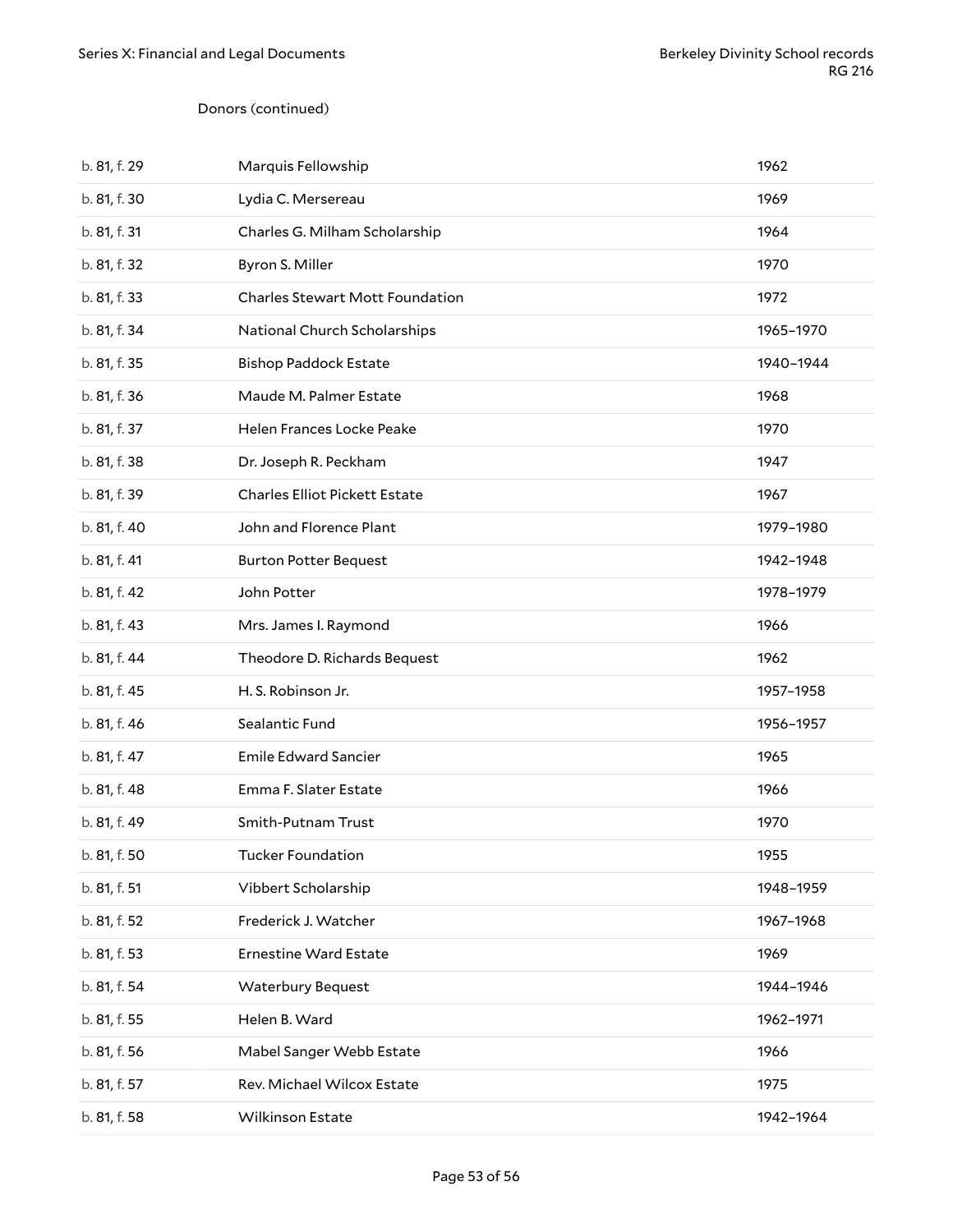#### <span id="page-53-0"></span>Donors (continued)

| b. 81, f. 59 | Pauline Wilson Bequest                 | 1952      |
|--------------|----------------------------------------|-----------|
| b. 81, f. 60 | Edward H. Young Estate                 | 1952-1958 |
| b. 81, f. 61 | Elsie Davis Young Estate               | 1972      |
|              | Gifts / fund raising                   |           |
| b. 81, f. 62 | Unresolved matching gifts              | 1987      |
| b. 81, f. 63 | Anonymous bequest                      | 1987      |
| b. 81, f. 64 | Annand Fund solicitations              | 1986      |
| b. 81, f. 65 | <b>YDS Associates</b>                  | 1980      |
| b. 81, f. 66 | Mrs. J. Ogden Bulkley                  | 1985      |
| b. 81, f. 67 | Susan Pryor Carleton                   | 1990      |
| b. 81, f. 68 | David Carradini                        | 1987      |
| b. 81, f. 69 | Cheney Fund acknowledgements           | 1987-1988 |
| b. 81, f. 70 | Church Club of New York                | 1987      |
| b. 81, f. 71 | Church of the Holy Spirit, Lake Forest | 1985      |
| b. 81, f. 72 | Crawford Coombes Fund                  | 1987-1988 |
| b. 81, f. 73 | E. R. Crawford Memorial Fund           | 1987-1988 |
| b. 81, f. 74 | Clarita F. Crosby                      | 1985      |
| b. 81, f. 75 | Dorothy P. Crossley Bequest            | 1988      |
| b. 81, f. 76 | Alice B. Edwards                       | 1987      |
| b. 81, f. 77 | <b>Bob Ficks</b>                       | 1982      |
| b. 81, f. 78 | Heywood Fox, Unitrust                  | 1987      |
| b. 81, f. 79 | Lawrence Gipson                        | 1987-1988 |
| b. 81, f. 80 | Goddard Chair acknowledgements         | 1988      |
| b. 81, f. 81 | Mrs. Walter Gray (Gray Chair)          | 1987-1988 |
| b. 81, f. 82 | Anna C. Gring Bequest                  | 1987      |
| b. 81, f. 83 | Frances Hall                           | 1985      |
| b. 81, f. 84 | Rev. Thomas M. Hutson                  | 1985-1986 |
| b. 81, f. 85 | Rev. Carl P. Ijams                     | 1985-1986 |
| b. 81, f. 86 | Frank Mackey                           | 1986      |
| b. 81, f. 87 | Claire and Dick Macmullen              | 1987      |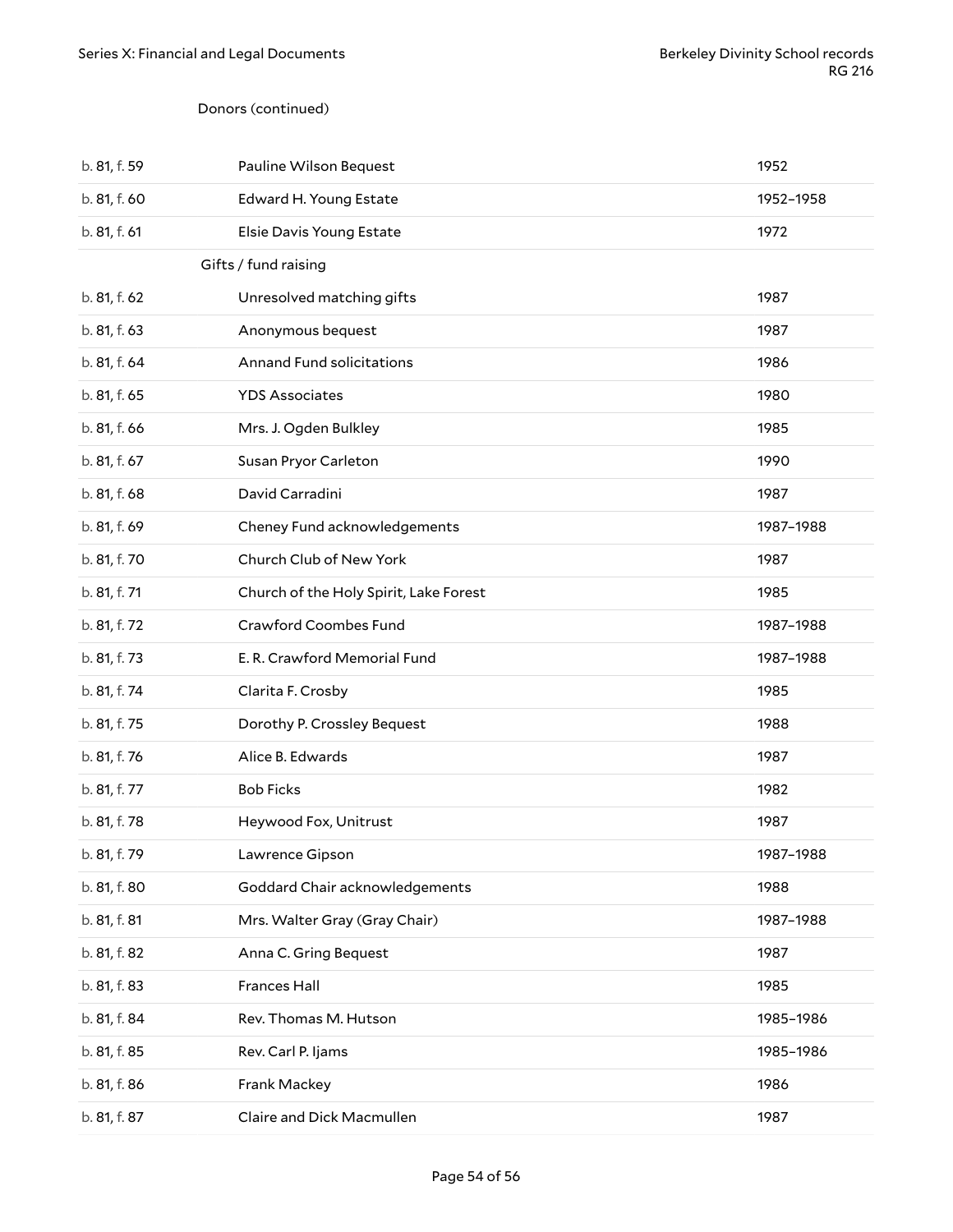#### Gifts / fund raising (continued)

| b. 81, f. 88 | Miscellaneous small gifts       |           |
|--------------|---------------------------------|-----------|
| b. 81, f. 89 | Elizabeth Noble                 | 1983-1986 |
| b. 81, f. 90 | Norval Scott                    | 1987      |
| b. 81, f. 91 | Sarah Pardee                    | 1987      |
| b. 81, f. 92 | Mrs. Sylvester Reed             | 1981-1987 |
| b. 81, f. 93 | <b>Ridgely Memorial Library</b> | 1983      |
| b. 81, f. 94 | <b>Turner Ring Fund</b>         | 1988      |
| b. 81, f. 95 | Rev. Richard Van Wely           | 1985-1986 |
| b. 81, f. 96 | <b>Walker Estate Bequest</b>    | 1987      |
| b. 81, f. 97 | Edward K. Warren                | 1987      |
| b. 81, f. 98 | Watson Scholarship              | 1987      |
| b. 81, f. 99 | Louise J. Whitcombe Trust       | 1987      |